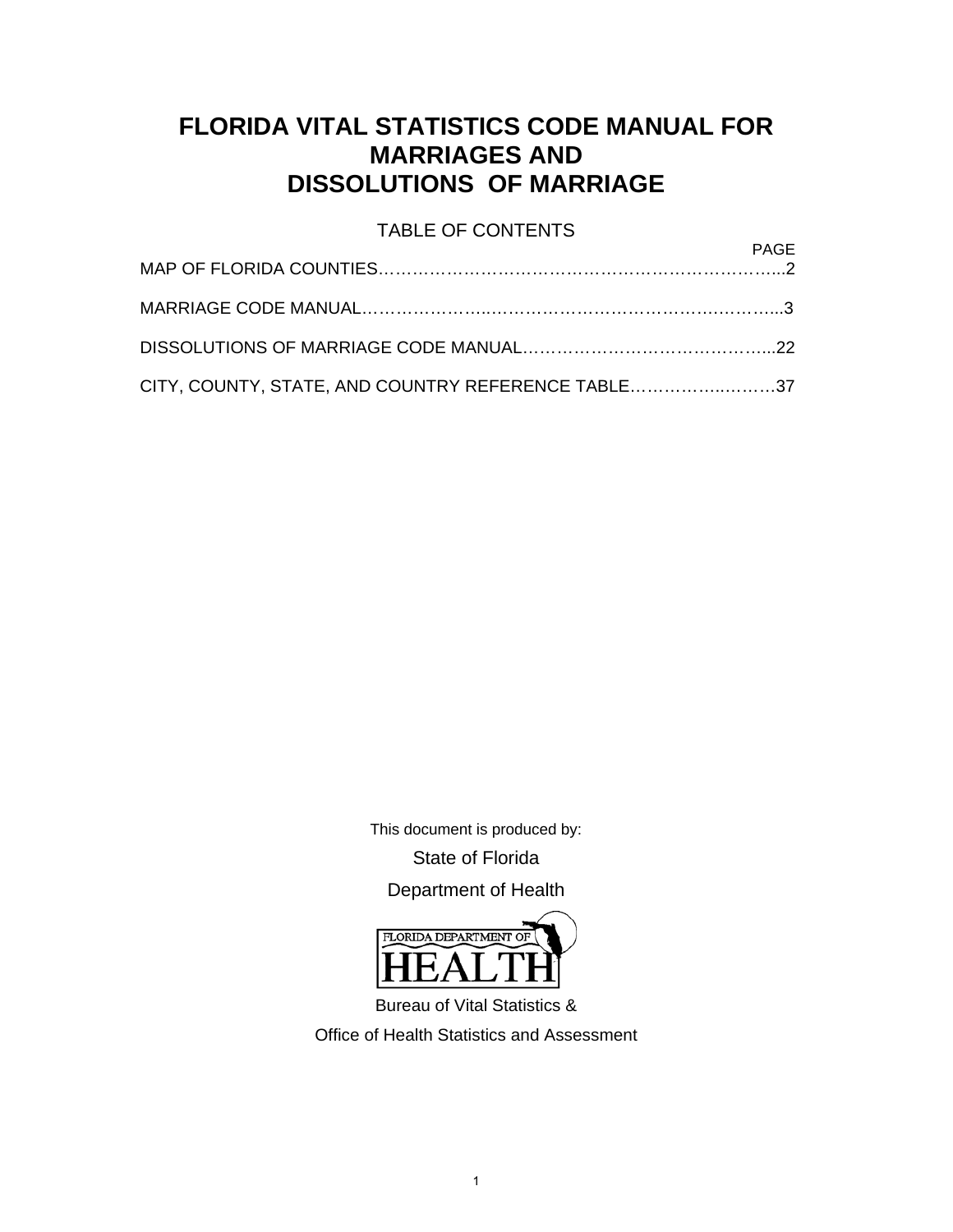# **MAP OF FLORIDA COUNTIES**

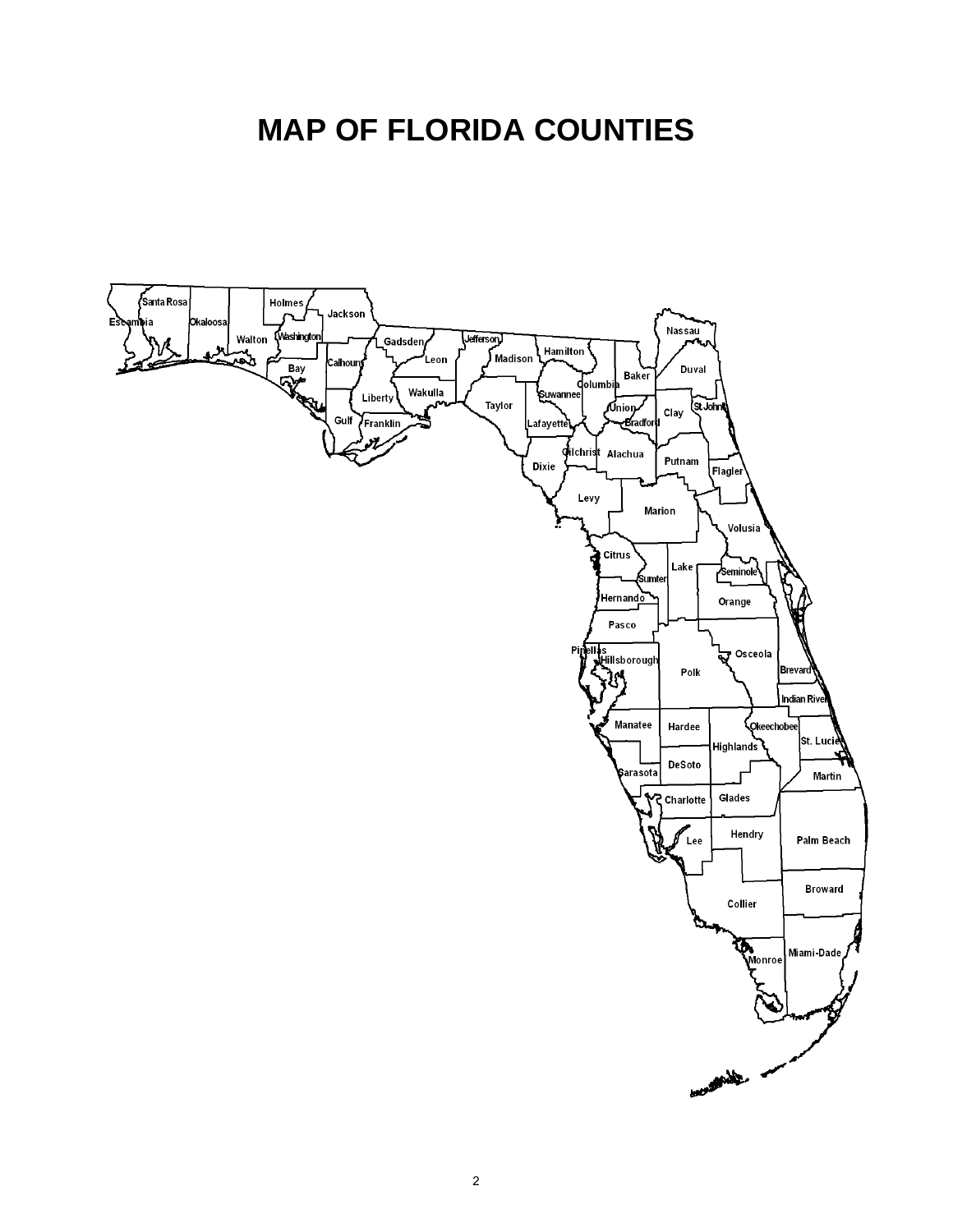# **MARRIAGE CODE MANUAL**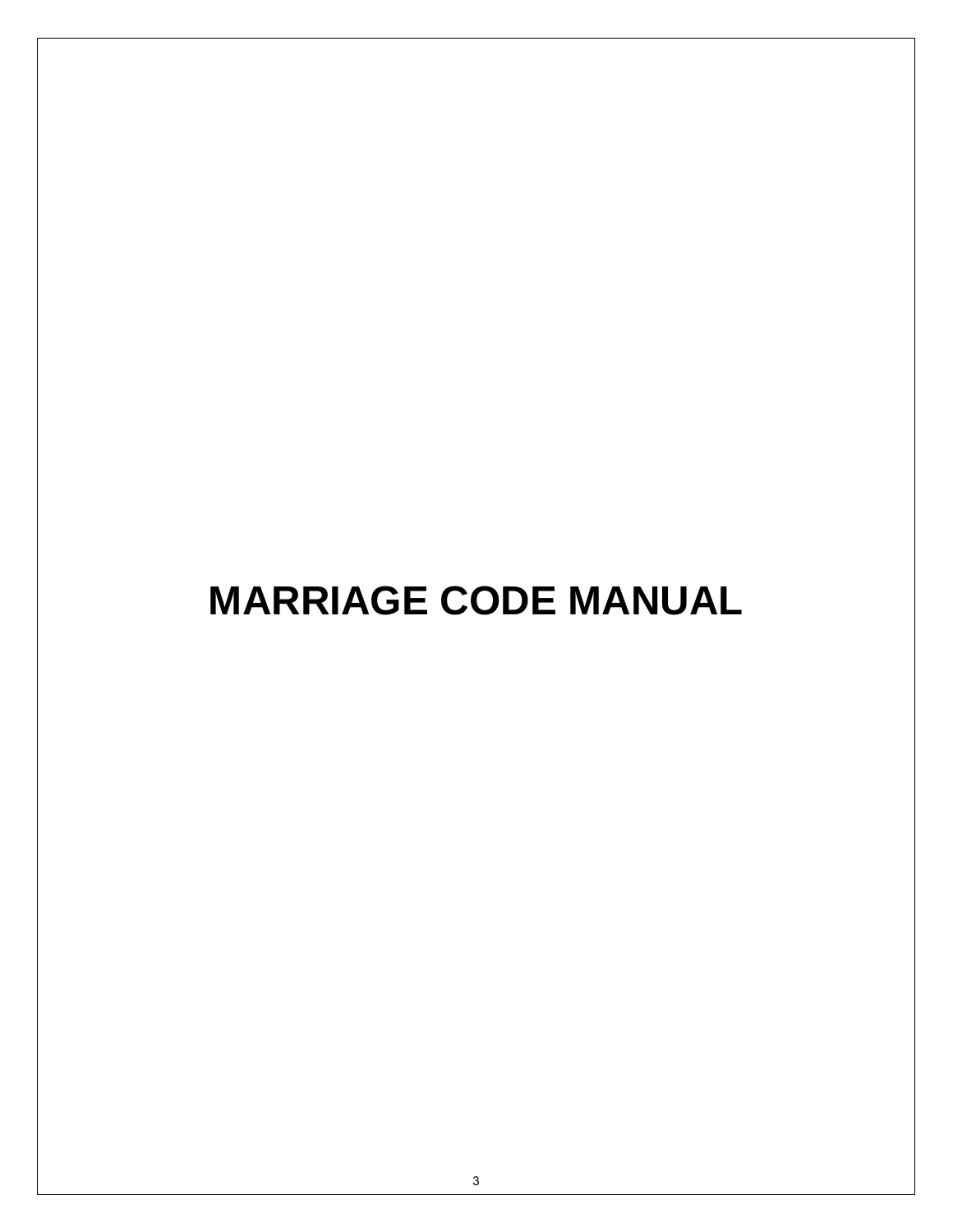| EVENT_YEAR<br>int<br>YYYY: 1970 to present                 | Year of Marriage Event                                                                                                                                                            |
|------------------------------------------------------------|-----------------------------------------------------------------------------------------------------------------------------------------------------------------------------------|
| <b>CertNumber</b><br>char(6)<br>states (Allocated Records) | 6-digit sequential number assigned by Office of Vital Statistics<br>000001-299999 Marriages occurring in Florida; 900001-999999 Marriages to Florida Residents occurring in other |
| STATE_FILE_NUMBER<br>varchar(10)                           | Unique Number for Identifying Marriage Records<br>first four characters are the year of the event and the final four characters are the certnumber                                |

datetime YYYY-MM-DD

**STATE\_FILE\_DATE Date when record is registered/completed**

datetime **DATE\_OF\_MARRIAGE Date of marriage**

YYYY-MM-DD

char(2) **DATE\_OF\_MARRIAGE\_MONTH Month of Marriage** MM: 01-12, 99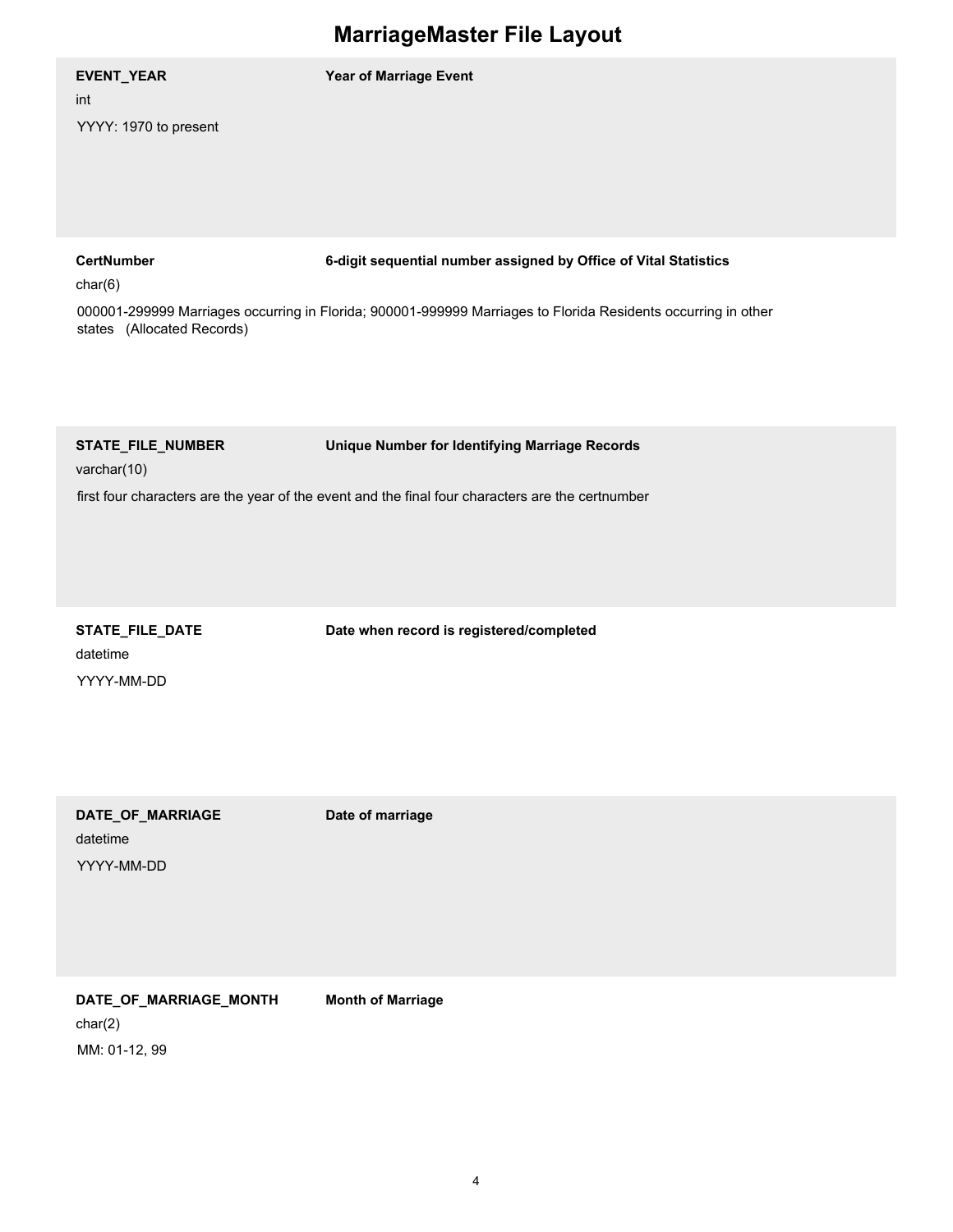|                                                      | $\tilde{\phantom{a}}$   |
|------------------------------------------------------|-------------------------|
| DATE_OF_MARRIAGE_DAY<br>char(2)<br>DD: 01-31, 99     | Day of Marriage         |
| DATE_OF_MARRIAGE_YEAR<br>char(4)<br>YYYY: Valid year | <b>Year of Marriage</b> |
| GROOM_NAME_FIRST<br>varchar(40)<br>As entered        | Groom's first name      |
| GROOM_NAME_MIDDLE<br>varchar(40)<br>As entered       | Groom's middle name     |
| GROOM_NAME_LAST<br>varchar(40)<br>As entered         | Groom's last name       |
| <b>GROOM_NAME_SUFFIX</b><br>varchar(10)              | Groom's suffix          |

As entered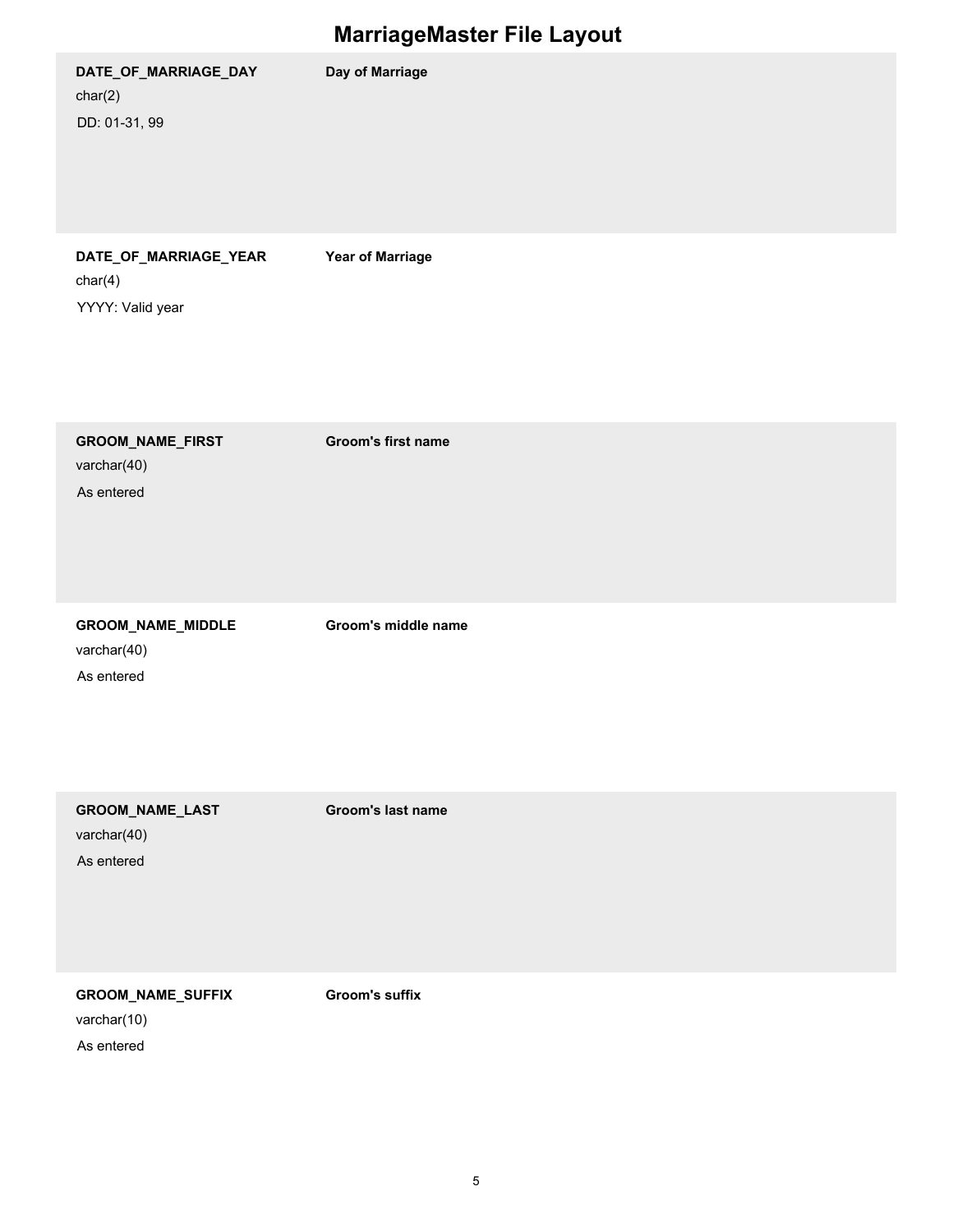varchar(15) As entered

**GROOM\_OTHER\_ID Groom's other form of ID**

#### **GROOM\_AGE Groom's age**

int 1-135 or 999 for unknown

datetime YYYY-MM-DD

**GROOM\_DOB Groom's date of birth**

**GROOM\_DOB\_MONTH Groom's date of birth month**

char(2) MM: 01-12, 99

**GROOM\_DOB\_DAY Groom's date of birth day**

char(2) DD: 01-31, 99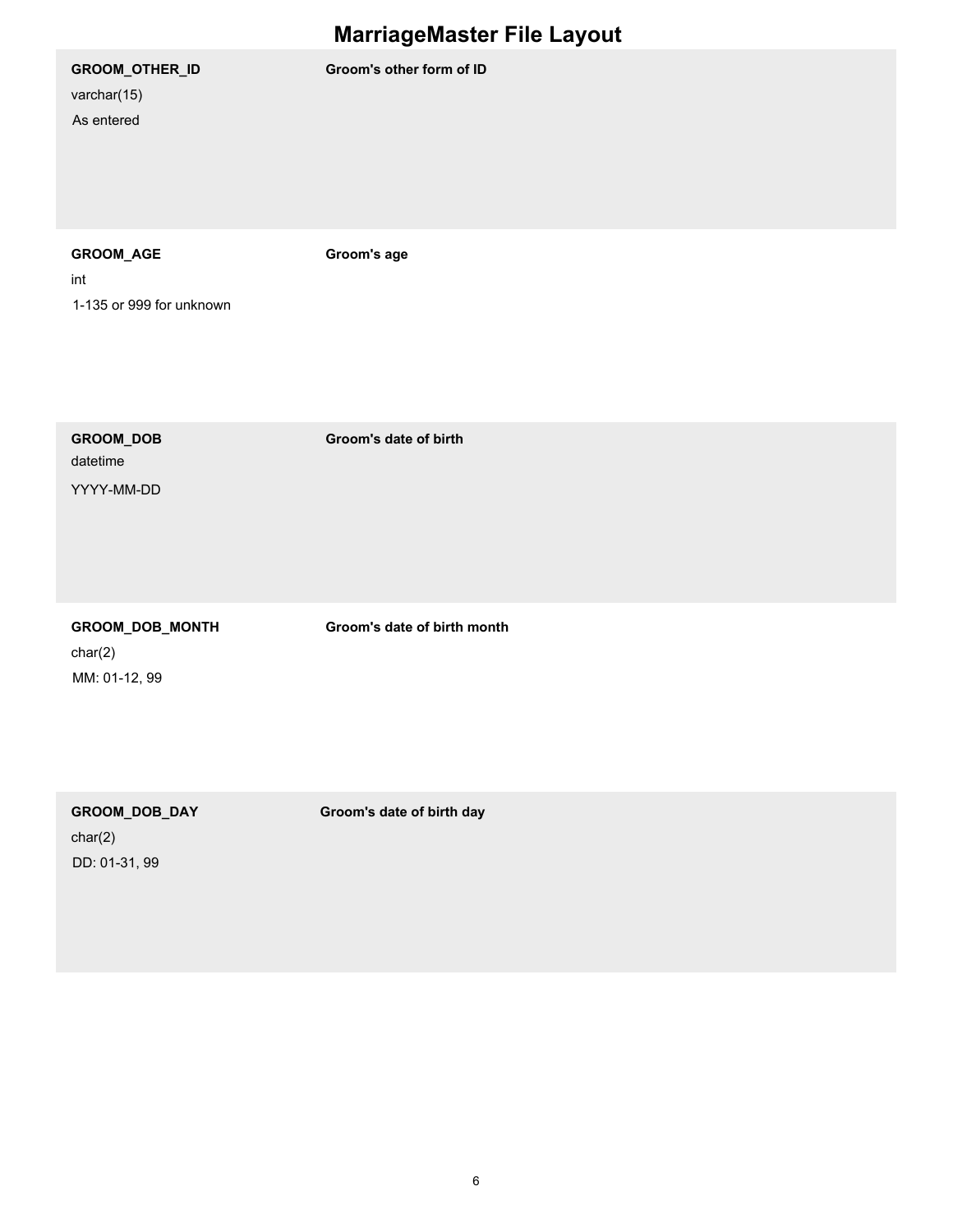char(4) YYYY: Valid year

**GROOM\_DOB\_YEAR Groom's date of birth year**

**GROOM\_RACE Groom's race**

varchar(40) As entered

**GROOM\_RACE\_CODE Groom's race expressed as a code value**

char(2)

01=White 02=Black 03=American Indian 04=Chinese
05=Japanese 06=Hawaiian 07=Filipino 08=Korean 09=Other Races

10=Vietnamese 11=Asian Indian 12=Asian Other 13=Guam 14=Samoan 15=Pacific Islander 20=More than One Race 99=Unknown

| <b>GROOM PREV MARRIED</b> | Was the groom previously married? |
|---------------------------|-----------------------------------|
| varchar(1)                |                                   |
| Y=Yes N=No U=Unknown      |                                   |

varchar(2) **GROOM\_MARRIAGE\_NUMBER Groom's number of this marriage** 1-7: As shown, 8: 8 or more, 9=Unknown

**GROOM\_MARR\_END\_HOW If previously married, how did the previous marriage end?**

varchar(25)

Not Applicable, Death, Divorce, Annulment, Unknown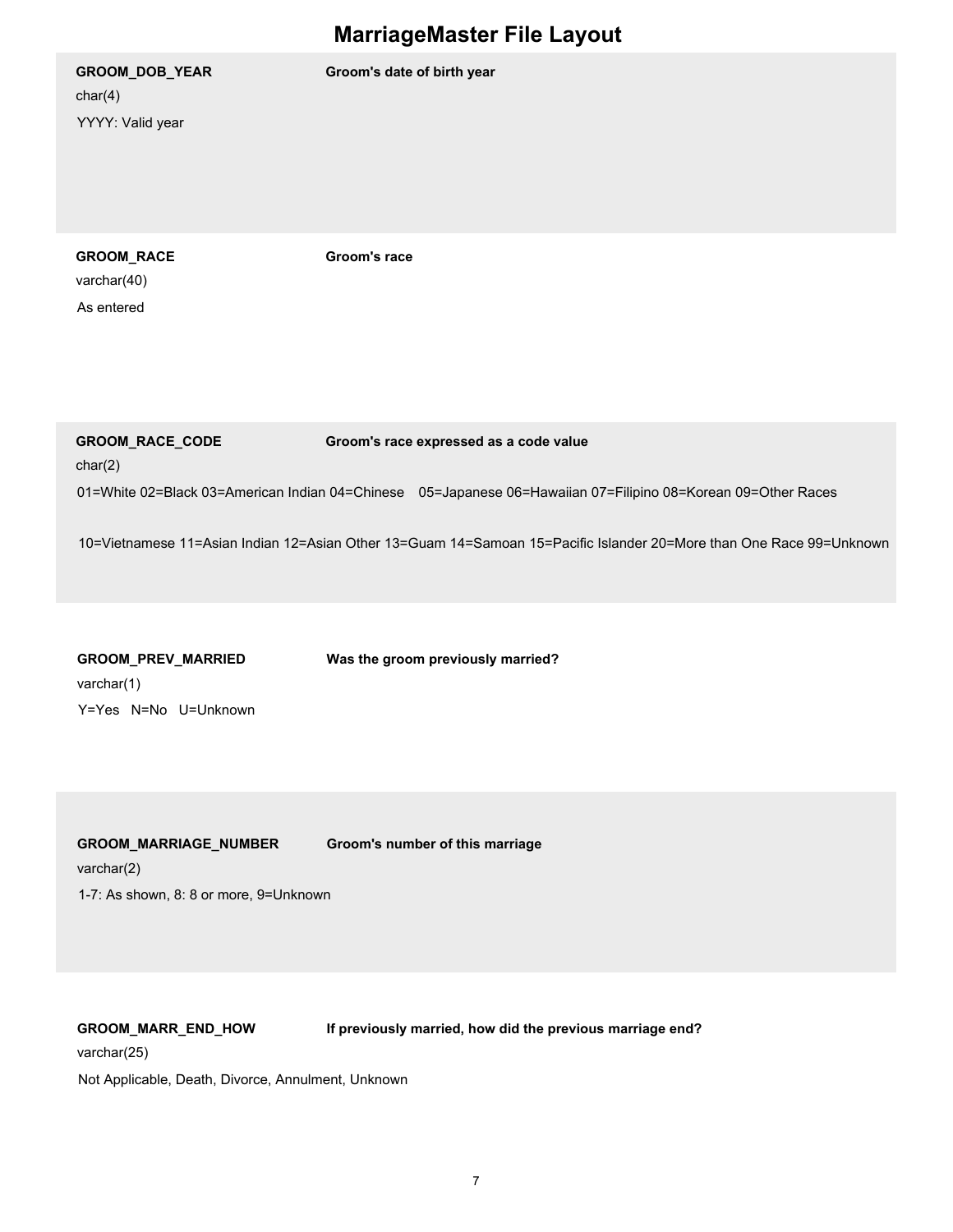| <b>GROOM MARR END HOW CODE</b>                                                           | How previous marriage ended expressed as a code value |
|------------------------------------------------------------------------------------------|-------------------------------------------------------|
| char(1)                                                                                  |                                                       |
| $1 = Not Applicable$<br>$2 = Death$<br>$3$ = Divorce<br>$4 =$ Annulment<br>$9 =$ Unknown |                                                       |
| <b>GROOM DATE MARR END</b><br>datetime                                                   | Date Groom's previous marriage ended                  |

YYYY-MM-DD

char(2) **GROOM\_DATE\_MARR\_END\_MONTH Month Groom's previous marriage ended** MM: 01-12, 99

**GROOM\_DATE\_MARR\_END\_DAY Day Groom's previous marriage ended**

char(2) DD: 01-31, 99

char(4) **GROOM\_DATE\_MARR\_END\_YEAR Year Groom's previous marriage ended** YYYY: Valid year

**BRIDE\_NAME\_FIRST Bride's first name**

varchar(40) As entered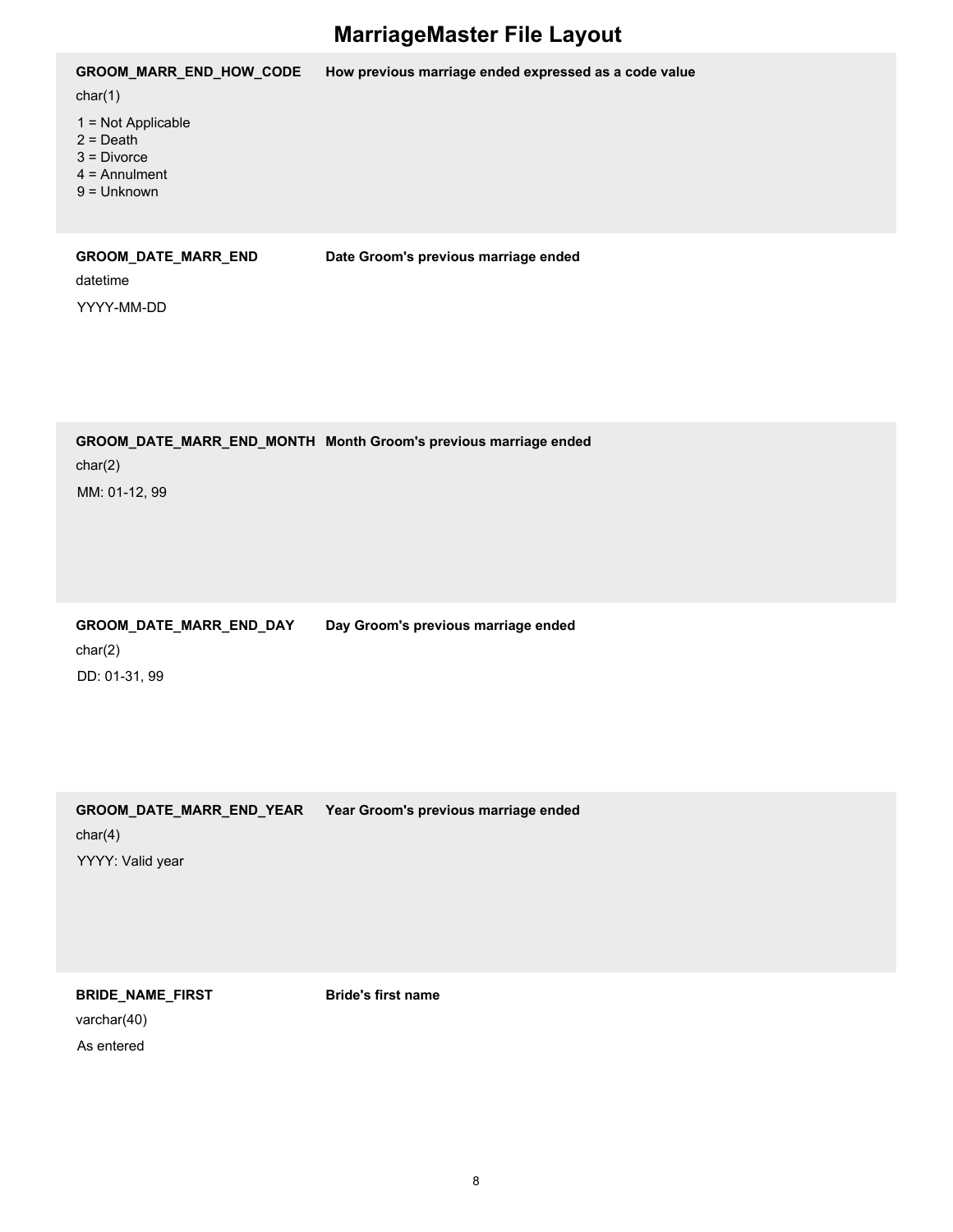|                                                   | $\tilde{\phantom{a}}$      |
|---------------------------------------------------|----------------------------|
| BRIDE_NAME_MIDDLE<br>varchar(40)<br>As entered    | <b>Bride's middle name</b> |
| BRIDE_NAME_LAST<br>varchar(40)<br>As entered      | <b>Bride's last name</b>   |
| BRIDE_MAIDEN_SURNAME<br>varchar(10)<br>As entered | <b>Bride's suffix</b>      |
| BRIDE_OTHER_ID<br>varchar(15)<br>As entered       | Bride's other form of ID   |

**BRIDE\_AGE Bride's age**

int 1-135 or 999 for unknown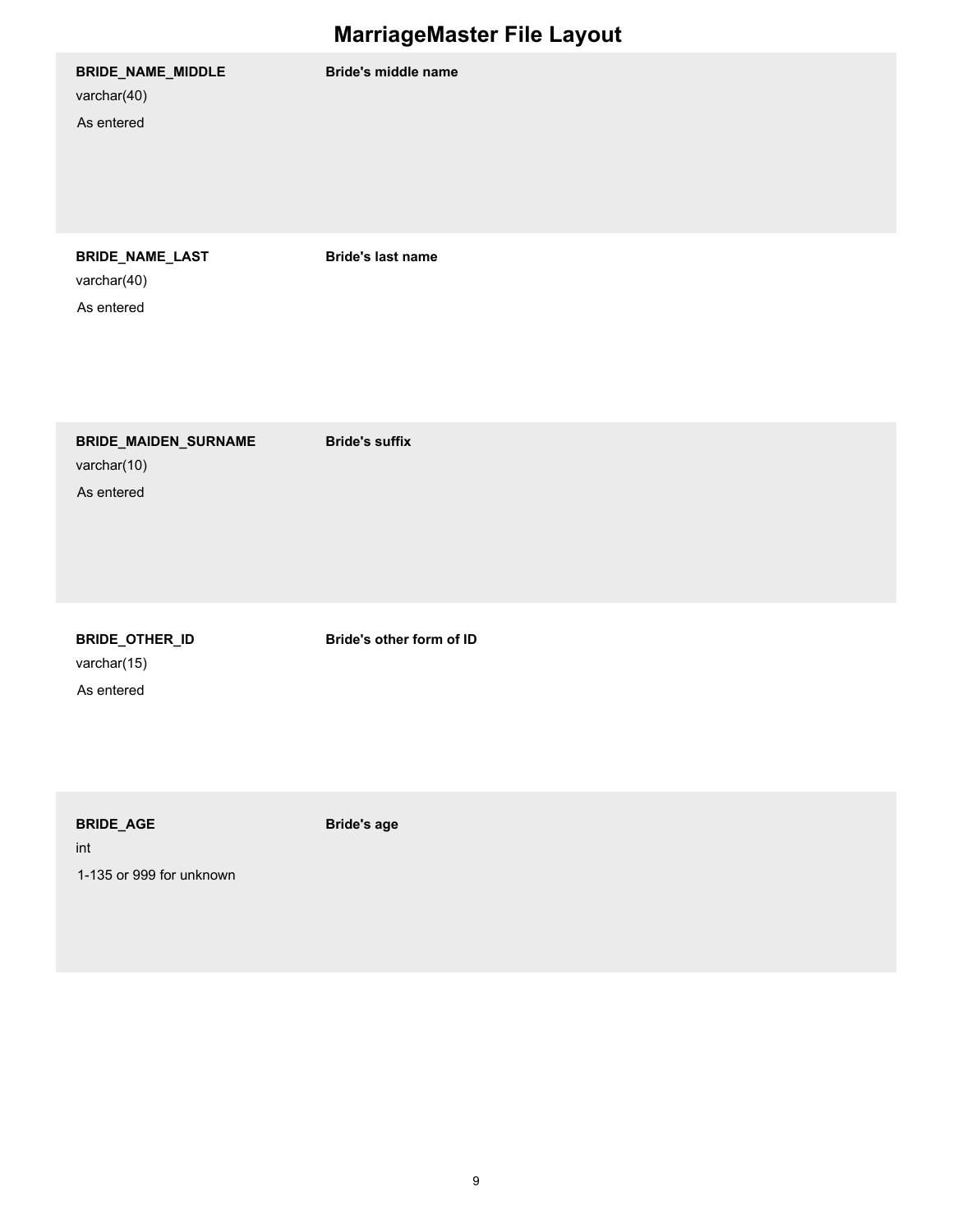| BRIDE_DOB<br>datetime<br>YYYY-MM-DD           | Bride's date of birth       |
|-----------------------------------------------|-----------------------------|
| BRIDE_DOB_MONTH<br>char(2)<br>MM: 01-12, 99   | Bride's date of birth month |
| BRIDE_DOB_DAY<br>char(2)<br>DD: 01-31, 99     | Bride's date of birth day   |
| BRIDE_DOB_YEAR<br>char(4)<br>YYYY: Valid year | Bride's date of birth year  |

varchar(40) **BRIDE\_RACE Bride's race**

As entered

**BRIDE\_RACE\_CODE Bride's race expressed as a code value**

char(2)

01=White 02=Black 03=American Indian 04=Chinese
05=Japanese 06=Hawaiian 07=Filipino 08=Korean 09=Other Races 10=Vietnamese 11=Asian Indian 12=Asian Other 13=Guam 14=Samoan 15=Pacific Islander 20=More than One Race 99=Unknown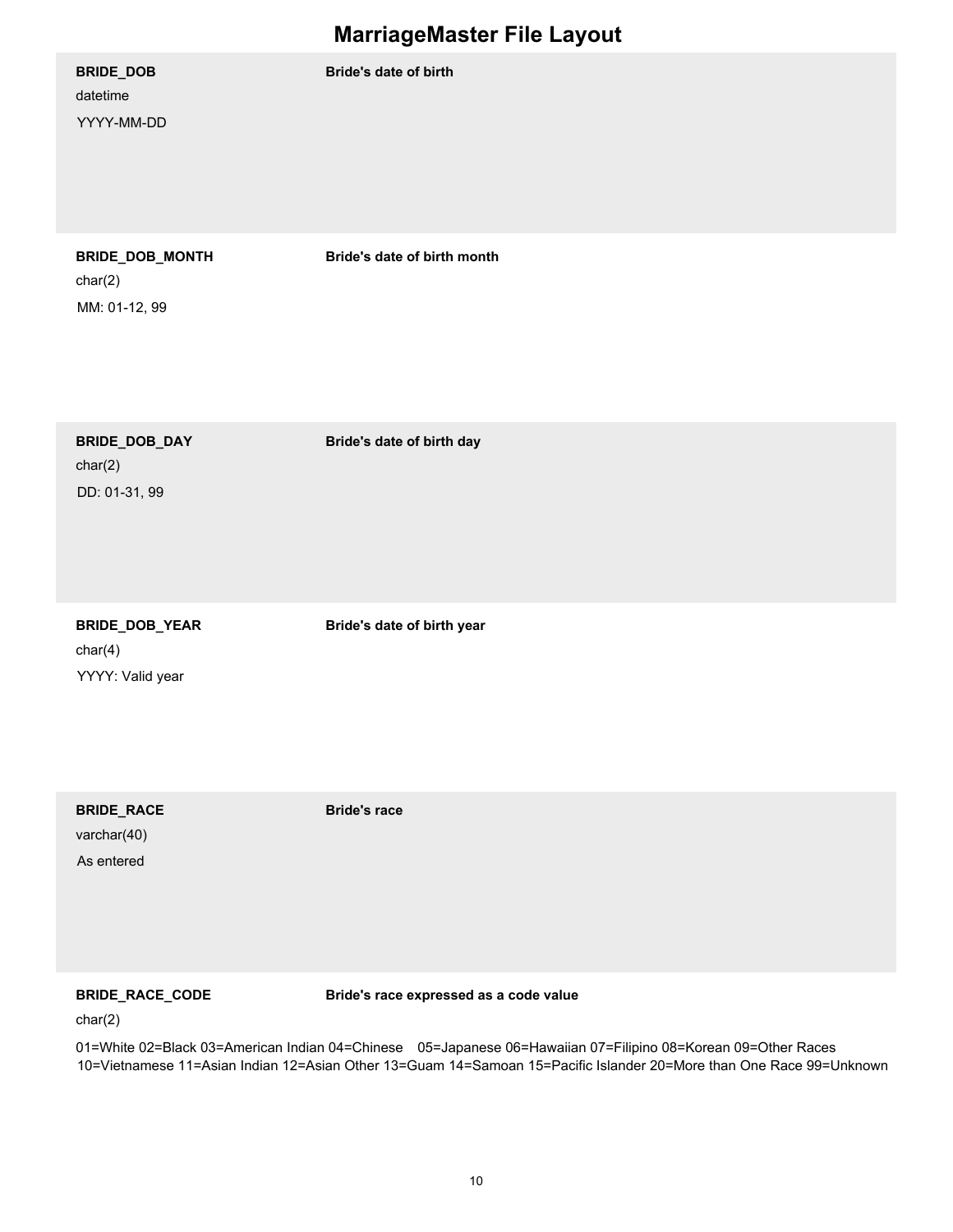**BRIDE\_PREV\_MARRIED Was the bride previously married?**

varchar(1)

Y=Yes N=No U=Unknown

#### **BRIDE\_MARRIAGE\_NUMBER Bride's number of this marriage**

varchar(2)

1-7: As shown, 8: 8 or more, 9=Unknown

**BRIDE\_MARR\_END\_HOW If previously married, how did the previous marriage end?**

varchar(25)

Not Applicable, Death, Divorce, Annulment, Unknown

**BRIDE\_MARR\_END\_HOW\_CODE How previous marriage ended expressed as a code value**

char(1)

- 1 = Not Applicable
- $2 =$  Death
- 3 = Divorce
- 4 = Annulment
- 9 = Unknown

**BRIDE\_DATE\_MARR\_END Date Bride's previous marriage ended**

datetime

YYYY-MM-DD

#### **BRIDE\_DATE\_MARR\_END\_MONTH Month Bride's previous marriage ended**

char(2)

MM: 01-12, 99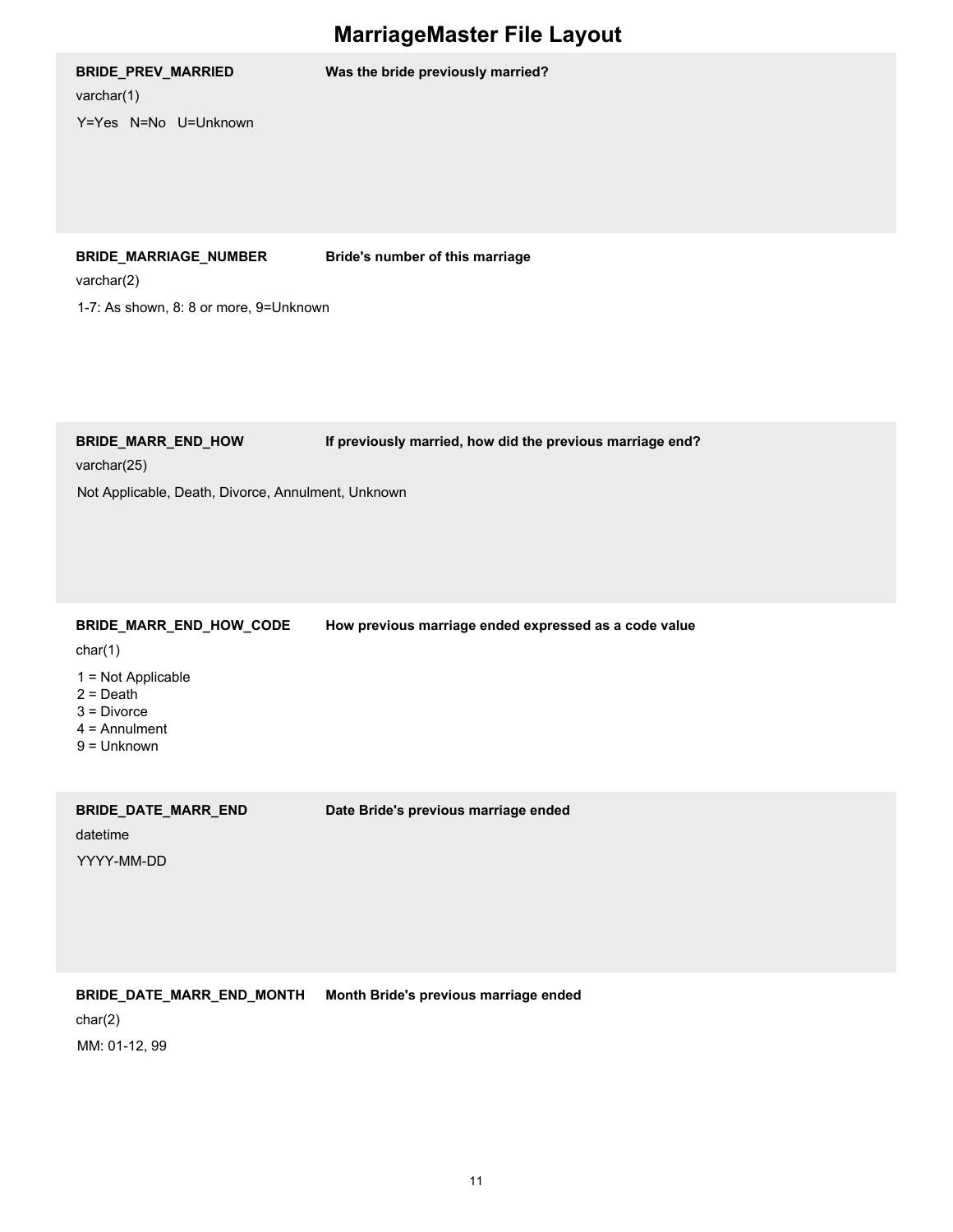| BRIDE_DATE_MARR_END_DAY<br>char(2)<br>DD: 01-31, 99                 | Day Bride's previous marriage ended                                |
|---------------------------------------------------------------------|--------------------------------------------------------------------|
| BRIDE_DATE_MARR_END_YEAR<br>char(4)<br>YYYY: Valid year             | Year Bride's previous marriage ended                               |
| COUNTRY_OF_MARRIAGE<br>varchar(40)<br>Refer to STATE/COUNTRY TABLE  | Country in which the marriage took place                           |
| COUNTRY_OF_MARRIAGE_CODE<br>char(2)<br>Refer to STATE/COUNTRY TABLE | Country in which the marriage took place expressed as a code value |
| STATE_OF_MARRIAGE<br>varchar(40)<br>Refer to STATE/COUNTRY TABLE    | State in which the marriage took place                             |

char(2) **STATE\_OF\_MARRIAGE\_CODE State in which the marriage took place expressed as a code value** Refer to STATE/COUNTRY TABLE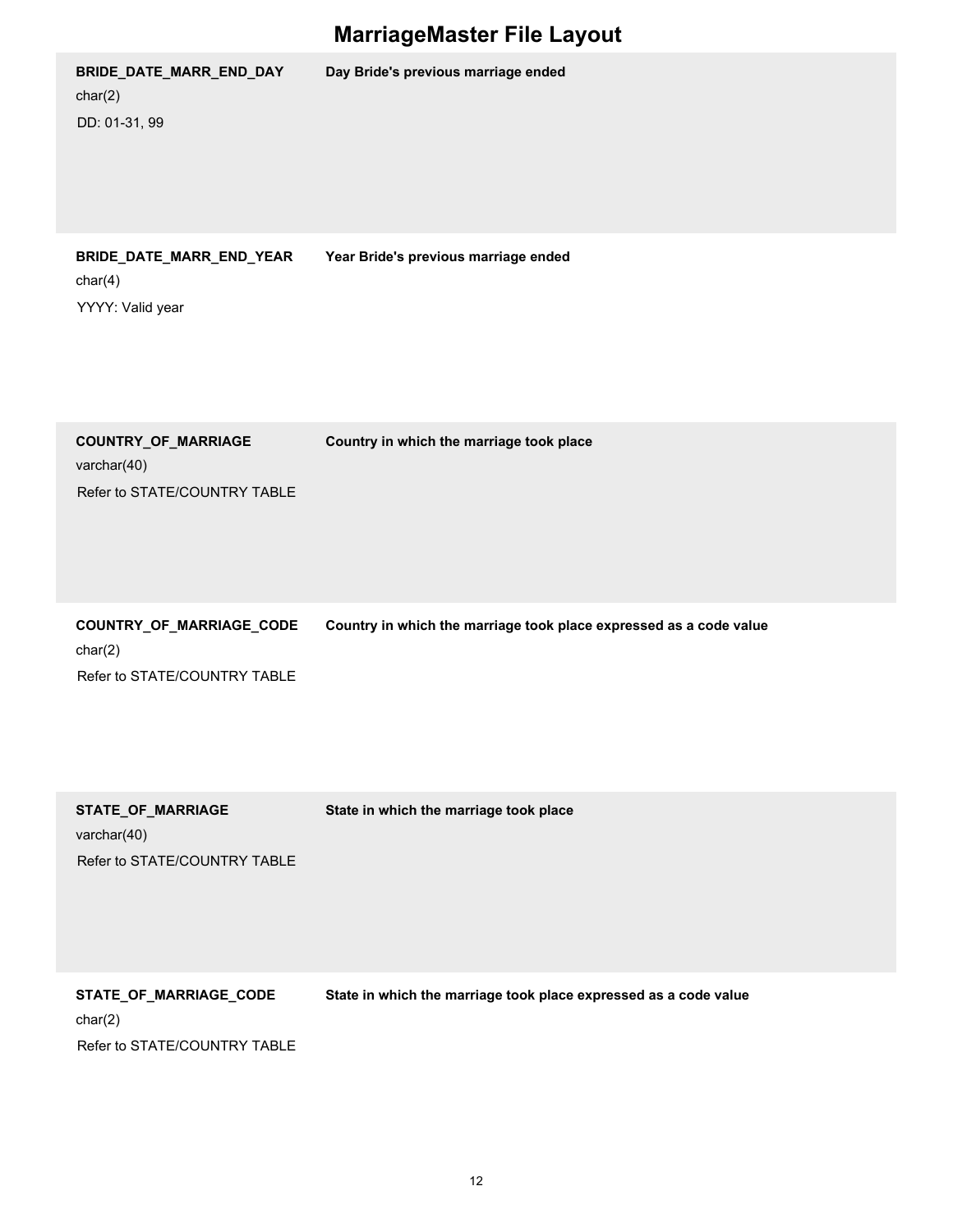| <b>MarriageMaster File Layout</b>                                                |                                                                 |  |
|----------------------------------------------------------------------------------|-----------------------------------------------------------------|--|
| CITY_OF_MARRIAGE_CD<br>char(2)<br>Refer to CITY/COUNTY TABLE                     | City in which the marriage took place expressed as a code value |  |
| TYPE_CEREMONY<br>varchar(25)<br>Civil, Religious, Unknown                        | Type of marriage ceremony                                       |  |
| TYPE_CEREMONY_CODE<br>char(1)<br>$1 = Civil$<br>$2$ = Religious<br>$9 =$ Unknown | Type of marriage ceremony expressed as a code value             |  |
| GROOM_BIR_STATE<br>varchar(40)<br>As entered                                     | <b>Groom's State of Birth</b>                                   |  |
| GROOM_BIR_STATE_CODE<br>char(2)<br>Refer to STATE/COUNTRY TABLE                  | Groom's State of Birth expressed as a code value                |  |

**GROOM\_BIR\_COUNTRY Groom's Country of Birth**

varchar(40)

As entered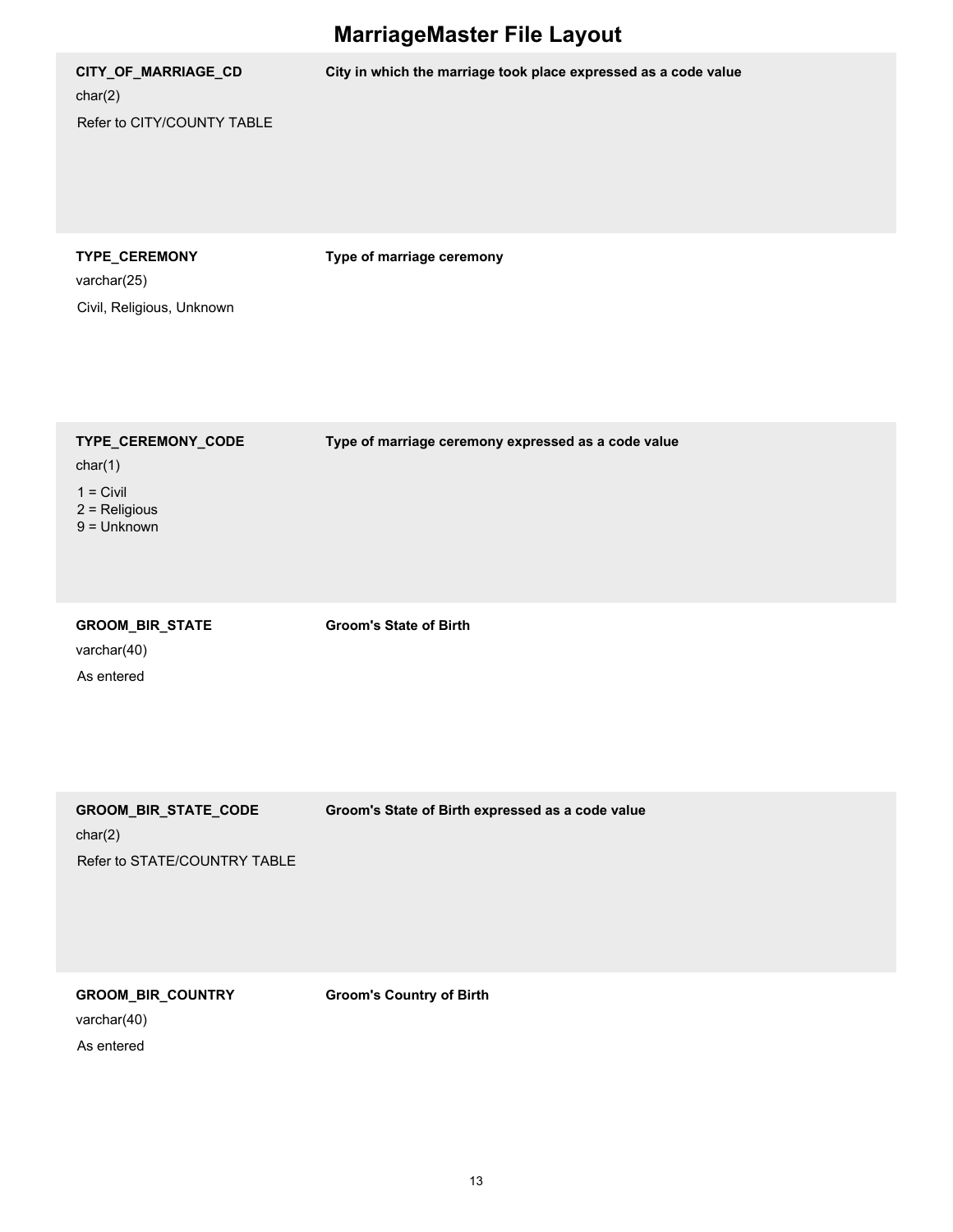|                                                                   | <b>MarriageMaster File Layout</b>                      |  |  |
|-------------------------------------------------------------------|--------------------------------------------------------|--|--|
| GROOM_BIR_COUNTRY_CODE<br>int<br>Refer to STATE/COUNTRY TABLE     | Groom's Country of Birth expressed as a code value     |  |  |
| GROOM_RES_STATE<br>varchar(40)<br>As entered                      | Groom's state of residence                             |  |  |
| GROOM_RES_STATE_CODE<br>char(2)<br>Refer to STATE/COUNTRY TABLE   | Groom's state of residence expressed as a code value   |  |  |
| GROOM_RES_COUNTRY<br>varchar(40)<br>As entered                    | <b>Groom's country of residence</b>                    |  |  |
| GROOM_RES_COUNTRY_CODE<br>char(2)<br>Refer to STATE/COUNTRY TABLE | Groom's country of residence expressed as a code value |  |  |

**GROOM\_RES\_COUNTY Groom's county of residence**

varchar(40)

As entered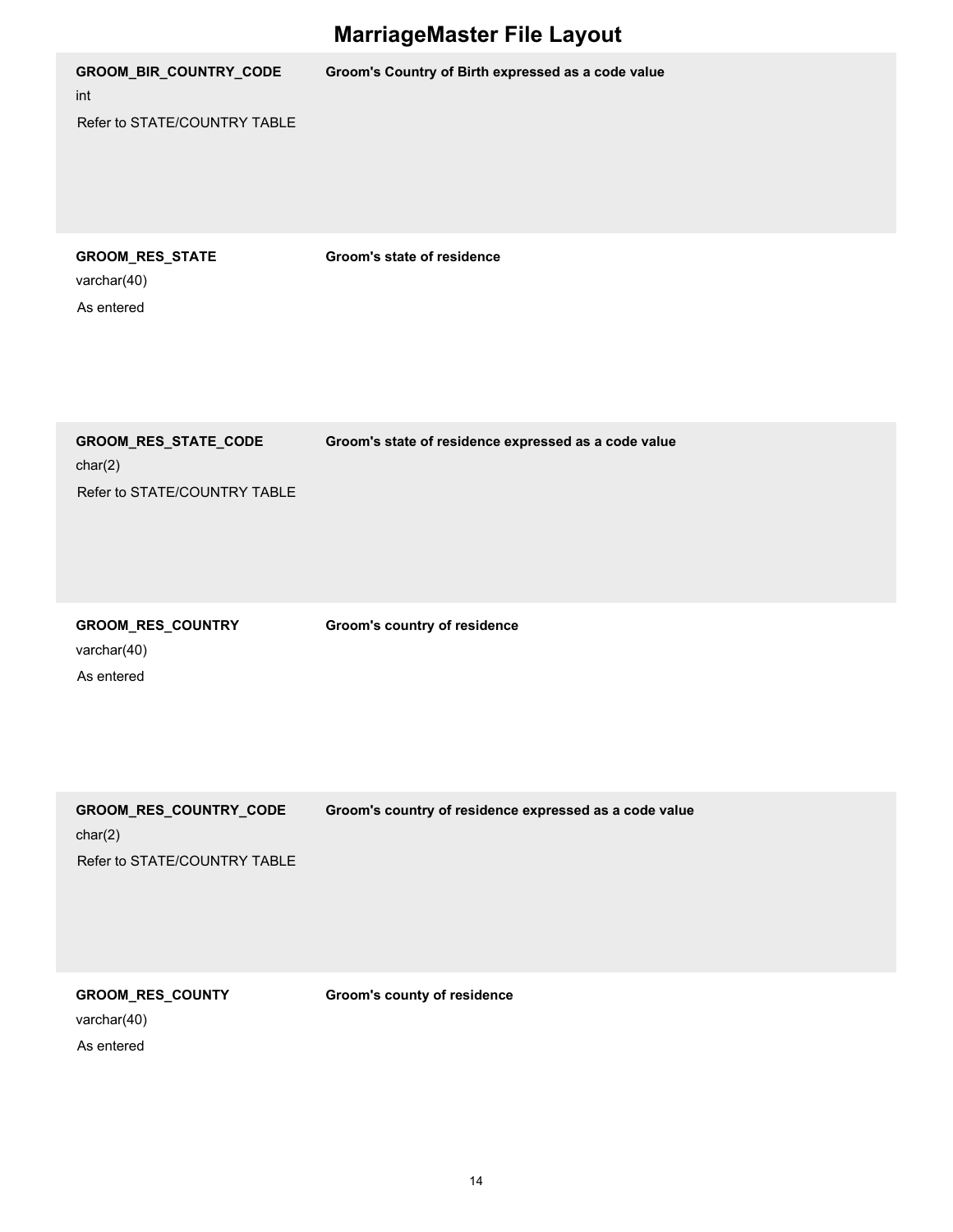| <b>MarriageMaster File Layout</b>                                 |                                                                                  |  |
|-------------------------------------------------------------------|----------------------------------------------------------------------------------|--|
| GROOM_RES_COUNTY_CD<br>varchar(5)<br>Refer to STATE/COUNTRY TABLE | Groom's county of residence expressed as a code value                            |  |
| CHD_GROOM_RES_COUNTY<br>char(2)<br>01-67; 99                      | Groom's county of residence expressed as a code value as in other DOH<br>systems |  |
| GROOM_RES_CITY<br>varchar(40)<br>As entered                       | <b>Groom's City of Residence</b>                                                 |  |
| GROOM_RES_CITY_CD<br>varchar $(5)$<br>Refer to CITY/COUNTY TABLE  | Groom's City of Residence espressed as a code value                              |  |
| <b>BRIDE_BIR_COUNTRY</b><br>varchar(40)<br>As entered             | <b>Bride's Country of Birth</b>                                                  |  |
| BRIDE_BIR_COUNTRY_CODE<br>int                                     | Bride's Country of Birth expressed as a code value                               |  |

Refer to STATE/COUNTRY TABLE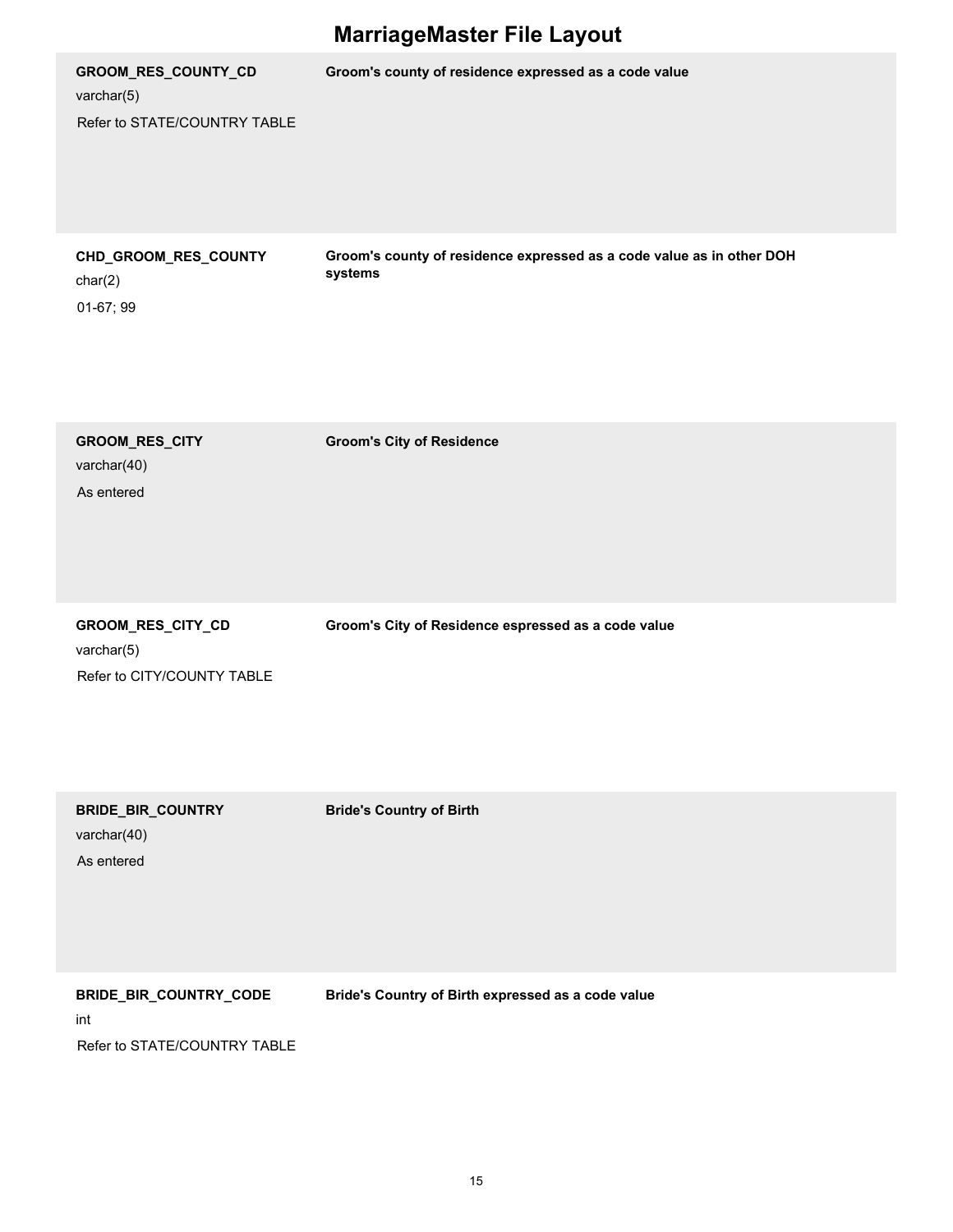| BRIDE_BIR_STATE<br>varchar(40)<br>As entered                    | <b>Bride's State of Birth</b>                        |
|-----------------------------------------------------------------|------------------------------------------------------|
| BRIDE_BIR_STATE_CODE<br>char(2)<br>Refer to STATE/COUNTRY TABLE | Bride's State of Birth expressed as a code value     |
| <b>BRIDE_RES_STATE</b><br>varchar(40)<br>As entered             | <b>Bride's state of residence</b>                    |
| BRIDE_RES_STATE_CODE<br>char(2)                                 | Bride's state of residence expressed as a code value |

Refer to STATE/COUNTRY TABLE

**BRIDE\_RES\_COUNTRY Bride's country of residence**

varchar(40)

As entered

**BRIDE\_RES\_COUNTRY\_CODE Bride's country of residence expressed as a code value**

int

Refer to STATE/COUNTRY TABLE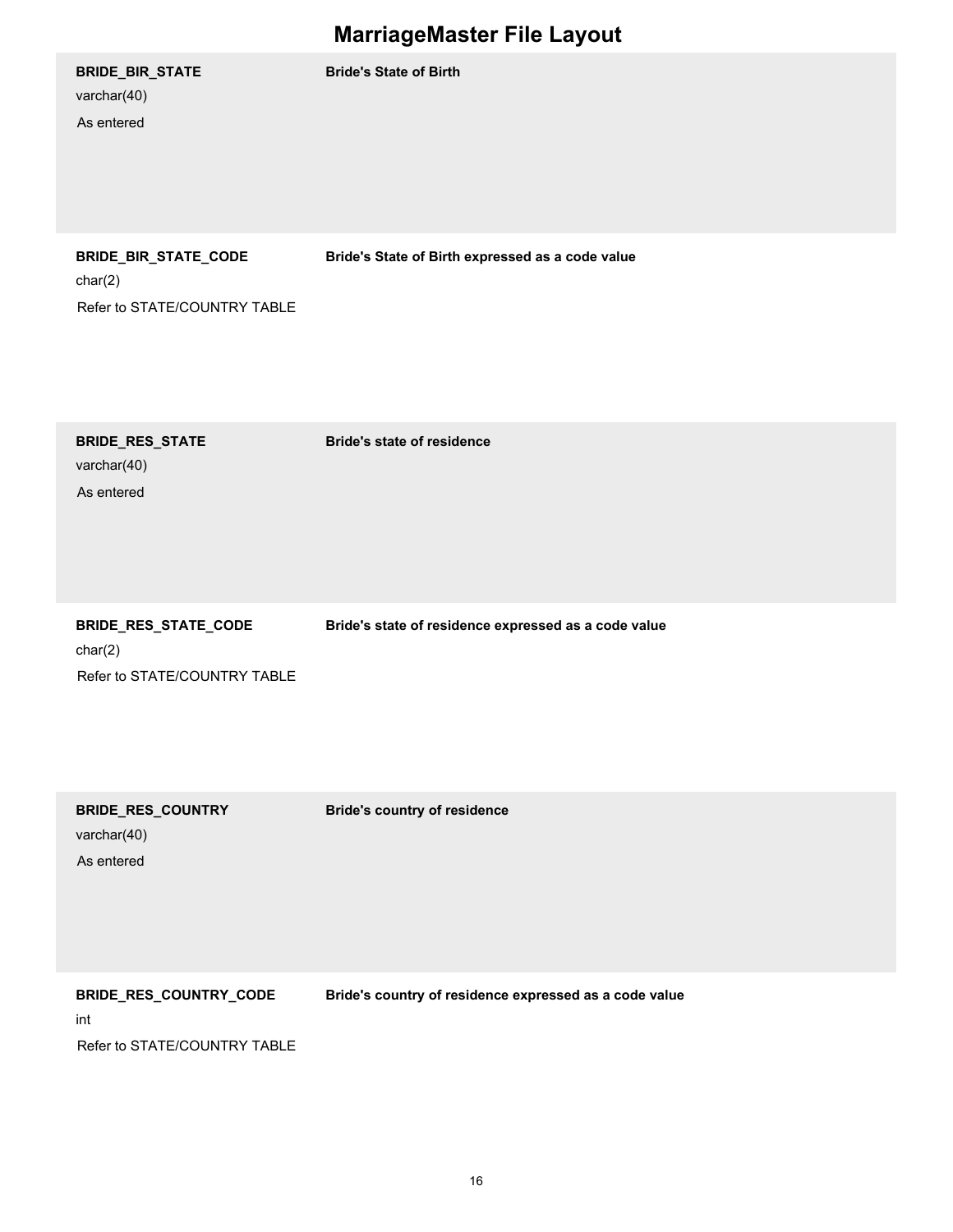| <b>BRIDE_RES_COUNTY</b><br>varchar(40)<br>As entered              | <b>Bride's county of residence</b>                                               |
|-------------------------------------------------------------------|----------------------------------------------------------------------------------|
| BRIDE_RES_COUNTY_CD<br>varchar(5)<br>Refer to STATE/COUNTRY TABLE | Bride's county of residence expressed as a code value                            |
| CHD_BRIDE_RES_COUNTY<br>char(2)<br>01-67; 99                      | Bride's county of residence expressed as a code value as in other DOH<br>systems |
| BRIDE_RES_CITY<br>varchar(40)                                     | <b>Bride's City of Residence</b>                                                 |

As entered

varchar(5) Refer to CITY/COUNTY TABLE

**BRIDE\_RES\_CITY\_CD Bride's City of Residence espressed as a code value**

datetime YYYY-MM-DD

**CREATE\_DATE Date record was created**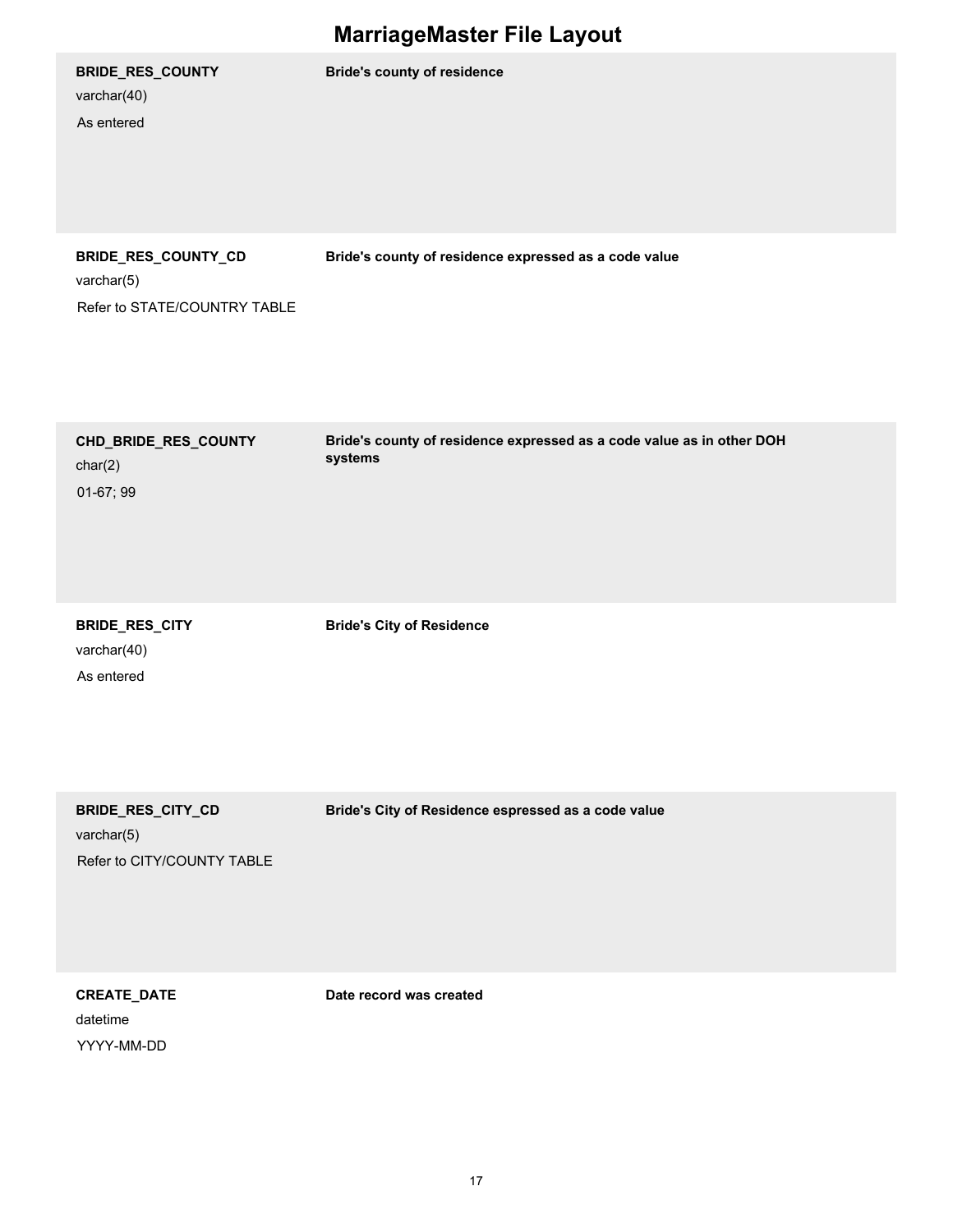#### **RECORD\_STATUS Literal description of record status**

varchar(20)

As Entered; Pending, Demo complete, Registered/completed

**POST\_REG\_STATUS Literal description of post registration status**

varchar(20)

As Entered; Birth Link, Correction, Correction/Med Amend, Data Cleanup, Keying Error, Medical Amendment, Presumptive, Replacement

# datetime **MODIFY\_DATE Date record was modified** YYYY-MM-DD varchar(40) **COUNTY\_ISSUING\_LICENSE County issuing marriage license**

As entered

**COUNTY\_ISSUING\_LIC\_CODE County issuing marriage license expressed as a code value**

char(2)

Refer to STATE/COUNTRY TABLE

**CHDCOUNTYOFLICENSE County issuing marriage license expressed as a code value as in other DOH systems**

char(2) 01-67; 99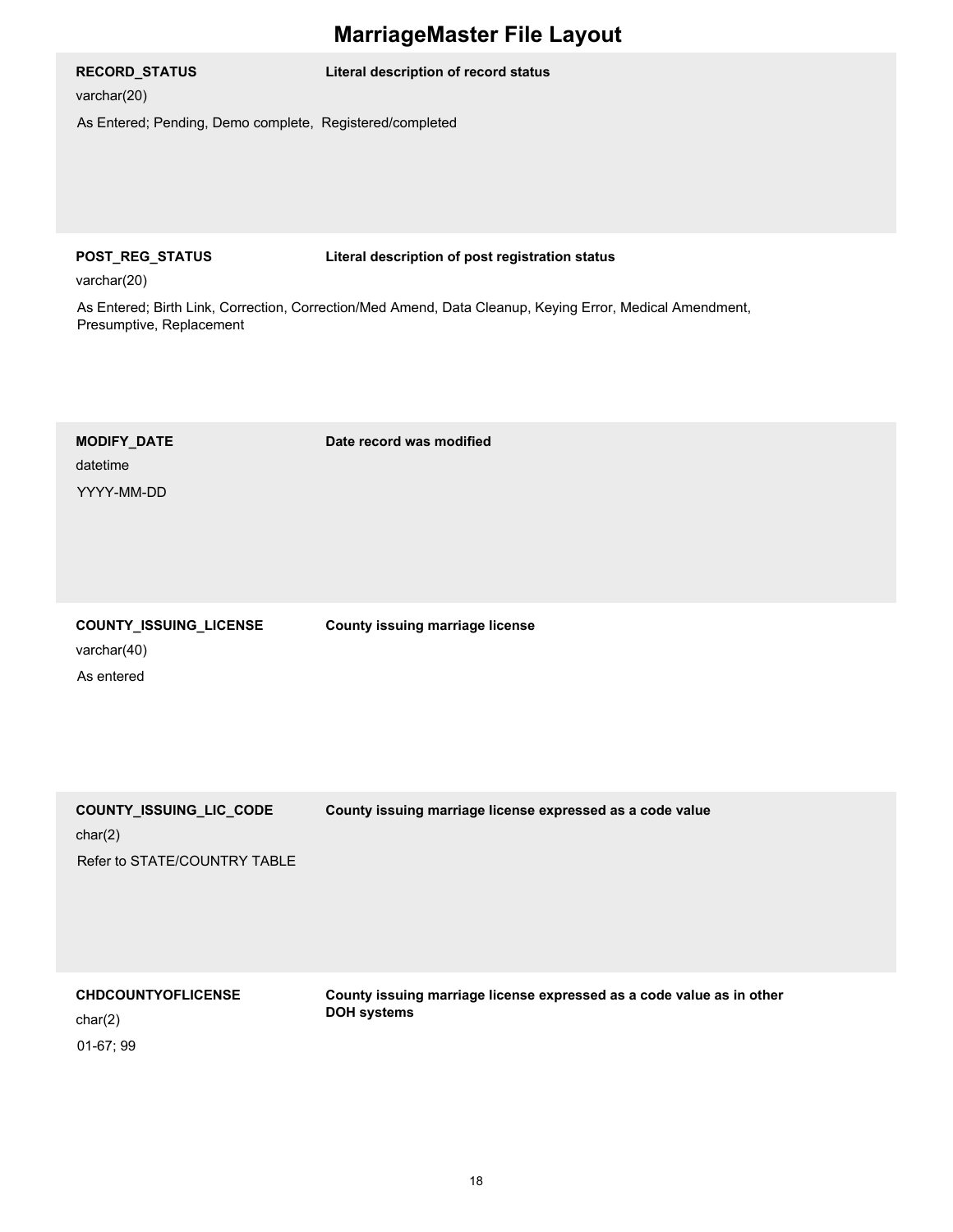| DIRECTORS_FLAG<br>varchar(1)<br>Y=Yes N=No; checkbox | <b>Director's flag</b>                  |
|------------------------------------------------------|-----------------------------------------|
| SYS_DATELOADED<br>datetime<br>YYYY-MM-DD             | System assigned - date initially loaded |
| SYS_DATEUPDATED<br>datetime<br>YYYY-MM-DD            | System assigned - date of last update   |
| old_volnumber<br>char(4)<br>As shown                 | Old volume number                       |
| old_cntyjudnumber<br>char(7)<br>As shown             | Old county judge number                 |

varchar(36) **old\_admincode Old administrative code**

As shown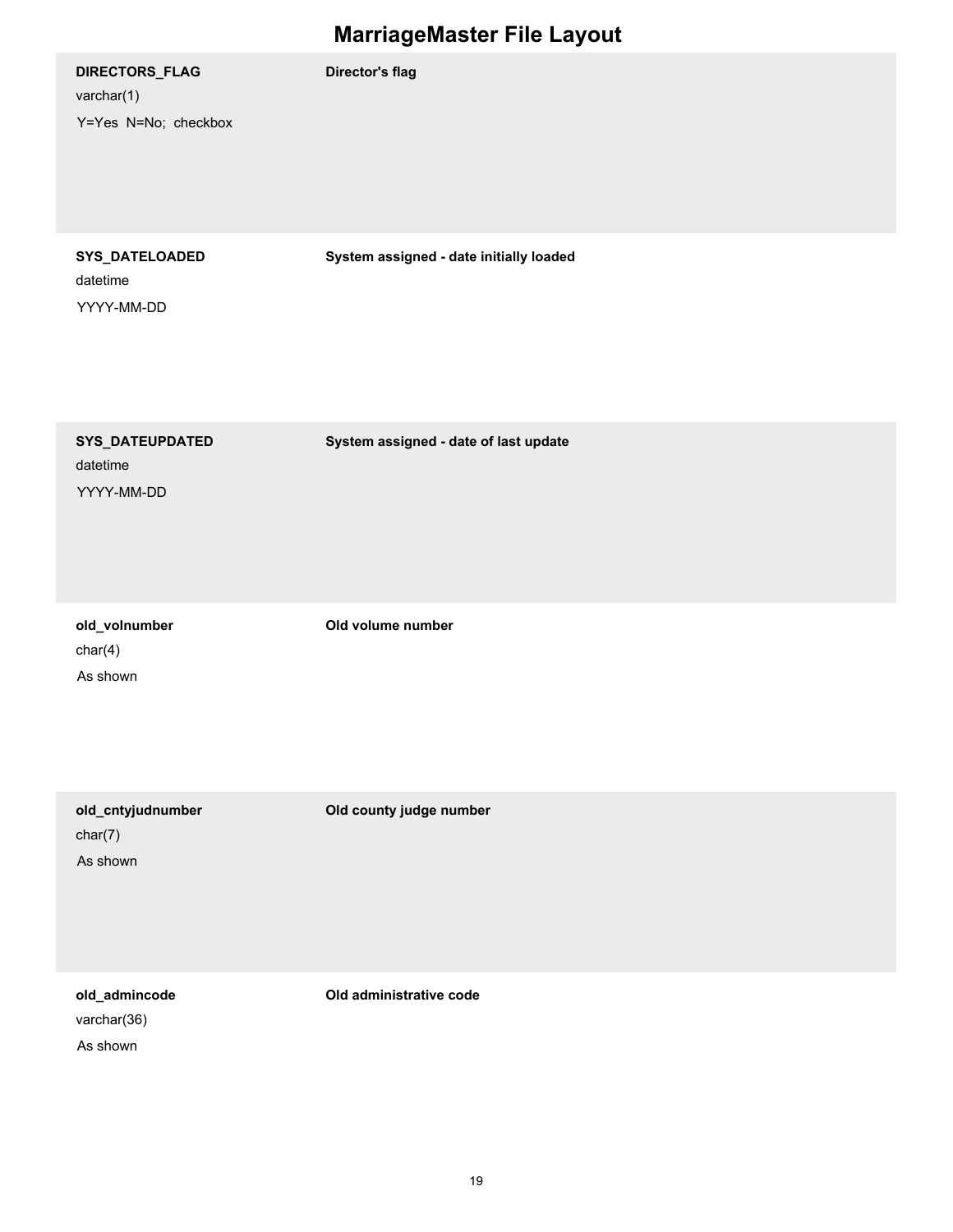|                                                     | marragemascor i no Eujouc                        |
|-----------------------------------------------------|--------------------------------------------------|
| old_adminflag<br>varchar(10)<br>As shown            | Old administrative flag                          |
| old_booknumber<br>char(3)<br>As shown               | Old booknumber                                   |
| old_pagenumber<br>char(4)<br>As shown               | Old pagenumber                                   |
| old_repfilingmonth<br>char(2)<br>MM: 01-12, 99      | Old report filing month                          |
| old_county_of_marriage<br>varchar(40)<br>As entered | Old county of marriage                           |
| old_county_of_marriage_code                         | Old county of marriage expressed as a code value |

char(2) 11-77, 99: Refer to CITY/COUNTY TABLE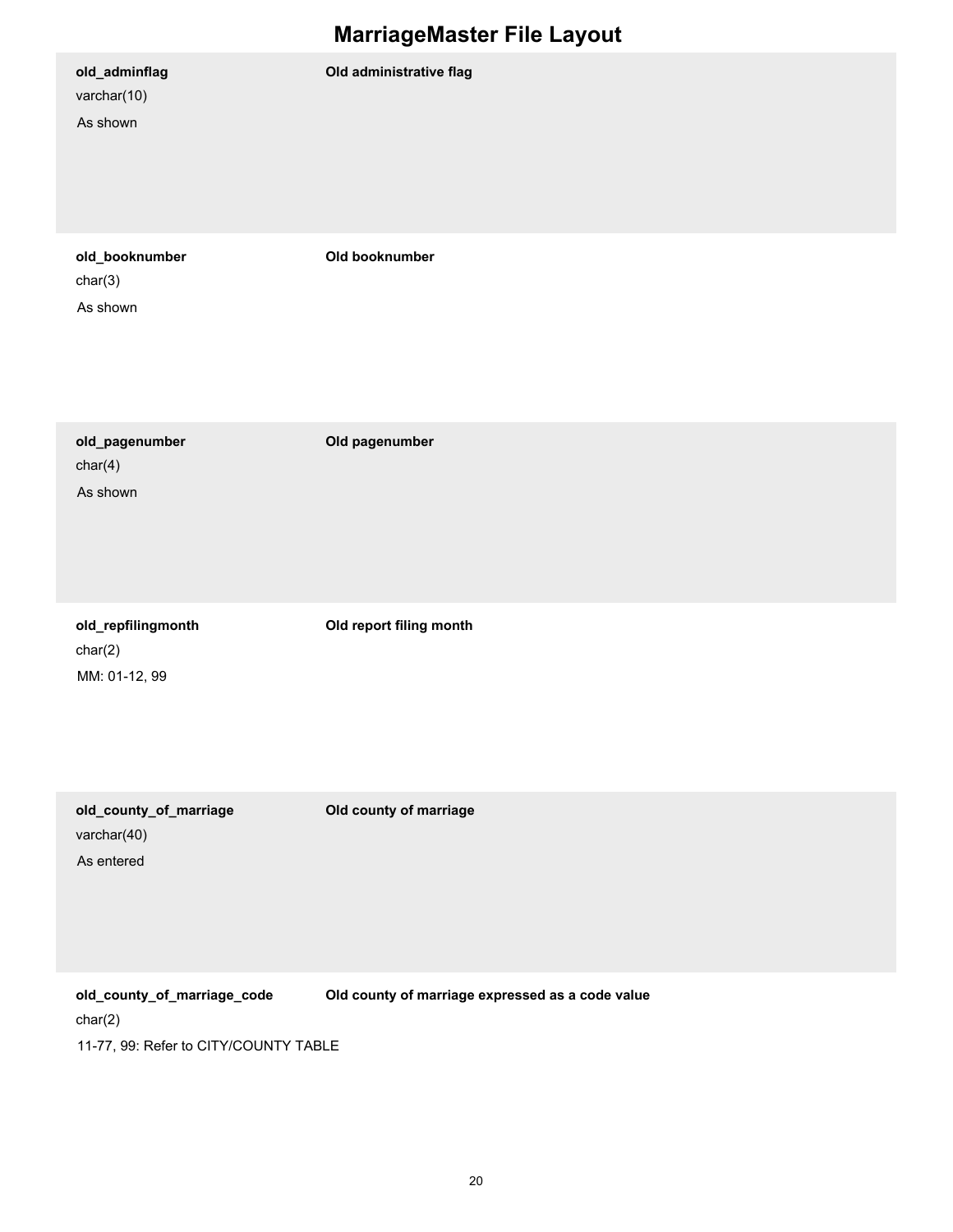| old_chdcounty_of_marriage<br>char(2)<br>$01-67;99$               | Old CHD county of marriage expressed as a code value |
|------------------------------------------------------------------|------------------------------------------------------|
| old_city_of_marriage_cd<br>char(2)<br>Refer to CITY/COUNTY TABLE | Old city of marriage expressed as a code value       |

varchar(40) As entered

**city\_of\_marriage City in which the marriage took place**

#### **GROOM\_CALCULATED\_RACE Groom's calculated race**

char(2)

01=White, 02=Black, 03=American Indian/Alaskan Native, 04=Chinese, 05=Japanese, 06=Hawaiian, 07=Filipino, 08=Korean, 09=Other Races, 10=Vietnamese, 11=Asian Indian, 12=Asian Other, 13=Guam, 14=Samoan, 15= Pacific Islander, 20=More than One Race, 99=Unknown

#### **BRIDE\_CALCULATED\_RACE Bride's calculated race**

char(2)

01=White, 02=Black, 03=American Indian/Alaskan Native, 04=Chinese, 05=Japanese, 06=Hawaiian, 07=Filipino, 08=Korean, 09=Other Races, 10=Vietnamese, 11=Asian Indian, 12=Asian Other, 13=Guam, 14=Samoan, 15= Pacific Islander, 20=More than One Race, 99=Unknown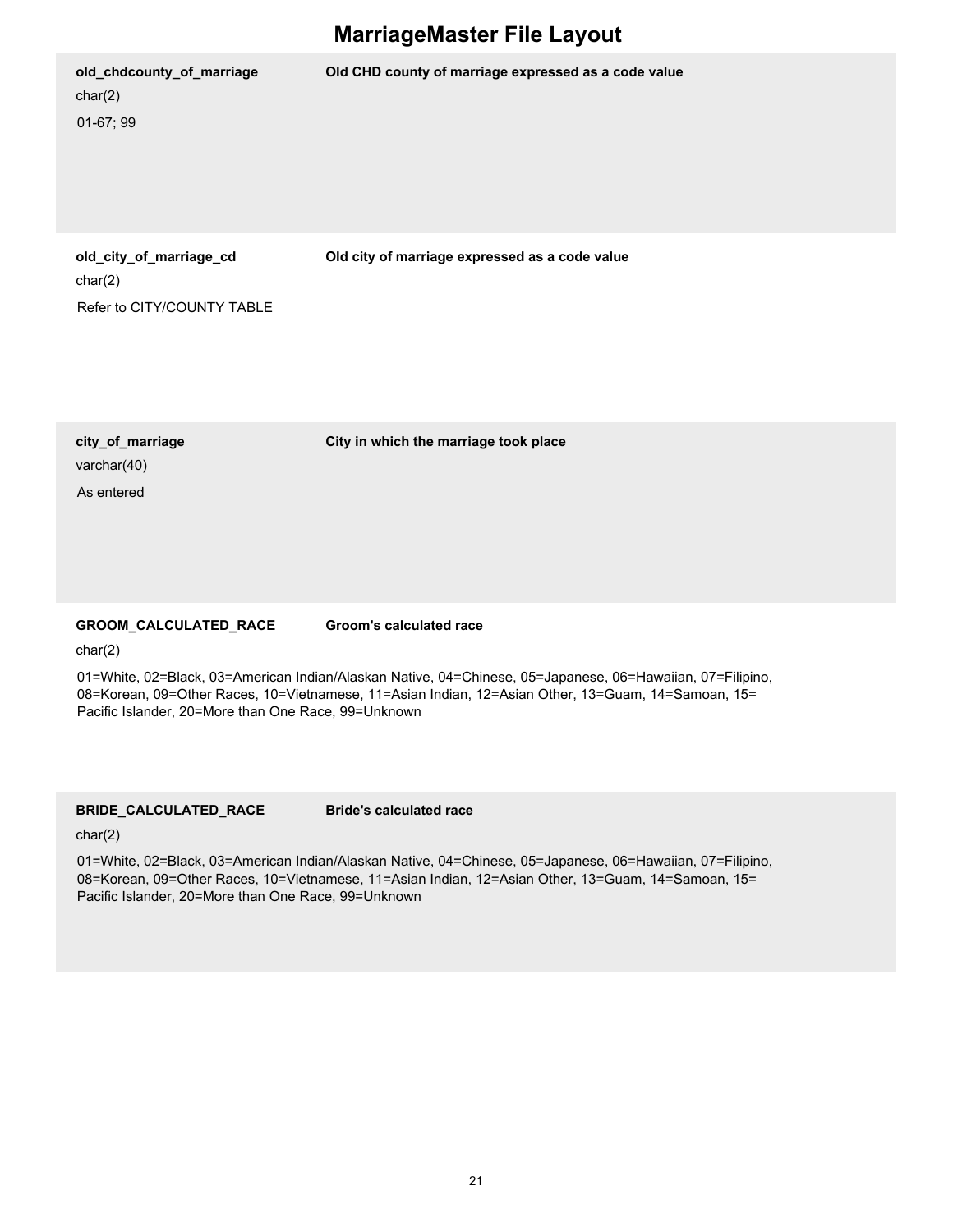# **DISSOLUTIONS OF MARRIAGE CODE MANUAL**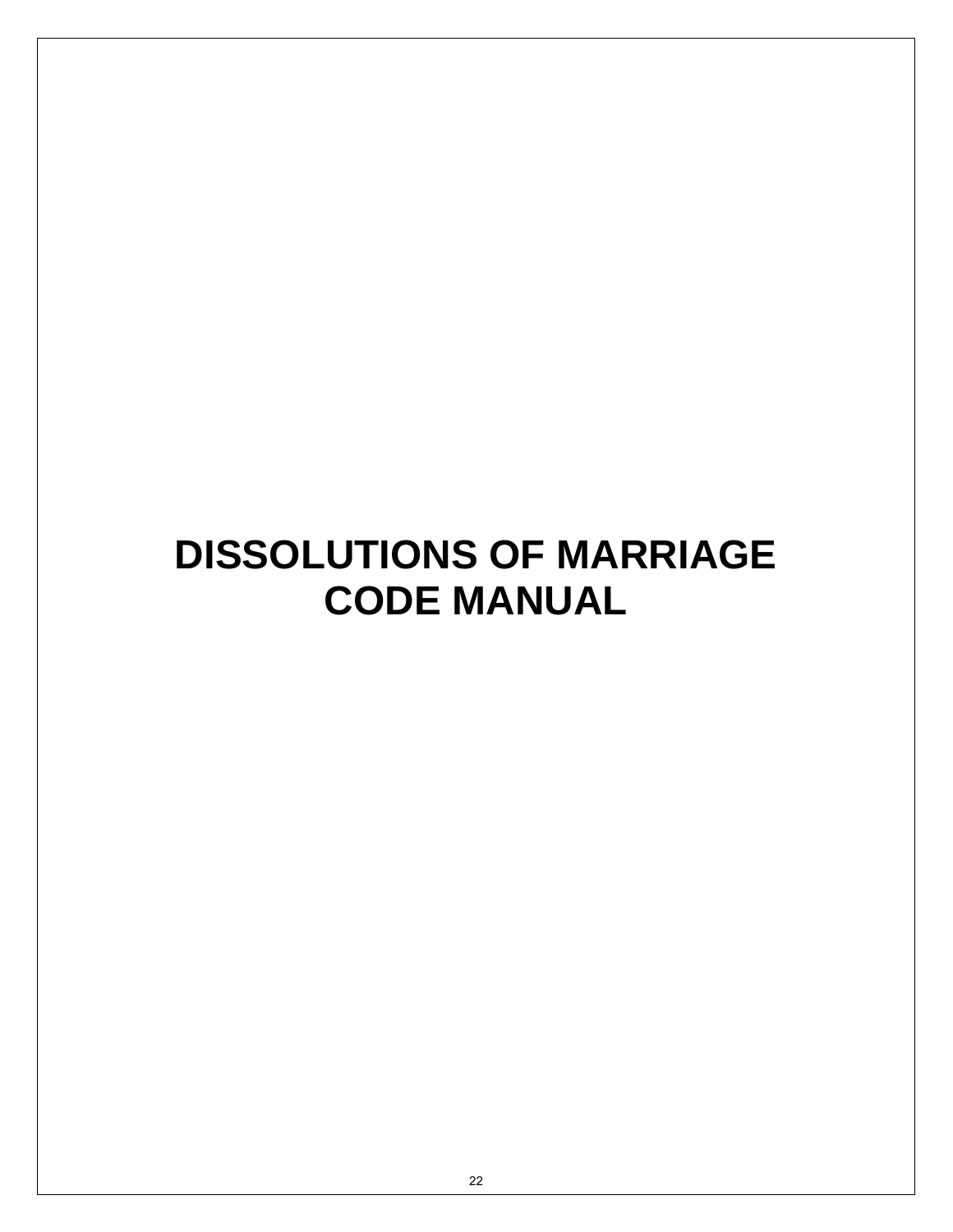int YYYY: 1970 to present

**EVENT\_YEAR Year of Dissolution Event**

**CERTNUMBER 6-digit sequential number assigned by Office of Vital Statistics**

char(6)

000001-299999 Dissolutions occurring in Florida

**STATE\_FILE\_NUMBER Unique Number for Identifying Dissolution Records**

varchar(10)

first four characters are the year of the event and the final four characters are the certnumber

datetime **STATE\_FILE\_DATE Date when record is registered/completed** YYYY-MM-DD

**TYPE\_OF\_REPORT Literal description of type of report**

varchar(40)

As entered; Dissolution, Annulment, Separate Maintenance Agreement, Report Set Aside

**COUNTY\_ISSUING\_REPORT County issuing report**

varchar(40)

As entered; Refer to STATE/COUNTRY TABLE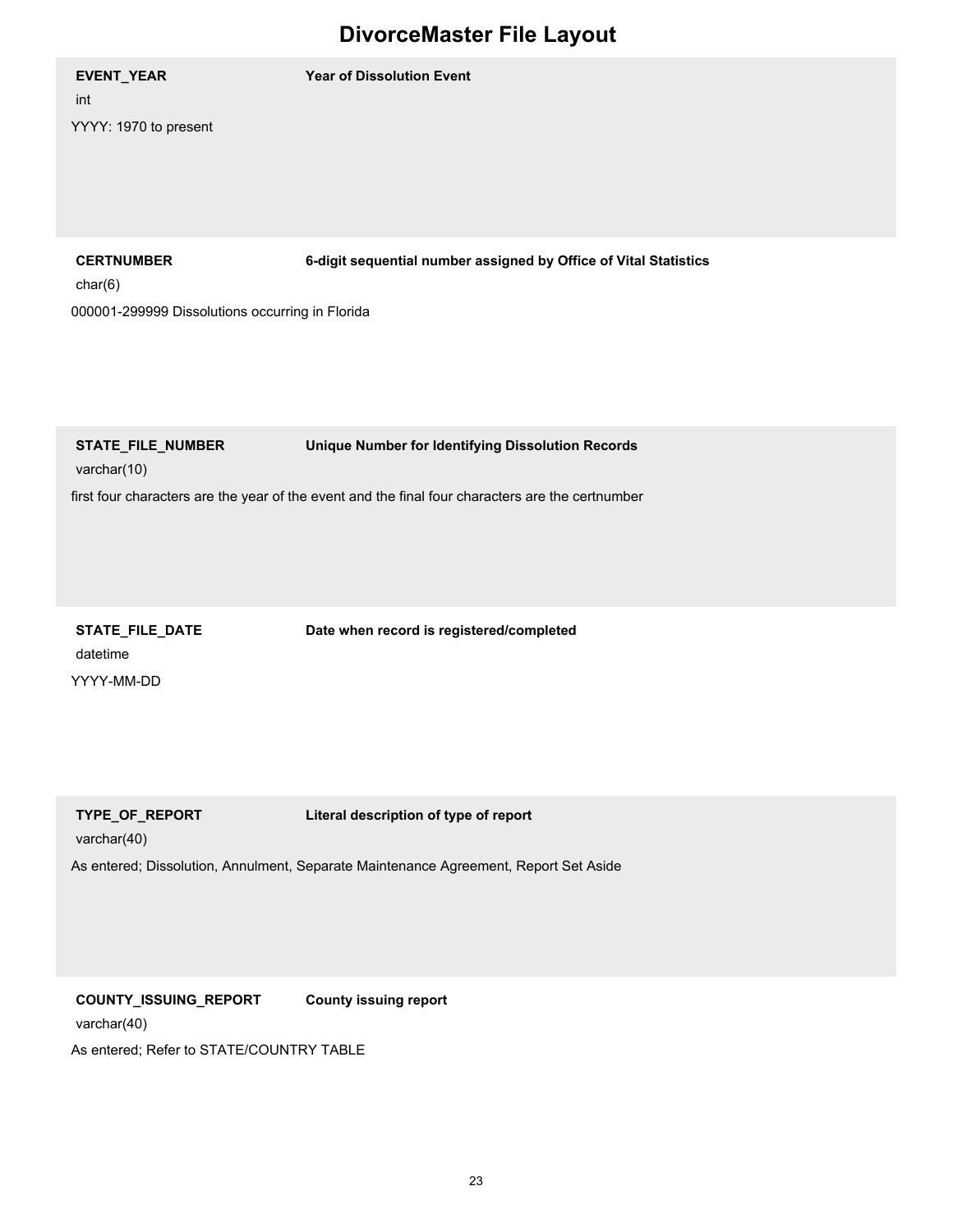char(2) **COUNTY\_ISSUING\_CODE County issuing report expressed as a code value** 11-77; Refer to STATE/COUNTRY TABLE

char(2) **CHDCOUNTY\_ISSUING\_CODE County issuing report expressed as a code value as in other DOH systems** 1-67; 99

char(2) **DATE\_OF\_FINAL\_JUDGMENTMM Month of final judgment** MM: 01-12, 99

char(2) **DATE\_OF\_FINAL\_JUDGMENTDD Day of final judgment** DD: 01-31, 99

char(4) **DATE\_OF\_FINAL\_JUDGMENTYY Year of final judgment** YYYY: Valid year

datetime **DATE\_OF\_FINAL\_JUDGMENT Date of final judgment** YYYY-MM-DD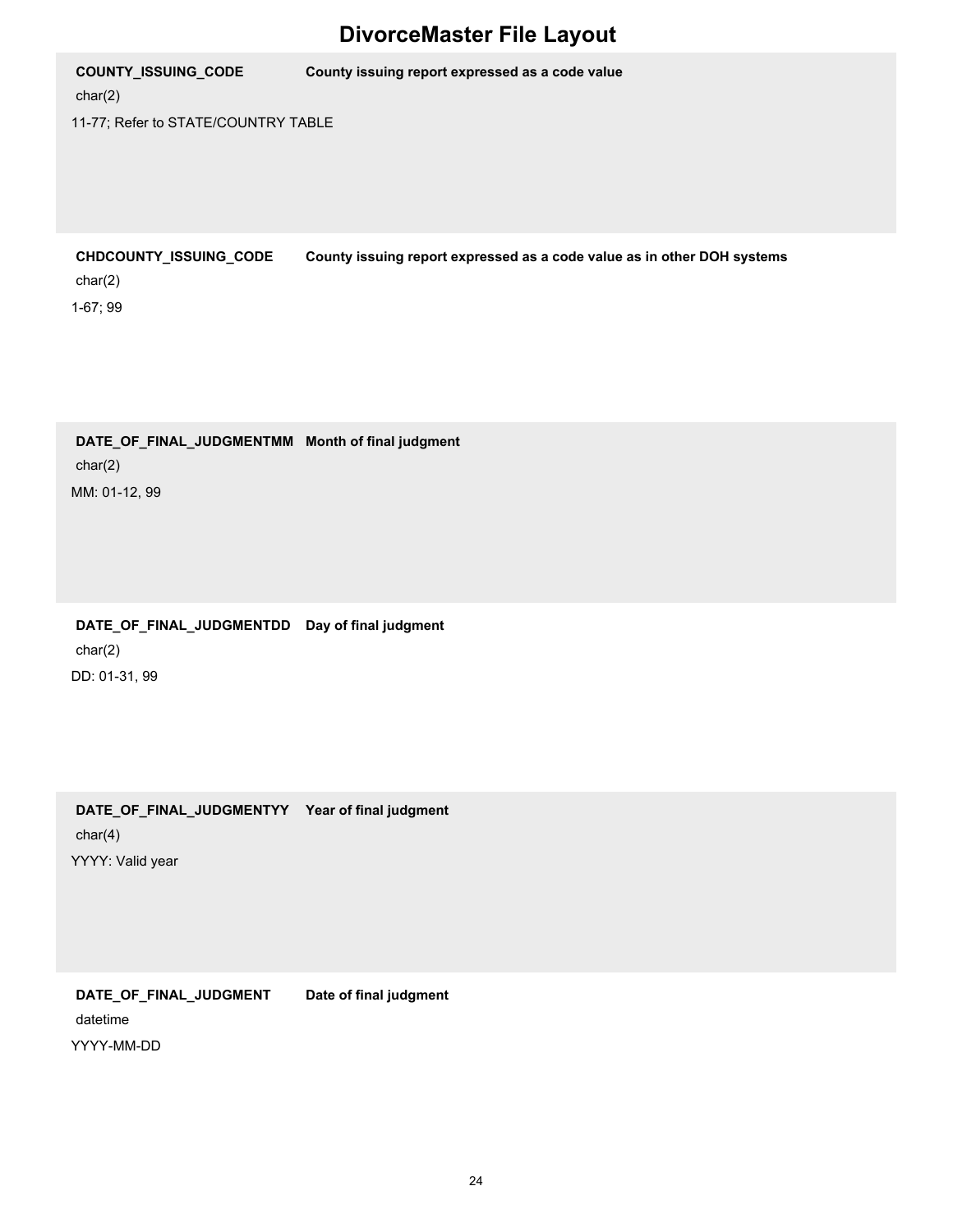**DATE\_FILED\_RECMM Month record was filed and recorded**

char(2) MM: 01-12, 99

char(2) DD: 01-31, 99

**DATE\_FILED\_RECDD Day record was filed and recorded**

char(2) **DATE\_FILED\_RECYY Year record was filed and recorded** YYYY: Valid year

datetime **DATE\_FILED\_AND\_REC Date record was filed and recorded** YYYY-MM-DD

varchar(40) **HUSB\_NAME\_FIRST Husband's first name** As entered

**HUSB\_NAME\_MIDDLE Husband's middle name**

varchar(40)

As entered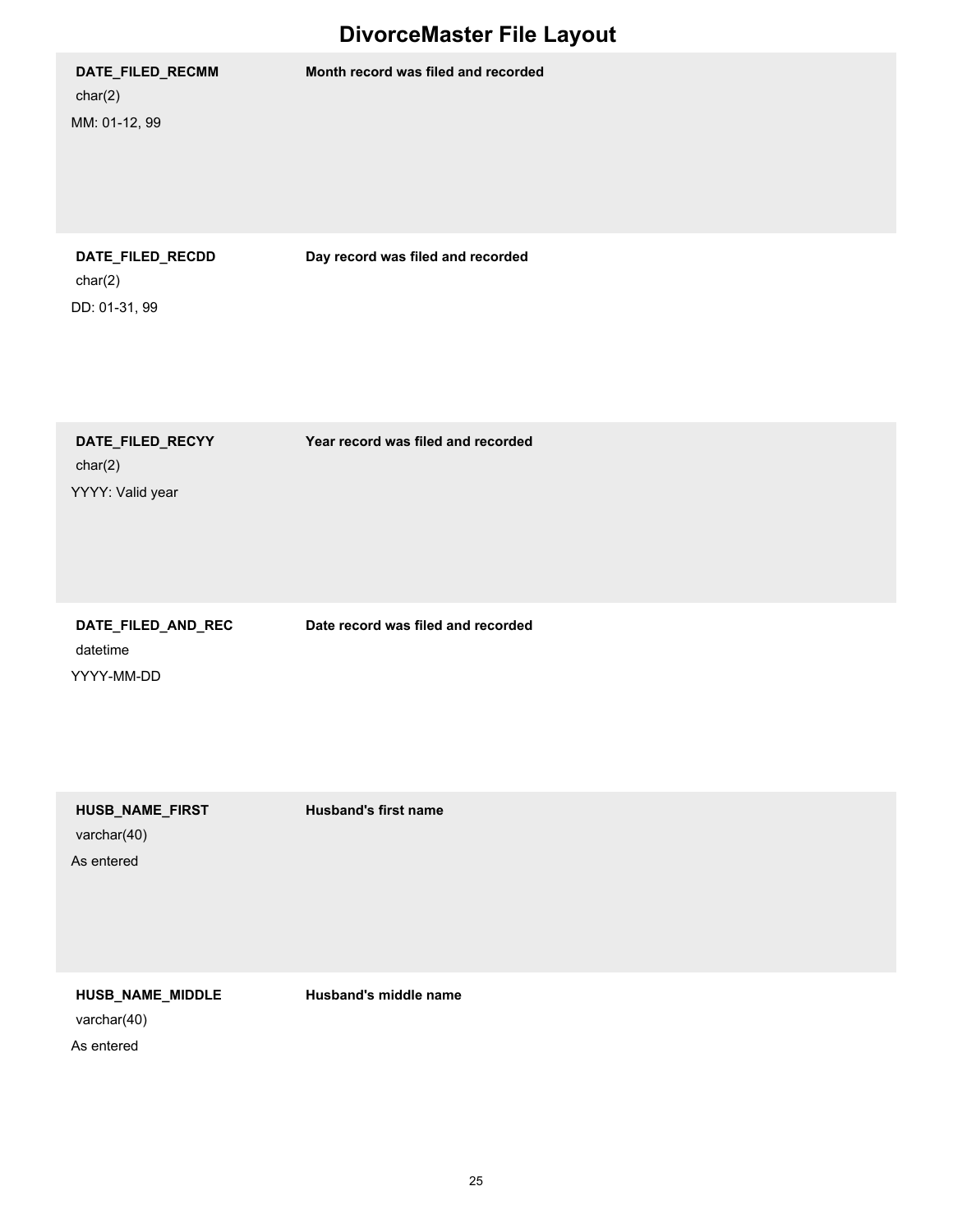varchar(40) **HUSB\_NAME\_LAST Husband's last name** As entered varchar(6) **HUSB\_NAME\_SUFFIX Husband's suffix** As entered varchar(40) **HUSB\_RES\_STATE Husband's state of residence**

char(2) **HUSB\_RES\_STATE\_CODE Husband's state of residence expressed as a code value** Refer to STATE/COUNTRY TABLE

varchar(40) **HUSB\_RES\_COUNTRY Husband's country of residence**

As entered

As entered

**HUSB\_RES\_COUNTRY\_CODE Husband's country of residence expressed as a code value**

char(2)

Refer to STATE/COUNTRY TABLE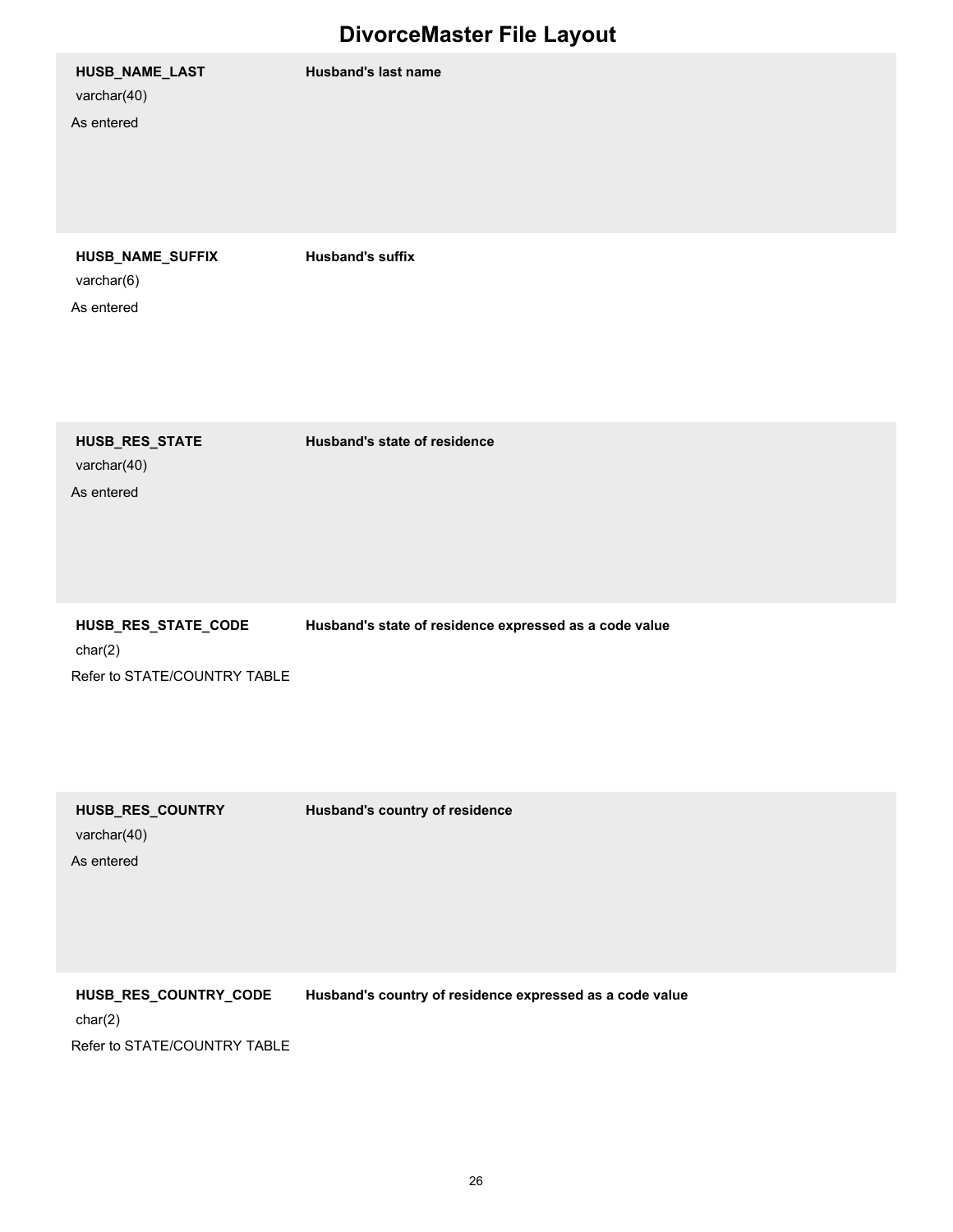# varchar(40)

As entered

**HUSB\_RES\_COUNTY Husband's county of residence**

char(2) **HUSB\_RES\_COUNTY\_CD Husband's county of residence expressed as a code value**

Refer to STATE/COUNTRY TABLE

varchar(40) As entered

**HUSB\_RES\_CITY Husband's city of residence**

varchar(5) Refer to CITY/COUNTY TABLE

**HUSB\_RES\_CITY\_CD Husband's city of residence expressed as a code value**

varchar(40) **HUSB\_RES\_STREET Husband's street of residence**

As entered

**HUSB\_RES\_ZIPCODE Husband's zipcode of residence**

int As entered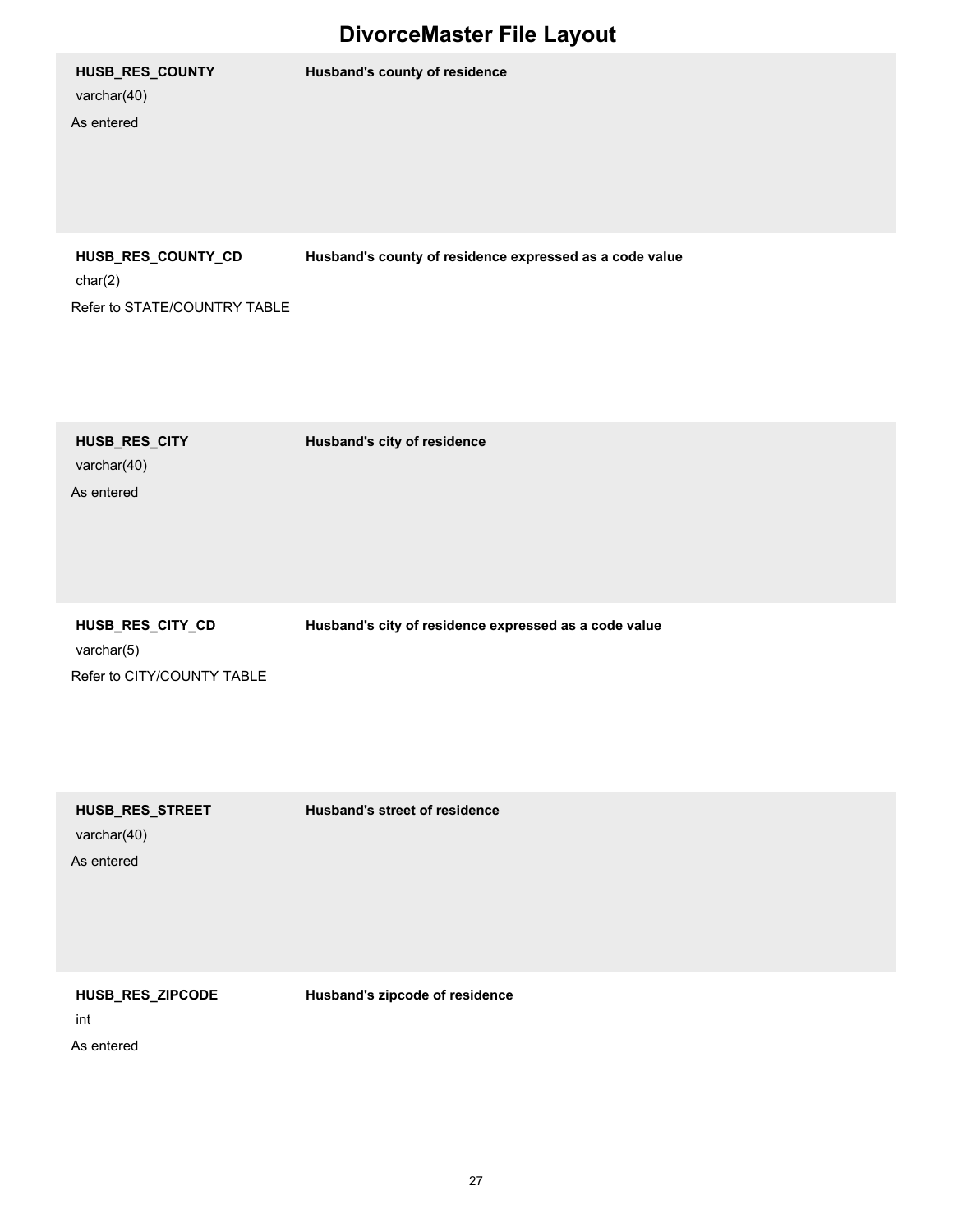| WIFE_NAME_FIRST<br>varchar(40)<br>As entered     | Wife's first name         |
|--------------------------------------------------|---------------------------|
| WIFE_NAME_MIDDLE<br>varchar(40)<br>As entered    | Wife's middle name        |
| WIFE_NAME_LAST<br>varchar(40)<br>As entered      | Wife's last name          |
| WIFE_MAIDEN_SURNAME<br>varchar(40)<br>As entered | Wife's suffix             |
| WIFE_RES_STATE<br>varchar(40)<br>As entered      | Wife's state of residence |

**WIFE\_RES\_STATE\_CODE Wife's state of residence expressed as a code value**

char(2)

Refer to STATE/COUNTRY TABLE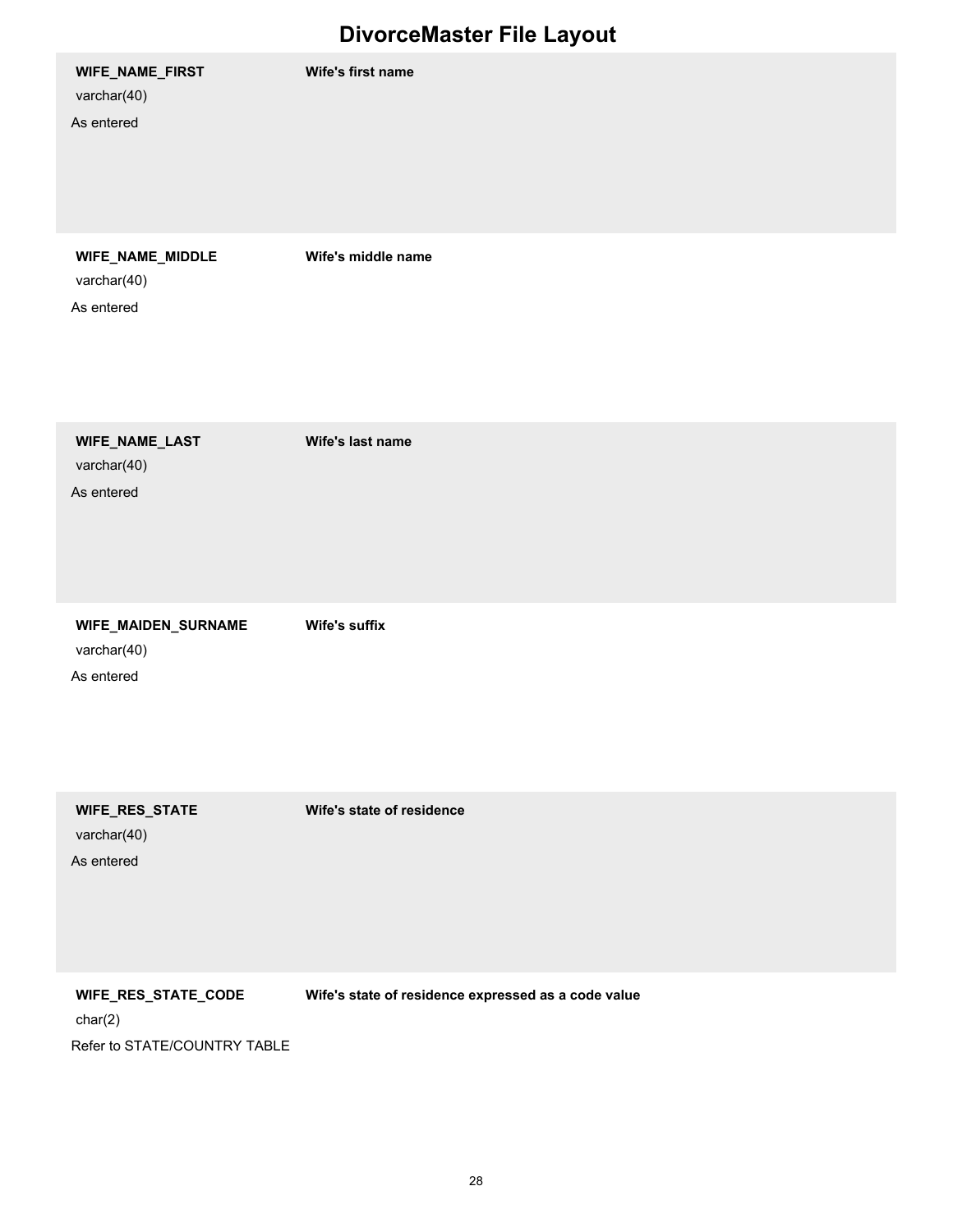#### **WIFE\_RES\_COUNTRY Wife's country of residence**

varchar(40)

As entered

**WIFE\_RES\_COUNTRY\_CODE Wife's country of residence expressed as a code value**

char(2)

Refer to STATE/COUNTRY TABLE

varchar(40) **WIFE\_RES\_COUNTY Wife's county of residence** As entered

char(2) Refer to STATE/COUNTRY TABLE

**WIFE\_RES\_COUNTY\_CD Wife's county of residence expressed as a code value**

varchar(40) As entered

**WIFE\_RES\_CITY Wife's city of residence**

varchar(5) **WIFE\_RES\_CITY\_CD Wife's city of residence expressed as a code value** Refer to CITY/COUNTY TABLE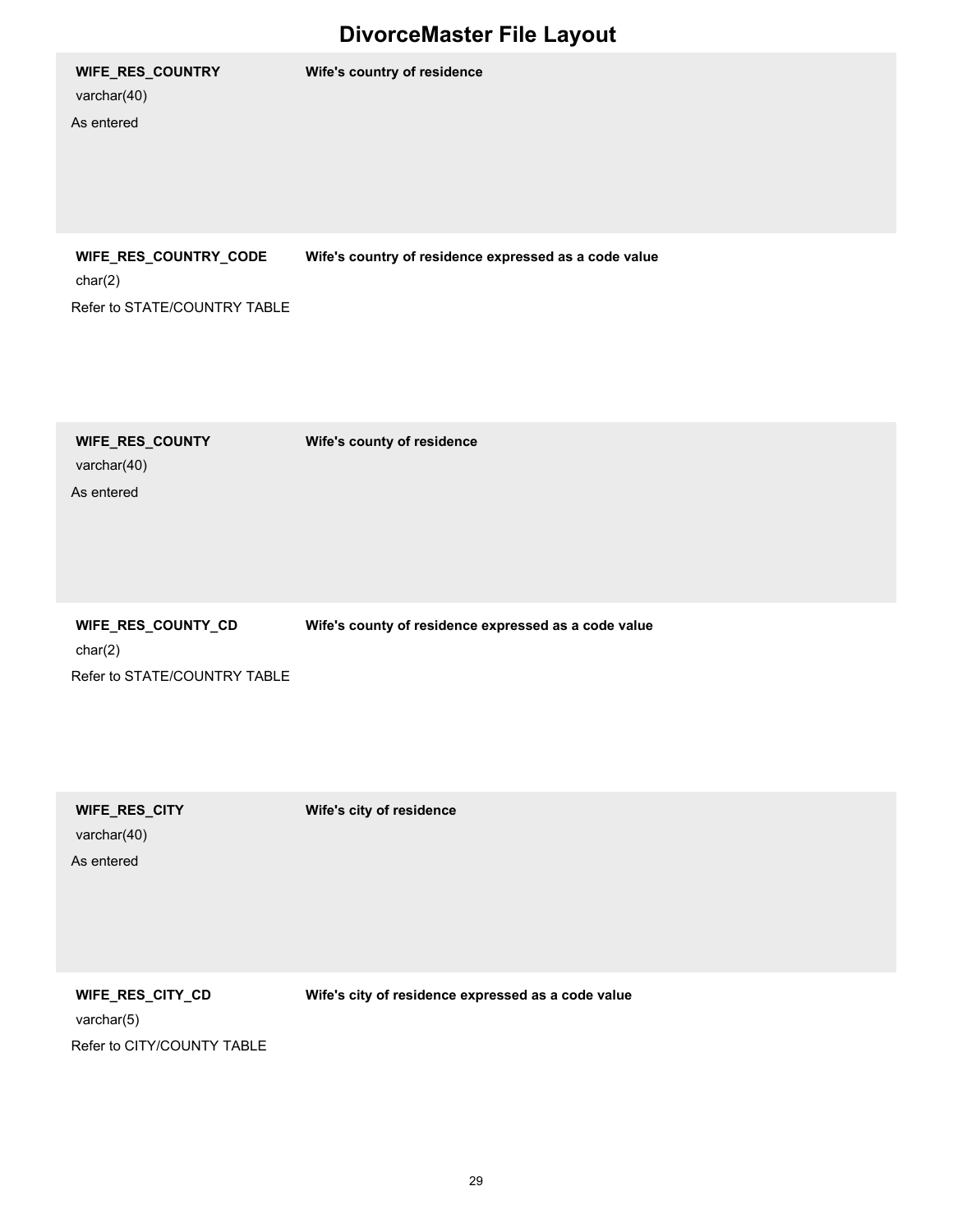#### **WIFE\_RES\_STREET Wife's street of residence**

varchar(40) As entered

**WIFE\_RES\_ZIPCODE Wife's zipcode of residence**

int

As entered

varchar(40) **MARR\_STATE State in which marriage took place** As entered

char(2) **MARR\_STATE\_CODE State in which marriage took place expressed as a code value** Refer to STATE/COUNTRY TABLE

varchar(40) As entered

**MARR\_COUNTRY Country in which marriage took place**

**MARR\_COUNTRY\_CODE Country in which marriage took place expressed as a code value**

char(2)

Refer to STATE/COUNTRY TABLE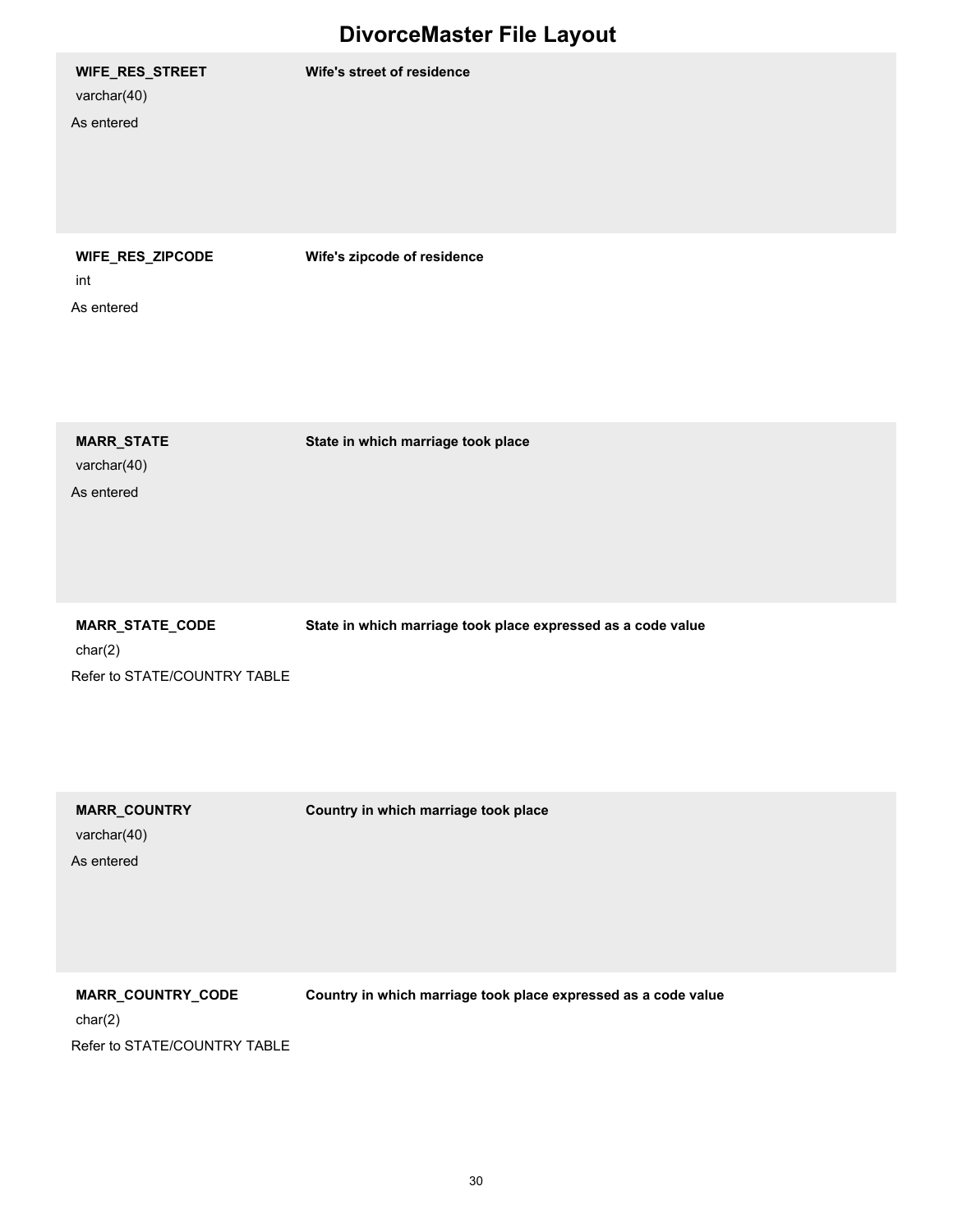varchar(40)

As entered

**MARR\_COUNTY County in which marriage took place**

**MARR\_COUNTY\_CD County in which marriage took place expressed as a code value**

varchar(5) Refer to STATE/COUNTRY TABLE

char(2) **DATE\_OF\_MARRIAGE\_MONTH Month of marriage** MM: 01-12, 99

char(2) DATE\_OF\_MARRIAGE\_DAY Day of marriage DD: 01-31, 99

char(4) **DATE\_OF\_MARRIAGE\_YEAR Year of marriage** YYYY: Valid year

datetime **DATE\_OF\_MARRIAGE Date of marriage** YYYY-MM-DD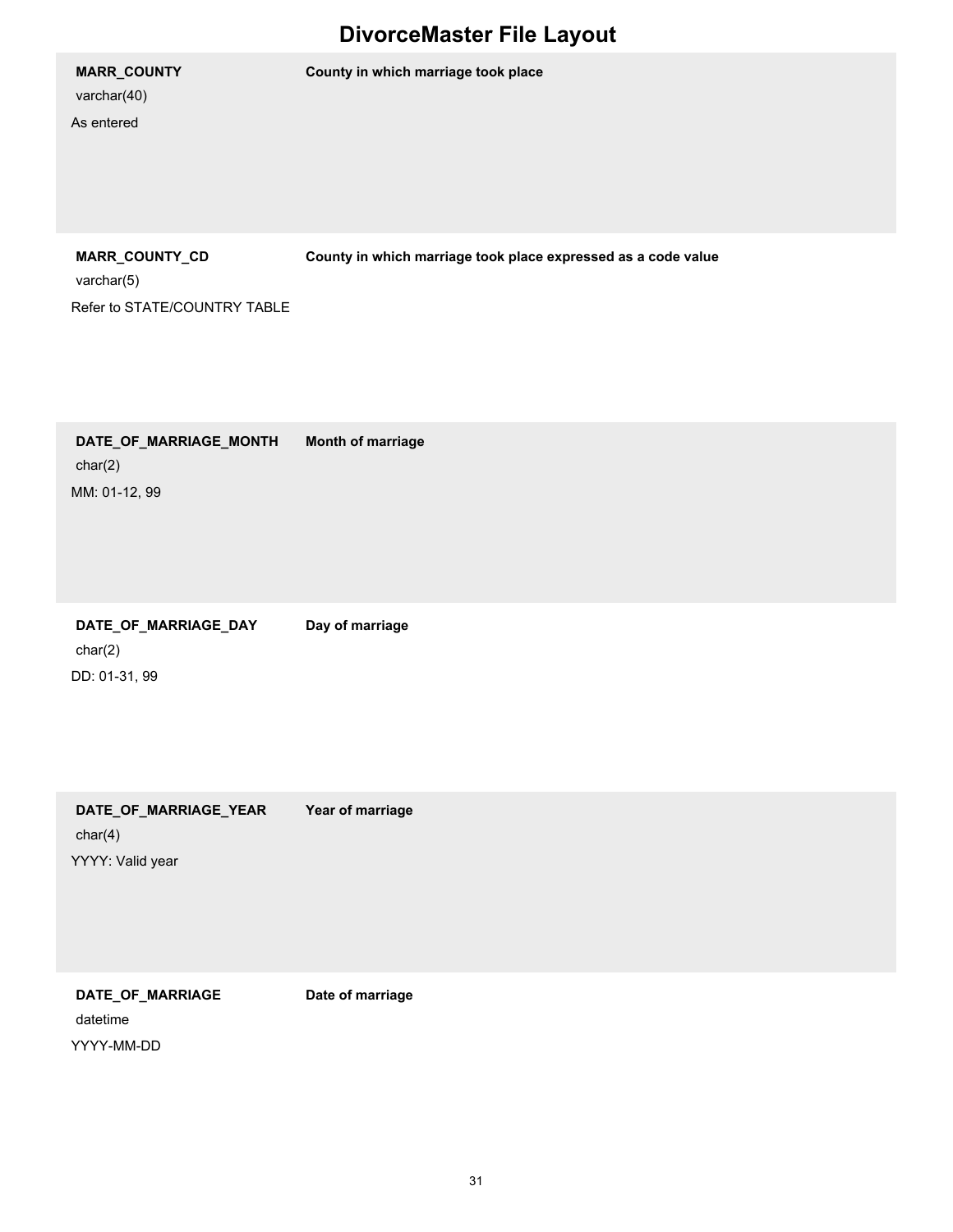| LIVING_CHILD_UNDER18<br>int<br>0-7: As shown, 8: 8 or more, 9=Unknown | Number of living children under 18 years of age |
|-----------------------------------------------------------------------|-------------------------------------------------|
|                                                                       |                                                 |
| LIVING_CHILD_TOTAL<br>int                                             | Total number of living children                 |
| 0-7: As shown, 8: 8 or more, 9=Unknown                                |                                                 |
| ATTNY_NAME_FIRST<br>varchar(50)<br>As entered                         | Attorney's first name                           |
| ATTNY_NAME_MIDDLE<br>varchar(40)<br>As entered                        | Attorney's middle name                          |
| ATTNY_NAME_LAST                                                       | Attorney's last name                            |

varchar(40)

As entered

**ATTNY\_NAME\_SUFFIX Attorney's suffix**

varchar(6)

As entered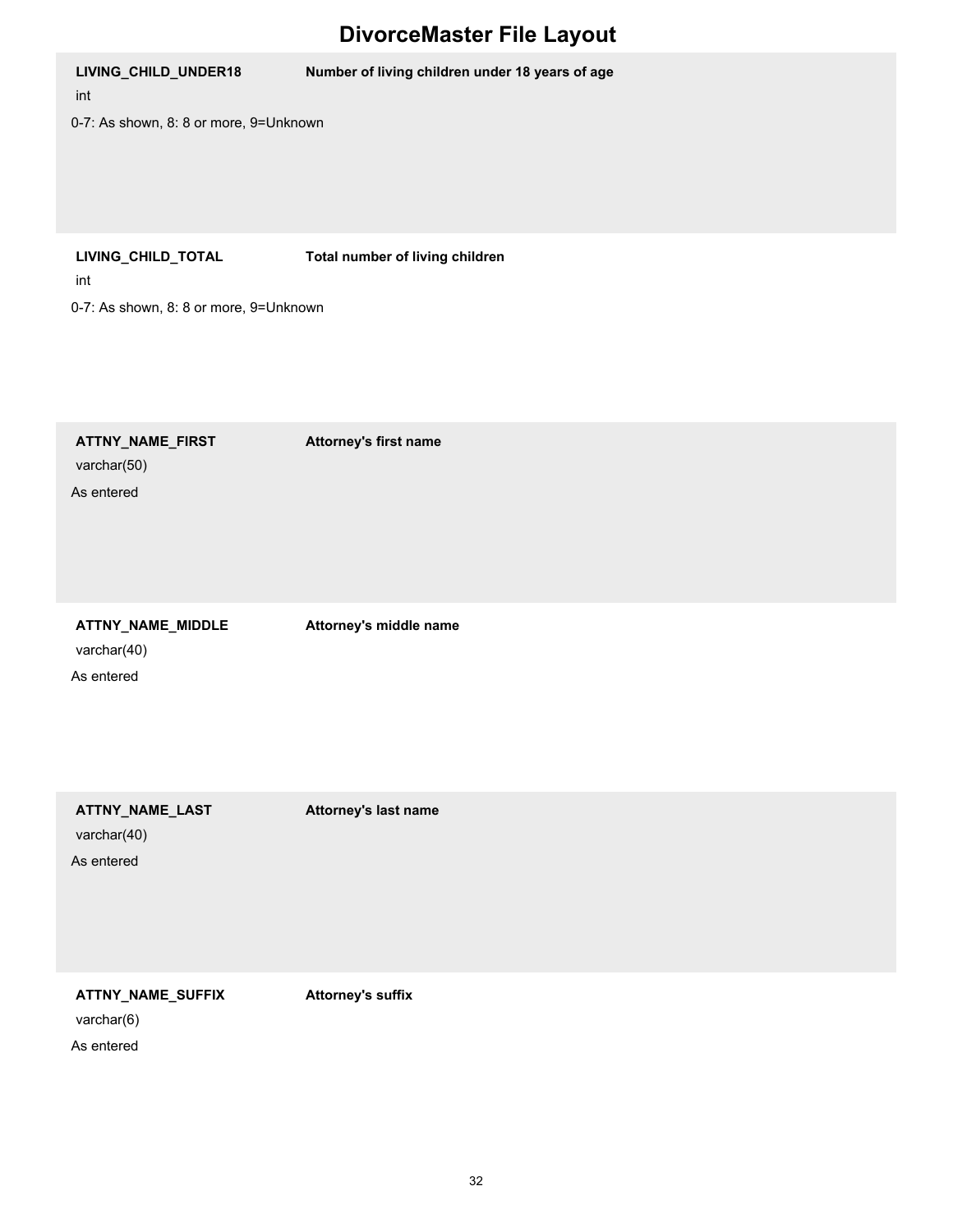# varchar(40)

As entered

**ATTNY\_MAIL\_STATE Attorney's mailing address state**

**ATTNY\_MAIL\_STATE\_CODE Attorney's mailing address state expressed as a code value**

char(2) Refer to STATE/COUNTRY TABLE

varchar(40) **ATTNY\_MAIL\_COUNTRY Attorney's mailing address country** As entered

char(2) **ATTNY\_MAIL\_COUNTRY\_code Attorney's mailing address country expressed as a code value** Refer to STATE/COUNTRY TABLE

varchar(40) As entered

**ATTNY\_MAIL\_CITY Attorney's mailing address city**

varchar(5) **ATTNY\_MAIL\_CITY\_CD Attorney's mailing address city expressed as a code value** Refer to CITY/COUNTY TABLE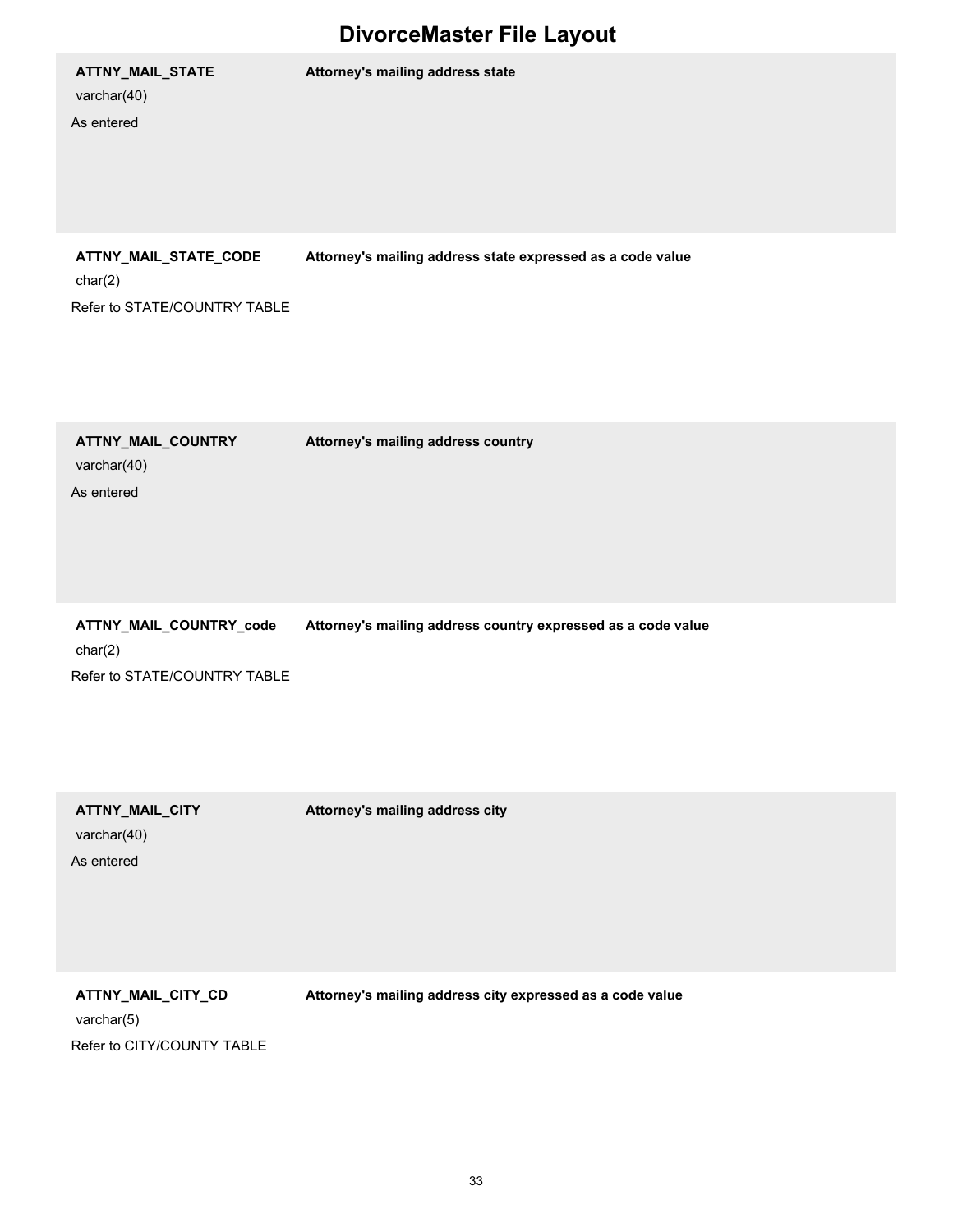#### **ATTNY\_MAIL\_STREET Attorney's mailing address street**

int

varchar(40)

As entered

**ATTNY\_MAIL\_ZIPCODE Attorney's mailing address zipcode**

varchar(40) **DOCKET\_VOL\_PAGE Docket-volume-page number** As entered

varchar(7)

As entered

**PETITIONER Petitioner for report**

**PETITIONER\_CODE Petitioner expressed as a code value**

char(2)

1: Husband, 2: Wife, 8: Other, 9: Unknown

**DIRECTORS\_FLAG Director's flag**

varchar(1) Y=Yes N=No; checkbox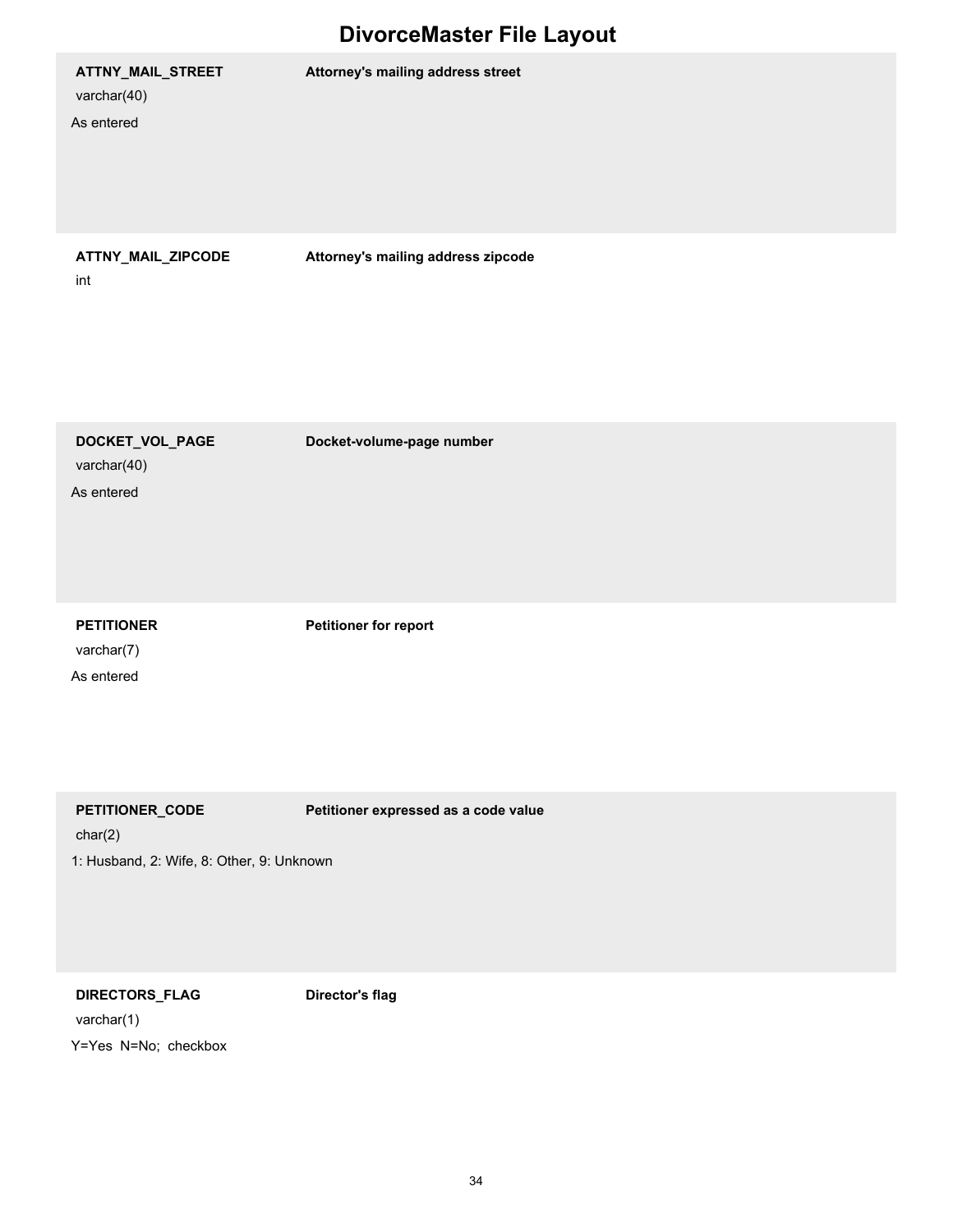**CREATE\_DATE Date record was created**

datetime YYYY-MM-DD

datetime YYYY-MM-DD

**MODIFY\_DATE Date record was modified**

**POST\_REG\_STATUS Literal description of post registration status**

varchar(40)

As Entered; Birth Link, Correction, Correction/Med Amend, Data Cleanup, Keying Error, Medical Amendment, Presumptive, Replacement

datetime **SYS\_DATELOADED System assigned - date initially loaded** YYYY-MM-DD

datetime

YYYY-MM-DD

**SYS\_DATEUPDATED System assigned - date of last update**

char(4) **old\_volumenumber Old volume number** As shown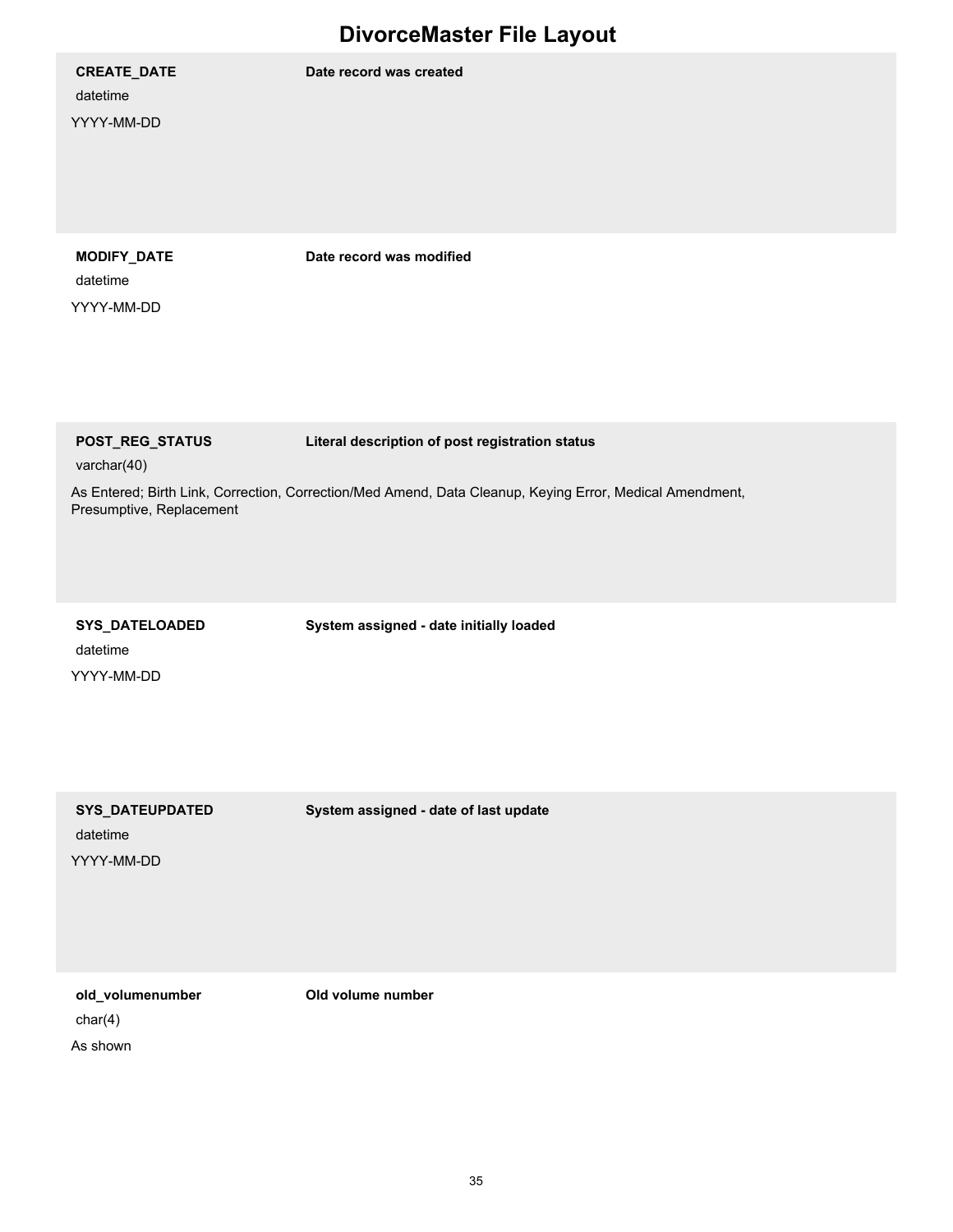char(2) **old\_husb\_res\_county Old Husband's county of residence** 11-77, 99: Refer to CITY/COUNTY TABLE

**old\_husb\_res\_city Old Husband's city of residence**

char(2) Refer to CITY/COUNTY TABLE

char(2) **old\_wife\_res\_city Old Wife's city of residence** Refer to CITY/COUNTY TABLE

char(2) **old\_wife\_res\_county Old Wife's county of residence** 11-77, 99: Refer to CITY/COUNTY TABLE

**type\_of\_report\_code Type of report expressed as a code value**

char(2)

- 01 = Dissolution
- 02 = Annulment
- 03 = Separate Maintenance Agreement
- 04 = Report Set Aside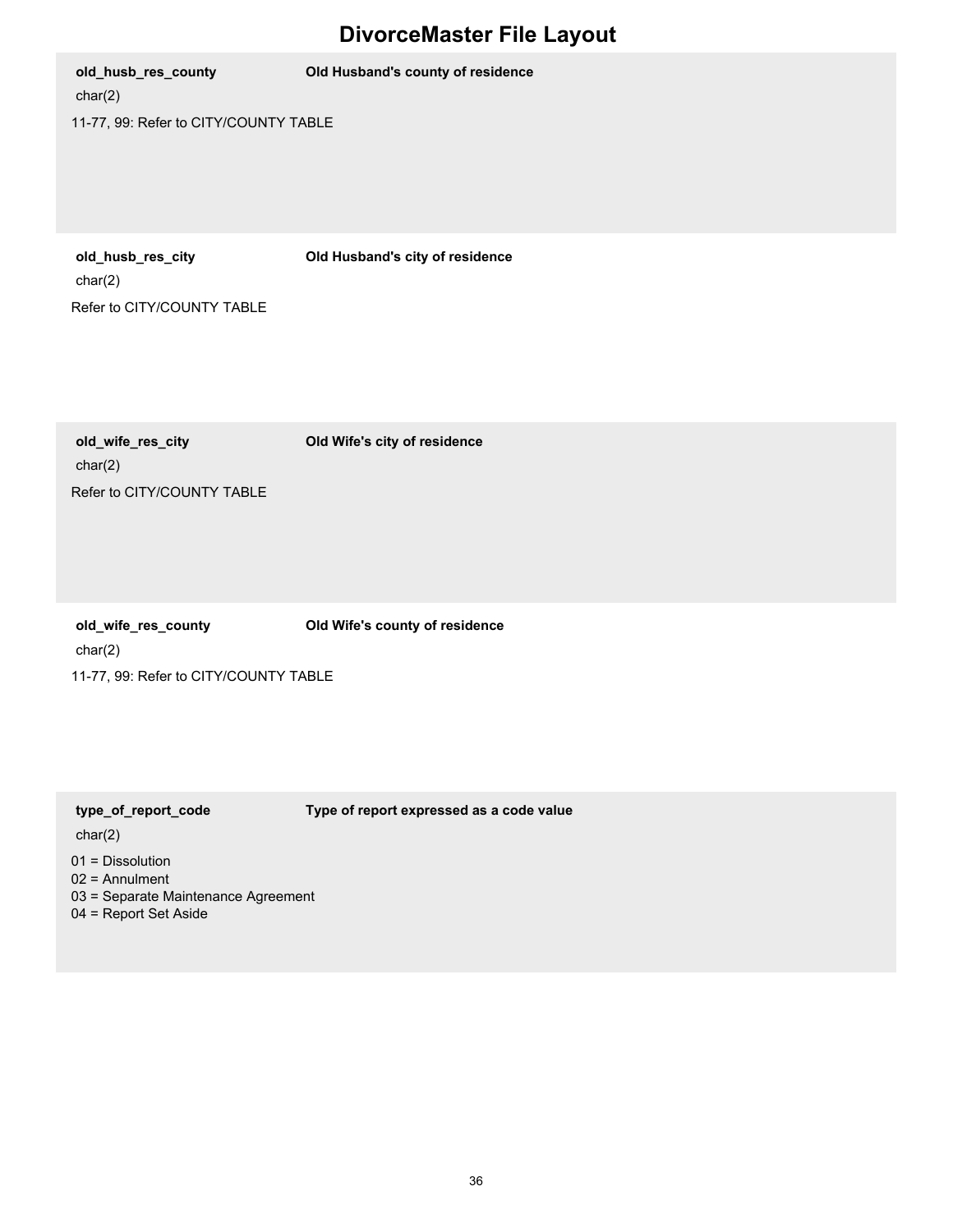| <b>COUNTRY NAME</b> | <b>COUNTRY CODE</b> | <b>STATE/PROVINCE/</b><br><b>TERRITORY</b><br><b>ABBREVIATION</b> | <b>STATE/PROVINCE</b><br><b>NAME</b> | <b>STATE</b><br><b>CODE</b> | <b>COUNTY NAME</b> | <b>COUNTY</b><br><b>CODE</b> | <b>CHD</b><br><b>COUNTY</b><br><b>CODE</b> | <b>CITY NAME</b>          | <b>CITY</b><br><b>CODE</b> |
|---------------------|---------------------|-------------------------------------------------------------------|--------------------------------------|-----------------------------|--------------------|------------------------------|--------------------------------------------|---------------------------|----------------------------|
| UNITED STATES       | 76                  | AL                                                                | <b>ALABAMA</b>                       | $\mathbf{1}$                |                    |                              |                                            |                           |                            |
| UNITED STATES       | 76                  | AK                                                                | <b>ALASKA</b>                        | 2                           |                    |                              |                                            |                           |                            |
| UNITED STATES       | 76                  | AZ                                                                | <b>ARIZONA</b>                       | 3                           |                    |                              |                                            |                           |                            |
| UNITED STATES       | 76                  | AR                                                                | <b>ARKANSAS</b>                      | 4                           |                    |                              |                                            |                           |                            |
| UNITED STATES       | 76                  | CA                                                                | <b>CALIFORNIA</b>                    | 5                           |                    |                              |                                            |                           |                            |
| UNITED STATES       | 76                  | CO                                                                | <b>COLORADO</b>                      | 6                           |                    |                              |                                            |                           |                            |
| UNITED STATES       | 76                  | CT                                                                | CONNECTICUT                          | $\overline{7}$              |                    |                              |                                            |                           |                            |
| UNITED STATES       | 76                  | DE                                                                | <b>DELAWARE</b>                      | 8                           |                    |                              |                                            |                           |                            |
|                     |                     |                                                                   | <b>DISTRICT OF</b>                   |                             |                    |                              |                                            |                           |                            |
| UNITED STATES       | 76                  | DC                                                                | <b>COLUMBIA</b>                      | 9                           |                    |                              |                                            |                           |                            |
| UNITED STATES       | 76                  | <b>FL</b>                                                         | <b>FLORIDA</b>                       | 10                          | <b>ALACHUA</b>     | 11                           | 01                                         | <b>ALACHUA</b>            | 02                         |
| UNITED STATES       | 76                  | <b>FL</b>                                                         | <b>FLORIDA</b>                       | 10                          | <b>ALACHUA</b>     | 11                           | 01                                         | <b>GAINESVILLE</b>        | 04                         |
| UNITED STATES       | 76                  | <b>FL</b>                                                         | <b>FLORIDA</b>                       | 10                          | <b>ALACHUA</b>     | 11                           | 01                                         | <b>HIGH SPRINGS</b>       | 08                         |
| UNITED STATES       | 76                  | FL.                                                               | <b>FLORIDA</b>                       | 10                          | <b>ALACHUA</b>     | 11                           | 01                                         | <b>NEWBERRY</b>           | 14                         |
| UNITED STATES       | 76                  | FL.                                                               | <b>FLORIDA</b>                       | 10                          | <b>ALACHUA</b>     | 11                           | 01                                         | <b>SEA/AIR OCCURRENCE</b> | 98                         |
| UNITED STATES       | 76                  | <b>FL</b>                                                         | <b>FLORIDA</b>                       | 10                          | <b>ALACHUA</b>     | 11                           | 01                                         | <b>BALANCE OF COUNTY</b>  | 99                         |
| UNITED STATES       | 76                  | <b>FL</b>                                                         | <b>FLORIDA</b>                       | 10                          | <b>BAKER</b>       | 12                           | 02                                         | <b>MACCLENNY</b>          | 02                         |
| UNITED STATES       | 76                  | FL                                                                | <b>FLORIDA</b>                       | 10                          | <b>BAKER</b>       | 12                           | 02                                         | SEA/AIR OCCURRENCE        | 98                         |
| UNITED STATES       | 76                  | FL.                                                               | <b>FLORIDA</b>                       | 10                          | <b>BAKER</b>       | 12                           | 02                                         | <b>BALANCE OF COUNTY</b>  | 99                         |
| UNITED STATES       | 76                  | <b>FL</b>                                                         | <b>FLORIDA</b>                       | 10                          | BAY                | 13                           | 03                                         | CALLAWAY                  | 02                         |
| UNITED STATES       | 76                  | <b>FL</b>                                                         | <b>FLORIDA</b>                       | 10                          | <b>BAY</b>         | 13                           | 03                                         | <b>CEDAR GROVE</b>        | 03                         |
| UNITED STATES       | 76                  | FL                                                                | <b>FLORIDA</b>                       | 10                          | BAY                | 13                           | 03                                         | <b>LYNN HAVEN</b>         | 04                         |
| UNITED STATES       | 76                  | FL                                                                | <b>FLORIDA</b>                       | 10                          | BAY                | 13                           | 03                                         | PANAMA CITY BEACH         | 05                         |
| UNITED STATES       | 76                  | <b>FL</b>                                                         | <b>FLORIDA</b>                       | 10                          | BAY                | 13                           | 03                                         | PANAMA CITY               | 06                         |
| UNITED STATES       | 76                  | <b>FL</b>                                                         | <b>FLORIDA</b>                       | 10                          | <b>BAY</b>         | 13                           | 03                                         | <b>PARKER</b>             | 07                         |
| UNITED STATES       | 76                  | <b>FL</b>                                                         | <b>FLORIDA</b>                       | 10                          | <b>BAY</b>         | 13                           | 03                                         | <b>SPRINGFIELD</b>        | 08                         |
| UNITED STATES       | 76                  | FL                                                                | <b>FLORIDA</b>                       | 10                          | <b>BAY</b>         | 13                           | 03                                         | <b>SEA/AIR OCCURRENCE</b> | 98                         |
| UNITED STATES       | 76                  | <b>FL</b>                                                         | <b>FLORIDA</b>                       | 10                          | BAY                | 13                           | 03                                         | <b>BALANCE OF COUNTY</b>  | 99                         |
| UNITED STATES       | 76                  | <b>FL</b>                                                         | <b>FLORIDA</b>                       | 10                          | <b>BRADFORD</b>    | 14                           | 04                                         | <b>STARKE</b>             | 02                         |
| UNITED STATES       | 76                  | FL.                                                               | <b>FLORIDA</b>                       | 10                          | <b>BRADFORD</b>    | 14                           | 04                                         | <b>SEA/AIR OCCURRENCE</b> | 98                         |
| UNITED STATES       | 76                  | FL                                                                | <b>FLORIDA</b>                       | 10                          | <b>BRADFORD</b>    | 14                           | 04                                         | <b>BALANCE OF COUNTY</b>  | 99                         |
| UNITED STATES       | 76                  | <b>FL</b>                                                         | <b>FLORIDA</b>                       | 10                          | <b>BREVARD</b>     | 15                           | 05                                         | <b>CAPE CANAVERAL</b>     | 01                         |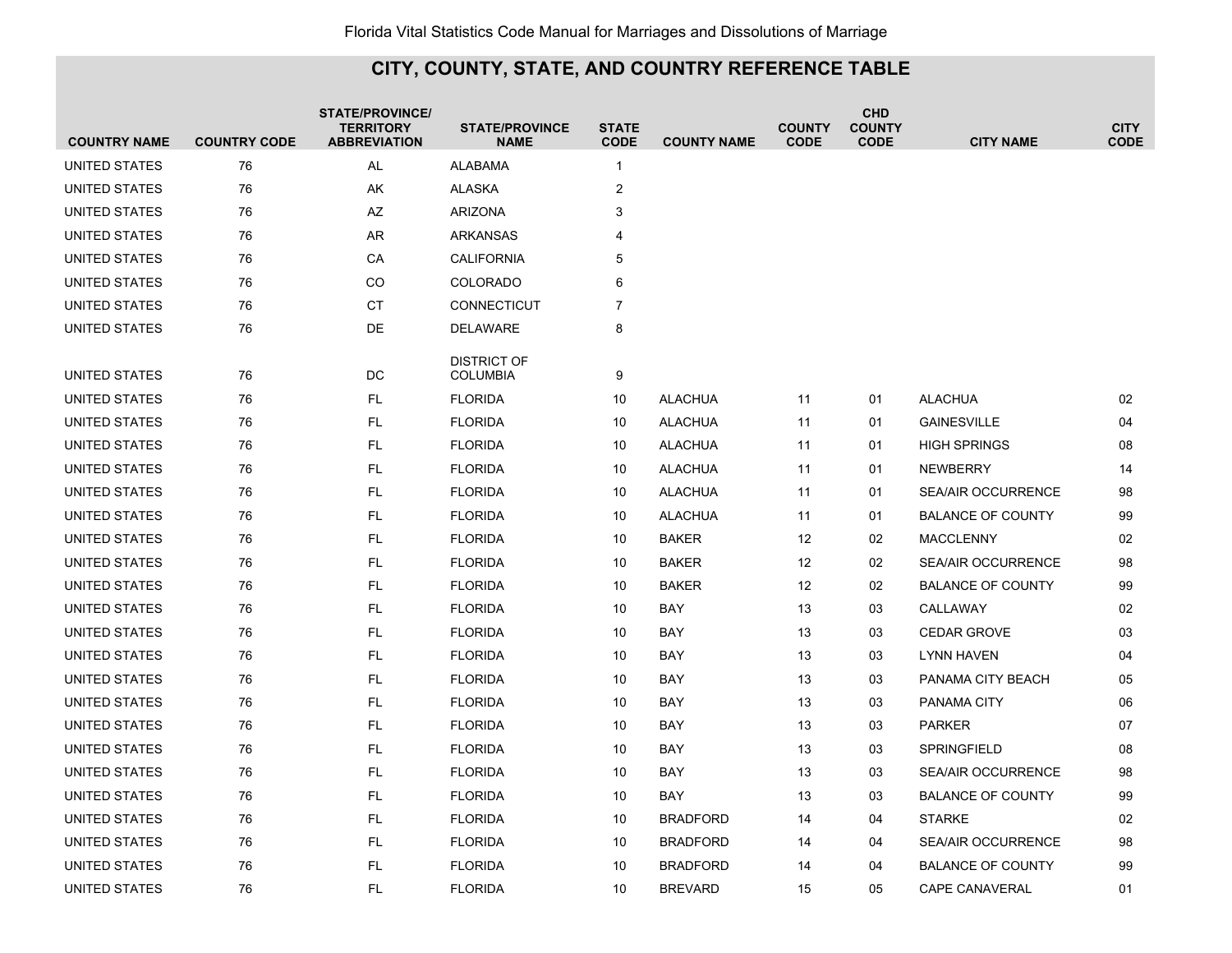| <b>COUNTRY NAME</b> | <b>COUNTRY CODE</b> | <b>STATE/PROVINCE/</b><br><b>TERRITORY</b><br><b>ABBREVIATION</b> | <b>STATE/PROVINCE</b><br><b>NAME</b> | <b>STATE</b><br><b>CODE</b> | <b>COUNTY NAME</b> | <b>COUNTY</b><br><b>CODE</b> | <b>CHD</b><br><b>COUNTY</b><br><b>CODE</b> | <b>CITY NAME</b>            | <b>CITY</b><br><b>CODE</b> |
|---------------------|---------------------|-------------------------------------------------------------------|--------------------------------------|-----------------------------|--------------------|------------------------------|--------------------------------------------|-----------------------------|----------------------------|
| UNITED STATES       | 76                  | FL                                                                | <b>FLORIDA</b>                       | 10                          | <b>BREVARD</b>     | 15                           | 05                                         | COCOA                       | 02                         |
| UNITED STATES       | 76                  | <b>FL</b>                                                         | <b>FLORIDA</b>                       | 10                          | <b>BREVARD</b>     | 15                           | 05                                         | COCOA BEACH                 | 03                         |
| UNITED STATES       | 76                  | <b>FL</b>                                                         | <b>FLORIDA</b>                       | 10                          | <b>BREVARD</b>     | 15                           | 05                                         | <b>INDIALANTIC</b>          | 05                         |
| UNITED STATES       | 76                  | FL                                                                | <b>FLORIDA</b>                       | 10                          | <b>BREVARD</b>     | 15                           | 05                                         | <b>MELBOURNE</b>            | 06                         |
| UNITED STATES       | 76                  | FL                                                                | <b>FLORIDA</b>                       | 10                          | <b>BREVARD</b>     | 15                           | 05                                         | PALM BAY                    | 07                         |
| UNITED STATES       | 76                  | <b>FL</b>                                                         | <b>FLORIDA</b>                       | 10                          | <b>BREVARD</b>     | 15                           | 05                                         | <b>ROCKLEDGE</b>            | 08                         |
| UNITED STATES       | 76                  | <b>FL</b>                                                         | <b>FLORIDA</b>                       | 10                          | <b>BREVARD</b>     | 15                           | 05                                         | SATELLITE BEACH             | 09                         |
| UNITED STATES       | 76                  | <b>FL</b>                                                         | <b>FLORIDA</b>                       | 10                          | <b>BREVARD</b>     | 15                           | 05                                         | <b>TITUSVILLE</b>           | 10                         |
| UNITED STATES       | 76                  | <b>FL</b>                                                         | <b>FLORIDA</b>                       | 10                          | <b>BREVARD</b>     | 15                           | 05                                         | <b>MELBOURNE BEACH</b>      | 11                         |
| UNITED STATES       | 76                  | <b>FL</b>                                                         | <b>FLORIDA</b>                       | 10                          | <b>BREVARD</b>     | 15                           | 05                                         | <b>WEST MELBOURNE</b>       | 12                         |
| UNITED STATES       | 76                  | <b>FL</b>                                                         | <b>FLORIDA</b>                       | 10                          | <b>BREVARD</b>     | 15                           | 05                                         | <b>INDIAN HARBOUR BEACH</b> | 13                         |
| UNITED STATES       | 76                  | <b>FL</b>                                                         | <b>FLORIDA</b>                       | 10                          | <b>BREVARD</b>     | 15                           | 05                                         | <b>MALABAR</b>              | 14                         |
| UNITED STATES       | 76                  | <b>FL</b>                                                         | <b>FLORIDA</b>                       | 10                          | <b>BREVARD</b>     | 15                           | 05                                         | <b>GRANT-VALKARIA</b>       | 16                         |
| UNITED STATES       | 76                  | <b>FL</b>                                                         | <b>FLORIDA</b>                       | 10                          | <b>BREVARD</b>     | 15                           | 05                                         | <b>SEA/AIR OCCURRENCE</b>   | 98                         |
| UNITED STATES       | 76                  | FL                                                                | <b>FLORIDA</b>                       | 10                          | <b>BREVARD</b>     | 15                           | 05                                         | <b>BALANCE OF COUNTY</b>    | 99                         |
| UNITED STATES       | 76                  | FL                                                                | <b>FLORIDA</b>                       | 10                          | <b>BROWARD</b>     | 16                           | 06                                         | <b>COOPER CITY</b>          | 01                         |
| UNITED STATES       | 76                  | <b>FL</b>                                                         | <b>FLORIDA</b>                       | 10                          | <b>BROWARD</b>     | 16                           | 06                                         | <b>DANIA BEACH</b>          | 02                         |
| UNITED STATES       | 76                  | <b>FL</b>                                                         | <b>FLORIDA</b>                       | 10                          | <b>BROWARD</b>     | 16                           | 06                                         | <b>CORAL SPRINGS</b>        | 03                         |
| UNITED STATES       | 76                  | <b>FL</b>                                                         | <b>FLORIDA</b>                       | 10                          | <b>BROWARD</b>     | 16                           | 06                                         | DEERFIELD BEACH             | 04                         |
| UNITED STATES       | 76                  | FL                                                                | <b>FLORIDA</b>                       | 10                          | <b>BROWARD</b>     | 16                           | 06                                         | DAVIE                       | 05                         |
| UNITED STATES       | 76                  | <b>FL</b>                                                         | <b>FLORIDA</b>                       | 10                          | BROWARD            | 16                           | 06                                         | FORT LAUDERDALE             | 06                         |
| UNITED STATES       | 76                  | FL                                                                | <b>FLORIDA</b>                       | 10                          | <b>BROWARD</b>     | 16                           | 06                                         | LAUDERDALE BY THE SEA       | 07                         |
| UNITED STATES       | 76                  | <b>FL</b>                                                         | <b>FLORIDA</b>                       | 10                          | <b>BROWARD</b>     | 16                           | 06                                         | HALLANDALE                  | 08                         |
| UNITED STATES       | 76                  | FL                                                                | <b>FLORIDA</b>                       | 10                          | <b>BROWARD</b>     | 16                           | 06                                         | LAUDERHILL                  | 09                         |
| UNITED STATES       | 76                  | <b>FL</b>                                                         | <b>FLORIDA</b>                       | 10                          | <b>BROWARD</b>     | 16                           | 06                                         | <b>HOLLYWOOD</b>            | 10                         |
| UNITED STATES       | 76                  | <b>FL</b>                                                         | <b>FLORIDA</b>                       | 10                          | <b>BROWARD</b>     | 16                           | 06                                         | <b>MARGATE</b>              | 11                         |
| UNITED STATES       | 76                  | <b>FL</b>                                                         | <b>FLORIDA</b>                       | 10                          | <b>BROWARD</b>     | 16                           | 06                                         | <b>MIRAMAR</b>              | 12                         |
| UNITED STATES       | 76                  | <b>FL</b>                                                         | <b>FLORIDA</b>                       | 10                          | <b>BROWARD</b>     | 16                           | 06                                         | <b>OAKLAND PARK</b>         | 13                         |
| UNITED STATES       | 76                  | FL.                                                               | <b>FLORIDA</b>                       | 10                          | <b>BROWARD</b>     | 16                           | 06                                         | <b>PLANTATION</b>           | 14                         |
| UNITED STATES       | 76                  | FL                                                                | <b>FLORIDA</b>                       | 10                          | <b>BROWARD</b>     | 16                           | 06                                         | PEMBROKE PINES              | 15                         |
| UNITED STATES       | 76                  | FL                                                                | <b>FLORIDA</b>                       | 10                          | <b>BROWARD</b>     | 16                           | 06                                         | POMPANO BEACH               | 16                         |
| UNITED STATES       | 76                  | <b>FL</b>                                                         | <b>FLORIDA</b>                       | 10                          | BROWARD            | 16                           | 06                                         | NORTH LAUDERDALE            | 17                         |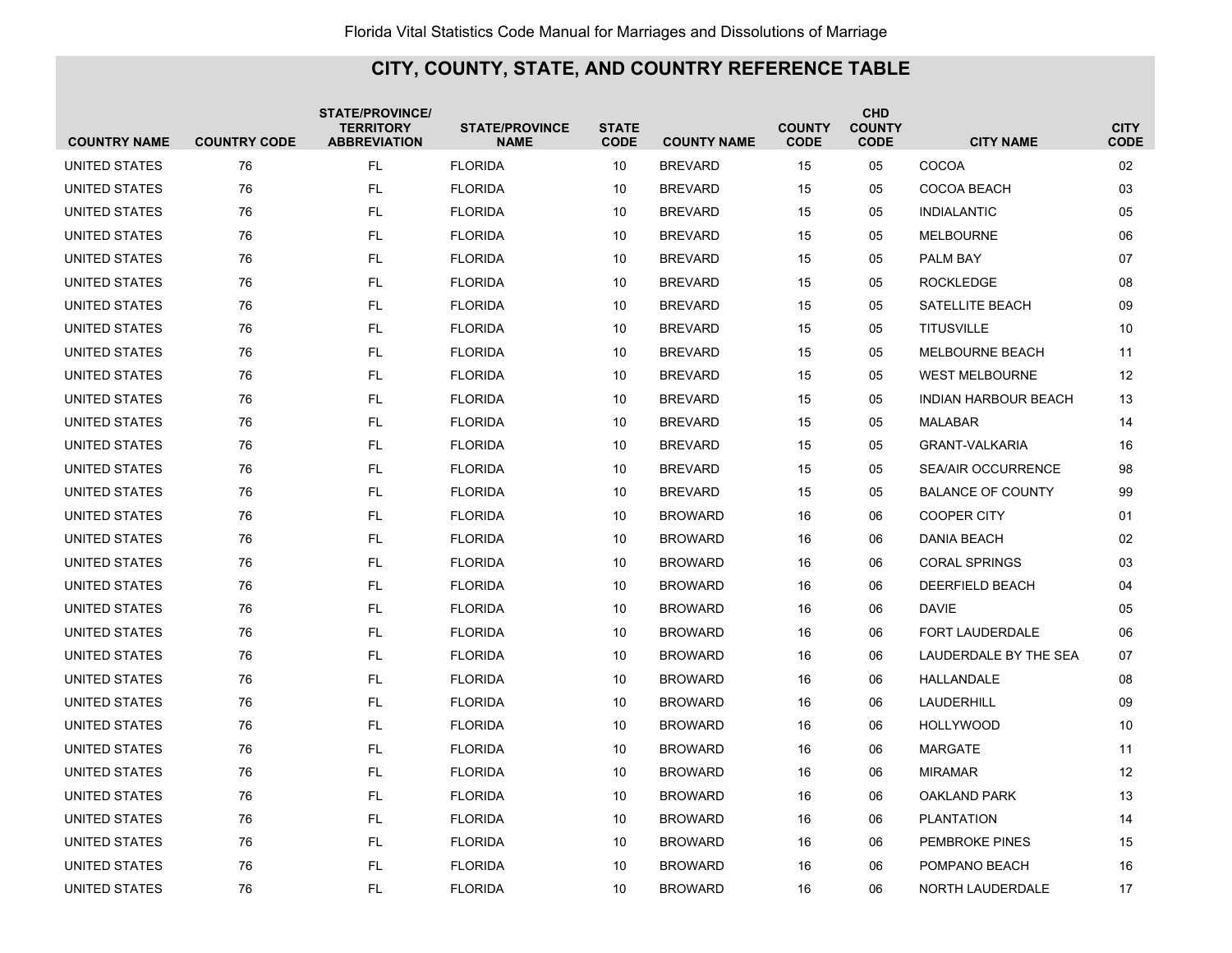| <b>COUNTRY NAME</b> | <b>COUNTRY CODE</b> | <b>STATE/PROVINCE/</b><br><b>TERRITORY</b><br><b>ABBREVIATION</b> | <b>STATE/PROVINCE</b><br><b>NAME</b> | <b>STATE</b><br><b>CODE</b> | <b>COUNTY NAME</b> | <b>COUNTY</b><br><b>CODE</b> | <b>CHD</b><br><b>COUNTY</b><br><b>CODE</b> | <b>CITY NAME</b>          | <b>CITY</b><br><b>CODE</b> |
|---------------------|---------------------|-------------------------------------------------------------------|--------------------------------------|-----------------------------|--------------------|------------------------------|--------------------------------------------|---------------------------|----------------------------|
| UNITED STATES       | 76                  | <b>FL</b>                                                         | <b>FLORIDA</b>                       | 10                          | <b>BROWARD</b>     | 16                           | 06                                         | <b>SUNRISE</b>            | 18                         |
| UNITED STATES       | 76                  | <b>FL</b>                                                         | <b>FLORIDA</b>                       | 10                          | <b>BROWARD</b>     | 16                           | 06                                         | <b>TAMARAC</b>            | 19                         |
| UNITED STATES       | 76                  | <b>FL</b>                                                         | <b>FLORIDA</b>                       | 10                          | <b>BROWARD</b>     | 16                           | 06                                         | <b>WILTON MANORS</b>      | 20                         |
| UNITED STATES       | 76                  | <b>FL</b>                                                         | <b>FLORIDA</b>                       | 10                          | <b>BROWARD</b>     | 16                           | 06                                         | <b>LAUDERDALE LAKES</b>   | 21                         |
| UNITED STATES       | 76                  | <b>FL</b>                                                         | <b>FLORIDA</b>                       | 10                          | <b>BROWARD</b>     | 16                           | 06                                         | <b>LIGHTHOUSE POINT</b>   | 22                         |
| UNITED STATES       | 76                  | <b>FL</b>                                                         | <b>FLORIDA</b>                       | 10                          | <b>BROWARD</b>     | 16                           | 06                                         | PEMBROKE PARK             | 23                         |
| UNITED STATES       | 76                  | <b>FL</b>                                                         | <b>FLORIDA</b>                       | 10                          | <b>BROWARD</b>     | 16                           | 06                                         | <b>COCONUT CREEK</b>      | 24                         |
| UNITED STATES       | 76                  | <b>FL</b>                                                         | <b>FLORIDA</b>                       | 10                          | <b>BROWARD</b>     | 16                           | 06                                         | <b>PARKLAND</b>           | 25                         |
| UNITED STATES       | 76                  | <b>FL</b>                                                         | <b>FLORIDA</b>                       | 10                          | <b>BROWARD</b>     | 16                           | 06                                         | <b>WESTON</b>             | 26                         |
| UNITED STATES       | 76                  | <b>FL</b>                                                         | <b>FLORIDA</b>                       | 10                          | <b>BROWARD</b>     | 16                           | 06                                         | SOUTHWEST RANCHES         | 27                         |
| UNITED STATES       | 76                  | <b>FL</b>                                                         | <b>FLORIDA</b>                       | 10                          | <b>BROWARD</b>     | 16                           | 06                                         | <b>WEST PARK</b>          | 29                         |
| UNITED STATES       | 76                  | <b>FL</b>                                                         | <b>FLORIDA</b>                       | 10                          | <b>BROWARD</b>     | 16                           | 06                                         | <b>SEA/AIR OCCURRENCE</b> | 98                         |
| UNITED STATES       | 76                  | <b>FL</b>                                                         | <b>FLORIDA</b>                       | 10                          | <b>BROWARD</b>     | 16                           | 06                                         | <b>BALANCE OF COUNTY</b>  | 99                         |
| UNITED STATES       | 76                  | <b>FL</b>                                                         | <b>FLORIDA</b>                       | 10                          | CALHOUN            | 17                           | 07                                         | <b>BLOUNTSTOWN</b>        | 02                         |
| UNITED STATES       | 76                  | <b>FL</b>                                                         | <b>FLORIDA</b>                       | 10                          | <b>CALHOUN</b>     | 17                           | 07                                         | <b>SEA/AIR OCCURRENCE</b> | 98                         |
| UNITED STATES       | 76                  | <b>FL</b>                                                         | <b>FLORIDA</b>                       | 10                          | CALHOUN            | 17                           | 07                                         | <b>BALANCE OF COUNTY</b>  | 99                         |
| UNITED STATES       | 76                  | <b>FL</b>                                                         | <b>FLORIDA</b>                       | 10                          | <b>CHARLOTTE</b>   | 18                           | 08                                         | PUNTA GORDA               | 02                         |
| UNITED STATES       | 76                  | <b>FL</b>                                                         | <b>FLORIDA</b>                       | 10                          | <b>CHARLOTTE</b>   | 18                           | 08                                         | <b>SEA/AIR OCCURRENCE</b> | 98                         |
| UNITED STATES       | 76                  | <b>FL</b>                                                         | <b>FLORIDA</b>                       | 10                          | <b>CHARLOTTE</b>   | 18                           | 08                                         | <b>BALANCE OF COUNTY</b>  | 99                         |
| UNITED STATES       | 76                  | <b>FL</b>                                                         | <b>FLORIDA</b>                       | 10                          | <b>CITRUS</b>      | 19                           | 09                                         | <b>CRYSTAL RIVER</b>      | 01                         |
| UNITED STATES       | 76                  | <b>FL</b>                                                         | <b>FLORIDA</b>                       | 10                          | <b>CITRUS</b>      | 19                           | 09                                         | <b>INVERNESS</b>          | 04                         |
| UNITED STATES       | 76                  | <b>FL</b>                                                         | <b>FLORIDA</b>                       | 10                          | <b>CITRUS</b>      | 19                           | 09                                         | <b>SEA/AIR OCCURRENCE</b> | 98                         |
| UNITED STATES       | 76                  | <b>FL</b>                                                         | <b>FLORIDA</b>                       | 10                          | <b>CITRUS</b>      | 19                           | 09                                         | <b>BALANCE OF COUNTY</b>  | 99                         |
| UNITED STATES       | 76                  | <b>FL</b>                                                         | <b>FLORIDA</b>                       | 10                          | <b>CLAY</b>        | 20                           | 10                                         | <b>GREEN COVE SPRINGS</b> | 02                         |
| UNITED STATES       | 76                  | <b>FL</b>                                                         | <b>FLORIDA</b>                       | 10                          | <b>CLAY</b>        | 20                           | 10                                         | <b>ORANGE PARK</b>        | 04                         |
| UNITED STATES       | 76                  | <b>FL</b>                                                         | <b>FLORIDA</b>                       | 10                          | <b>CLAY</b>        | 20                           | 10                                         | <b>SEA/AIR OCCURRENCE</b> | 98                         |
| UNITED STATES       | 76                  | <b>FL</b>                                                         | <b>FLORIDA</b>                       | 10                          | <b>CLAY</b>        | 20                           | 10                                         | <b>BALANCE OF COUNTY</b>  | 99                         |
| UNITED STATES       | 76                  | <b>FL</b>                                                         | <b>FLORIDA</b>                       | 10                          | <b>COLLIER</b>     | 21                           | 11                                         | <b>MARCO ISLAND</b>       | 01                         |
| UNITED STATES       | 76                  | <b>FL</b>                                                         | <b>FLORIDA</b>                       | 10                          | <b>COLLIER</b>     | 21                           | 11                                         | <b>NAPLES</b>             | 02                         |
| UNITED STATES       | 76                  | <b>FL</b>                                                         | <b>FLORIDA</b>                       | 10                          | <b>COLLIER</b>     | 21                           | 11                                         | <b>SEA/AIR OCCURRENCE</b> | 98                         |
| UNITED STATES       | 76                  | FL                                                                | <b>FLORIDA</b>                       | 10                          | <b>COLLIER</b>     | 21                           | 11                                         | <b>BALANCE OF COUNTY</b>  | 99                         |
| UNITED STATES       | 76                  | <b>FL</b>                                                         | <b>FLORIDA</b>                       | 10                          | <b>COLUMBIA</b>    | 22                           | 12                                         | <b>LAKE CITY</b>          | 02                         |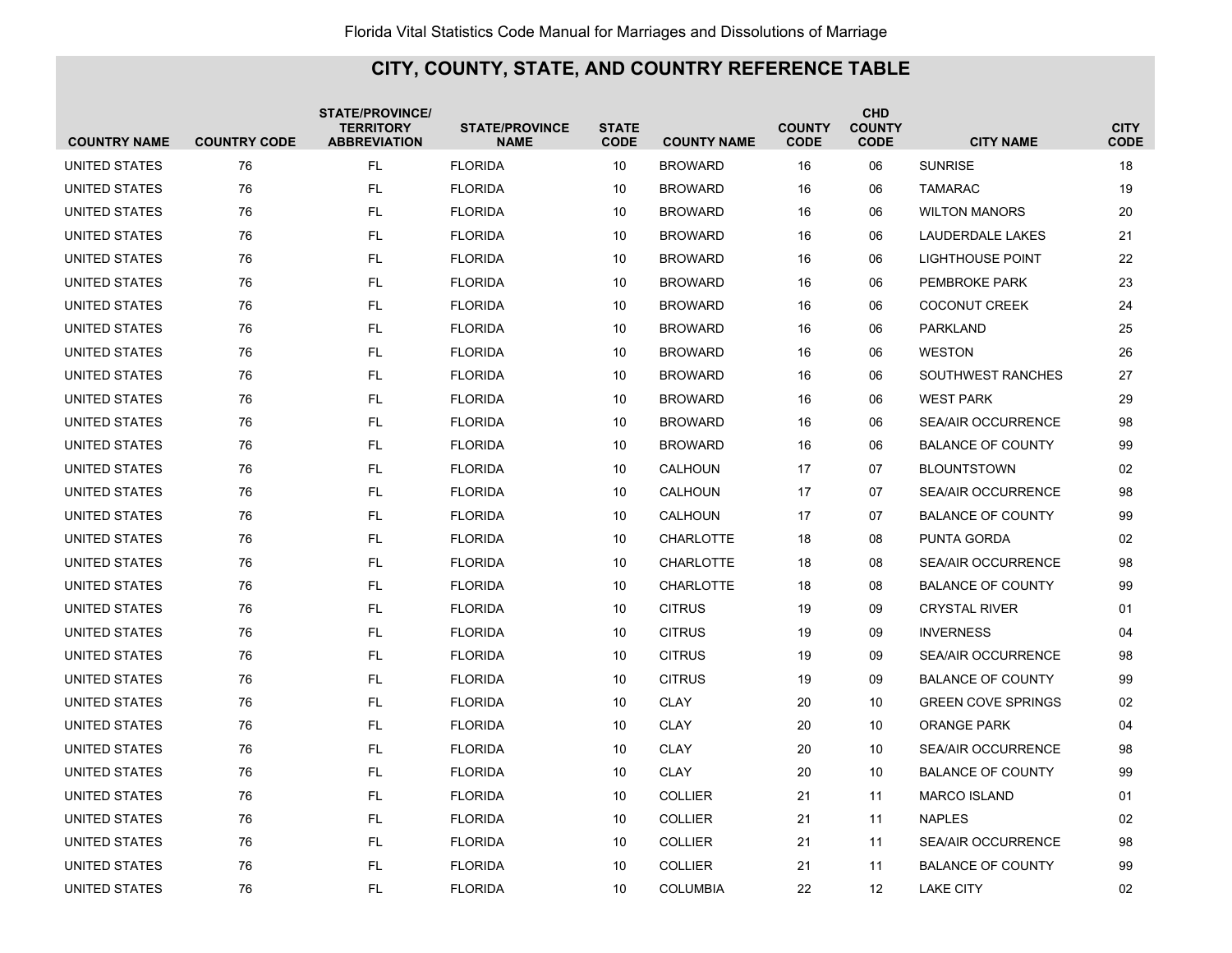| <b>COUNTRY NAME</b>  | <b>COUNTRY CODE</b> | <b>STATE/PROVINCE/</b><br><b>TERRITORY</b><br><b>ABBREVIATION</b> | <b>STATE/PROVINCE</b><br><b>NAME</b> | <b>STATE</b><br><b>CODE</b> | <b>COUNTY NAME</b> | <b>COUNTY</b><br><b>CODE</b> | <b>CHD</b><br><b>COUNTY</b><br><b>CODE</b> | <b>CITY NAME</b>          | <b>CITY</b><br><b>CODE</b> |
|----------------------|---------------------|-------------------------------------------------------------------|--------------------------------------|-----------------------------|--------------------|------------------------------|--------------------------------------------|---------------------------|----------------------------|
| UNITED STATES        | 76                  | <b>FL</b>                                                         | <b>FLORIDA</b>                       | 10                          | <b>COLUMBIA</b>    | 22                           | 12                                         | <b>SEA/AIR OCCURRENCE</b> | 98                         |
| UNITED STATES        | 76                  | <b>FL</b>                                                         | <b>FLORIDA</b>                       | 10                          | <b>COLUMBIA</b>    | 22                           | 12                                         | <b>BALANCE OF COUNTY</b>  | 99                         |
| UNITED STATES        | 76                  | FL                                                                | <b>FLORIDA</b>                       | 10                          | MIAMI-DADE         | 23                           | 13                                         | <b>BAL HARBOUR</b>        | 01                         |
| UNITED STATES        | 76                  | <b>FL</b>                                                         | <b>FLORIDA</b>                       | 10                          | MIAMI-DADE         | 23                           | 13                                         | <b>BAY HARBOR ISLANDS</b> | 02                         |
| UNITED STATES        | 76                  | <b>FL</b>                                                         | <b>FLORIDA</b>                       | 10                          | MIAMI-DADE         | 23                           | 13                                         | <b>AVENTURA</b>           | 03                         |
| UNITED STATES        | 76                  | <b>FL</b>                                                         | <b>FLORIDA</b>                       | 10                          | MIAMI-DADE         | 23                           | 13                                         | <b>BISCAYNE PARK</b>      | 04                         |
| <b>UNITED STATES</b> | 76                  | <b>FL</b>                                                         | <b>FLORIDA</b>                       | 10                          | <b>MIAMI-DADE</b>  | 23                           | 13                                         | <b>CORAL GABLES</b>       | 06                         |
| UNITED STATES        | 76                  | <b>FL</b>                                                         | <b>FLORIDA</b>                       | 10                          | <b>MIAMI-DADE</b>  | 23                           | 13                                         | <b>EL PORTAL</b>          | 08                         |
| UNITED STATES        | 76                  | <b>FL</b>                                                         | <b>FLORIDA</b>                       | 10                          | MIAMI-DADE         | 23                           | 13                                         | <b>FLORIDA CITY</b>       | 10                         |
| UNITED STATES        | 76                  | <b>FL</b>                                                         | <b>FLORIDA</b>                       | 10                          | MIAMI-DADE         | 23                           | 13                                         | <b>HIALEAH</b>            | 12                         |
| UNITED STATES        | 76                  | <b>FL</b>                                                         | <b>FLORIDA</b>                       | 10                          | MIAMI-DADE         | 23                           | 13                                         | <b>HIALEAH GARDENS</b>    | 13                         |
| UNITED STATES        | 76                  | <b>FL</b>                                                         | <b>FLORIDA</b>                       | 10                          | MIAMI-DADE         | 23                           | 13                                         | <b>HOMESTEAD</b>          | 14                         |
| UNITED STATES        | 76                  | <b>FL</b>                                                         | <b>FLORIDA</b>                       | 10                          | MIAMI-DADE         | 23                           | 13                                         | <b>KEY BISCAYNE</b>       | 15                         |
| UNITED STATES        | 76                  | <b>FL</b>                                                         | <b>FLORIDA</b>                       | 10                          | MIAMI-DADE         | 23                           | 13                                         | <b>MIAMI</b>              | 16                         |
| UNITED STATES        | 76                  | <b>FL</b>                                                         | <b>FLORIDA</b>                       | 10                          | MIAMI-DADE         | 23                           | 13                                         | <b>MIAMI BEACH</b>        | 18                         |
| UNITED STATES        | 76                  | <b>FL</b>                                                         | <b>FLORIDA</b>                       | 10                          | <b>MIAMI-DADE</b>  | 23                           | 13                                         | <b>MIAMI SHORES</b>       | 20                         |
| UNITED STATES        | 76                  | <b>FL</b>                                                         | <b>FLORIDA</b>                       | 10                          | <b>MIAMI-DADE</b>  | 23                           | 13                                         | <b>MIAMI SPRINGS</b>      | 22                         |
| UNITED STATES        | 76                  | <b>FL</b>                                                         | <b>FLORIDA</b>                       | 10                          | MIAMI-DADE         | 23                           | 13                                         | NORTH BAY VILLAGE         | 23                         |
| UNITED STATES        | 76                  | <b>FL</b>                                                         | <b>FLORIDA</b>                       | 10                          | MIAMI-DADE         | 23                           | 13                                         | <b>NORTH MIAMI</b>        | 24                         |
| UNITED STATES        | 76                  | <b>FL</b>                                                         | <b>FLORIDA</b>                       | 10                          | MIAMI-DADE         | 23                           | 13                                         | NORTH MIAMI BEACH         | 26                         |
| UNITED STATES        | 76                  | FL                                                                | <b>FLORIDA</b>                       | 10                          | MIAMI-DADE         | 23                           | 13                                         | OPA-LOCKA                 | 28                         |
| UNITED STATES        | 76                  | <b>FL</b>                                                         | <b>FLORIDA</b>                       | 10                          | MIAMI-DADE         | 23                           | 13                                         | <b>PINECREST</b>          | 30                         |
| UNITED STATES        | 76                  | <b>FL</b>                                                         | <b>FLORIDA</b>                       | 10                          | MIAMI-DADE         | 23                           | 13                                         | <b>SOUTH MIAMI</b>        | 32                         |
| UNITED STATES        | 76                  | <b>FL</b>                                                         | <b>FLORIDA</b>                       | 10                          | <b>MIAMI-DADE</b>  | 23                           | 13                                         | <b>SUNNY ISLES BEACH</b>  | 33                         |
| UNITED STATES        | 76                  | <b>FL</b>                                                         | <b>FLORIDA</b>                       | 10                          | <b>MIAMI-DADE</b>  | 23                           | 13                                         | <b>SURFSIDE</b>           | 34                         |
| UNITED STATES        | 76                  | <b>FL</b>                                                         | <b>FLORIDA</b>                       | 10                          | <b>MIAMI-DADE</b>  | 23                           | 13                                         | <b>SWEETWATER</b>         | 35                         |
| UNITED STATES        | 76                  | <b>FL</b>                                                         | <b>FLORIDA</b>                       | 10                          | MIAMI-DADE         | 23                           | 13                                         | <b>VIRGINIA GARDENS</b>   | 36                         |
| UNITED STATES        | 76                  | <b>FL</b>                                                         | <b>FLORIDA</b>                       | 10                          | MIAMI-DADE         | 23                           | 13                                         | <b>WEST MIAMI</b>         | 38                         |
| UNITED STATES        | 76                  | <b>FL</b>                                                         | <b>FLORIDA</b>                       | 10                          | MIAMI-DADE         | 23                           | 13                                         | <b>MIAMI LAKES</b>        | 40                         |
| UNITED STATES        | 76                  | <b>FL</b>                                                         | <b>FLORIDA</b>                       | 10                          | MIAMI-DADE         | 23                           | 13                                         | PALMETTO BAY              | 42                         |
| UNITED STATES        | 76                  | <b>FL</b>                                                         | <b>FLORIDA</b>                       | 10                          | MIAMI-DADE         | 23                           | 13                                         | <b>MIAMI GARDENS</b>      | 44                         |
| UNITED STATES        | 76                  | FL.                                                               | <b>FLORIDA</b>                       | 10                          | MIAMI-DADE         | 23                           | 13                                         | <b>DORAL</b>              | 46                         |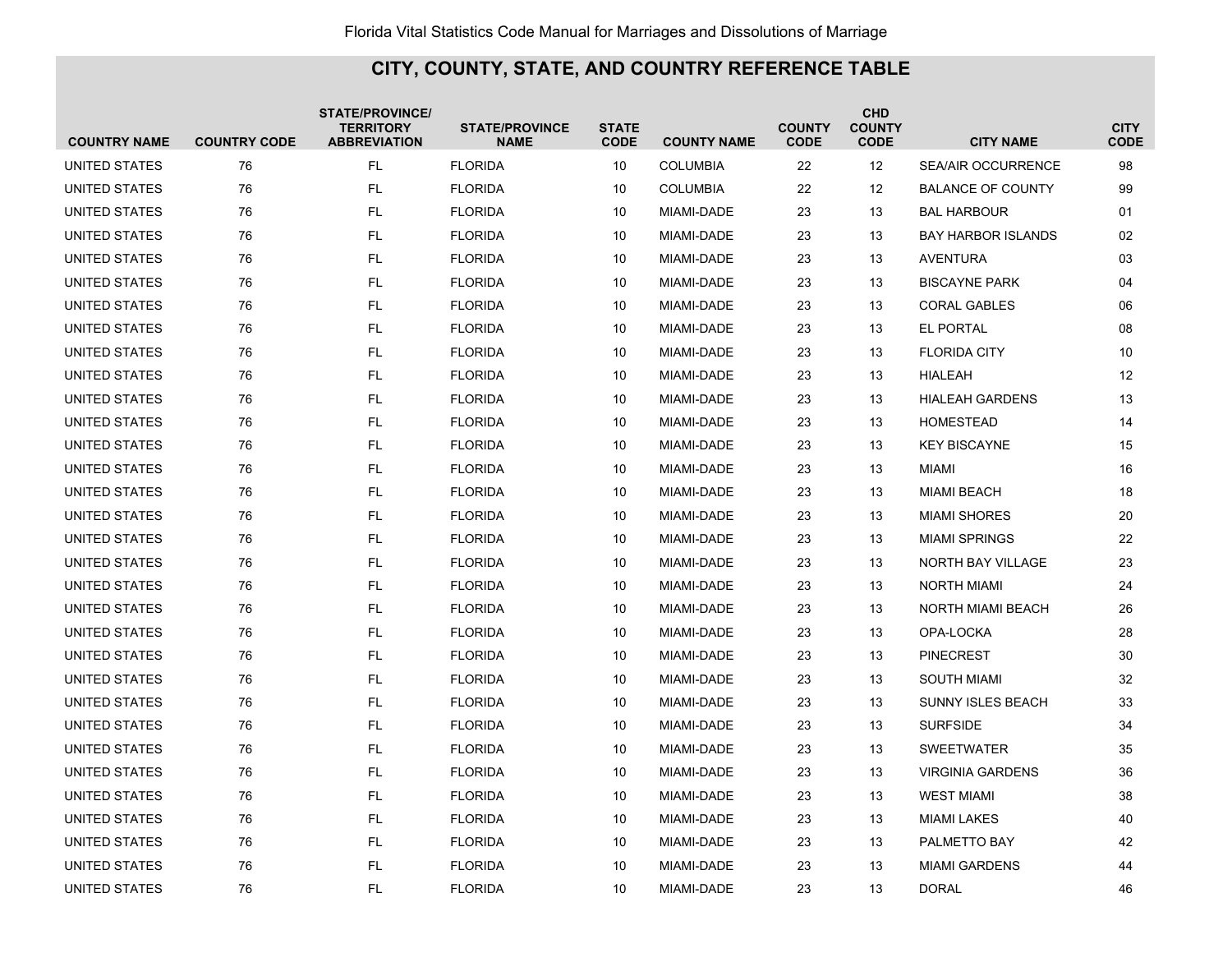| <b>COUNTRY NAME</b>  | <b>COUNTRY CODE</b> | <b>STATE/PROVINCE/</b><br><b>TERRITORY</b><br><b>ABBREVIATION</b> | <b>STATE/PROVINCE</b><br><b>NAME</b> | <b>STATE</b><br><b>CODE</b> | <b>COUNTY NAME</b> | <b>COUNTY</b><br><b>CODE</b> | <b>CHD</b><br><b>COUNTY</b><br><b>CODE</b> | <b>CITY NAME</b>          | <b>CITY</b><br><b>CODE</b> |
|----------------------|---------------------|-------------------------------------------------------------------|--------------------------------------|-----------------------------|--------------------|------------------------------|--------------------------------------------|---------------------------|----------------------------|
| UNITED STATES        | 76                  | FL                                                                | <b>FLORIDA</b>                       | 10                          | MIAMI-DADE         | 23                           | 13                                         | <b>CUTLER BAY</b>         | 48                         |
| UNITED STATES        | 76                  | <b>FL</b>                                                         | <b>FLORIDA</b>                       | 10                          | MIAMI-DADE         | 23                           | 13                                         | <b>SEA/AIR OCCURRENCE</b> | 98                         |
| UNITED STATES        | 76                  | FL                                                                | <b>FLORIDA</b>                       | 10                          | MIAMI-DADE         | 23                           | 13                                         | <b>BALANCE OF COUNTY</b>  | 99                         |
| <b>UNITED STATES</b> | 76                  | <b>FL</b>                                                         | <b>FLORIDA</b>                       | 10                          | <b>DESOTO</b>      | 24                           | 14                                         | <b>ARCADIA</b>            | 02                         |
| UNITED STATES        | 76                  | FL                                                                | <b>FLORIDA</b>                       | 10                          | <b>DESOTO</b>      | 24                           | 14                                         | <b>SEA/AIR OCCURRENCE</b> | 98                         |
| UNITED STATES        | 76                  | FL                                                                | <b>FLORIDA</b>                       | 10                          | <b>DESOTO</b>      | 24                           | 14                                         | <b>BALANCE OF COUNTY</b>  | 99                         |
| UNITED STATES        | 76                  | <b>FL</b>                                                         | <b>FLORIDA</b>                       | 10                          | <b>DIXIE</b>       | 25                           | 15                                         | <b>SEA/AIR OCCURRENCE</b> | 98                         |
| UNITED STATES        | 76                  | <b>FL</b>                                                         | <b>FLORIDA</b>                       | 10                          | <b>DIXIE</b>       | 25                           | 15                                         | <b>BALANCE OF COUNTY</b>  | 99                         |
| UNITED STATES        | 76                  | <b>FL</b>                                                         | <b>FLORIDA</b>                       | 10                          | <b>DUVAL</b>       | 26                           | 16                                         | <b>ATLANTIC BEACH</b>     | 02                         |
| UNITED STATES        | 76                  | <b>FL</b>                                                         | <b>FLORIDA</b>                       | 10                          | <b>DUVAL</b>       | 26                           | 16                                         | <b>BALDWIN</b>            | 04                         |
| UNITED STATES        | 76                  | <b>FL</b>                                                         | <b>FLORIDA</b>                       | 10                          | <b>DUVAL</b>       | 26                           | 16                                         | <b>JACKSONVILLE</b>       | 08                         |
| UNITED STATES        | 76                  | FL                                                                | <b>FLORIDA</b>                       | 10                          | <b>DUVAL</b>       | 26                           | 16                                         | <b>JACKSONVILLE BEACH</b> | 10                         |
| UNITED STATES        | 76                  | <b>FL</b>                                                         | <b>FLORIDA</b>                       | 10                          | <b>DUVAL</b>       | 26                           | 16                                         | <b>NEPTUNE BEACH</b>      | 12                         |
| UNITED STATES        | 76                  | <b>FL</b>                                                         | <b>FLORIDA</b>                       | 10                          | <b>DUVAL</b>       | 26                           | 16                                         | <b>SEA/AIR OCCURRENCE</b> | 98                         |
| UNITED STATES        | 76                  | FL                                                                | <b>FLORIDA</b>                       | 10                          | <b>DUVAL</b>       | 26                           | 16                                         | <b>BALANCE OF COUNTY</b>  | 99                         |
| UNITED STATES        | 76                  | <b>FL</b>                                                         | <b>FLORIDA</b>                       | 10                          | <b>ESCAMBIA</b>    | 27                           | 17                                         | <b>CENTURY</b>            | 03                         |
| UNITED STATES        | 76                  | <b>FL</b>                                                         | <b>FLORIDA</b>                       | 10                          | <b>ESCAMBIA</b>    | 27                           | 17                                         | <b>PENSACOLA</b>          | 08                         |
| UNITED STATES        | 76                  | <b>FL</b>                                                         | <b>FLORIDA</b>                       | 10                          | <b>ESCAMBIA</b>    | 27                           | 17                                         | <b>SEA/AIR OCCURRENCE</b> | 98                         |
| UNITED STATES        | 76                  | FL.                                                               | <b>FLORIDA</b>                       | 10                          | <b>ESCAMBIA</b>    | 27                           | 17                                         | <b>BALANCE OF COUNTY</b>  | 99                         |
| <b>UNITED STATES</b> | 76                  | <b>FL</b>                                                         | <b>FLORIDA</b>                       | 10                          | <b>FLAGLER</b>     | 28                           | 18                                         | <b>FLAGLER BEACH</b>      | 01                         |
| UNITED STATES        | 76                  | FL                                                                | <b>FLORIDA</b>                       | 10                          | <b>FLAGLER</b>     | 28                           | 18                                         | PALM COAST                | 03                         |
| UNITED STATES        | 76                  | <b>FL</b>                                                         | <b>FLORIDA</b>                       | 10                          | <b>FLAGLER</b>     | 28                           | 18                                         | <b>BUNNELL</b>            | 05                         |
| UNITED STATES        | 76                  | <b>FL</b>                                                         | <b>FLORIDA</b>                       | 10                          | <b>FLAGLER</b>     | 28                           | 18                                         | SEA/AIR OCCURRENCE        | 98                         |
| UNITED STATES        | 76                  | FL                                                                | <b>FLORIDA</b>                       | 10                          | <b>FLAGLER</b>     | 28                           | 18                                         | <b>BALANCE OF COUNTY</b>  | 99                         |
| UNITED STATES        | 76                  | <b>FL</b>                                                         | <b>FLORIDA</b>                       | 10                          | <b>FRANKLIN</b>    | 29                           | 19                                         | APALACHICOLA              | 02                         |
| UNITED STATES        | 76                  | <b>FL</b>                                                         | <b>FLORIDA</b>                       | 10                          | <b>FRANKLIN</b>    | 29                           | 19                                         | <b>CARRABELLE</b>         | 04                         |
| UNITED STATES        | 76                  | <b>FL</b>                                                         | <b>FLORIDA</b>                       | 10                          | <b>FRANKLIN</b>    | 29                           | 19                                         | <b>SEA/AIR OCCURRENCE</b> | 98                         |
| UNITED STATES        | 76                  | FL                                                                | <b>FLORIDA</b>                       | 10                          | <b>FRANKLIN</b>    | 29                           | 19                                         | <b>BALANCE OF COUNTY</b>  | 99                         |
| UNITED STATES        | 76                  | <b>FL</b>                                                         | <b>FLORIDA</b>                       | 10                          | <b>GADSDEN</b>     | 30                           | 20                                         | <b>MIDWAY</b>             | 01                         |
| UNITED STATES        | 76                  | FL                                                                | <b>FLORIDA</b>                       | 10                          | <b>GADSDEN</b>     | 30                           | 20                                         | <b>CHATTAHOOCHEE</b>      | 02                         |
| UNITED STATES        | 76                  | <b>FL</b>                                                         | <b>FLORIDA</b>                       | 10                          | <b>GADSDEN</b>     | 30                           | 20                                         | <b>GRETNA</b>             | 03                         |
| UNITED STATES        | 76                  | <b>FL</b>                                                         | <b>FLORIDA</b>                       | 10                          | <b>GADSDEN</b>     | 30                           | 20                                         | <b>HAVANA</b>             | 04                         |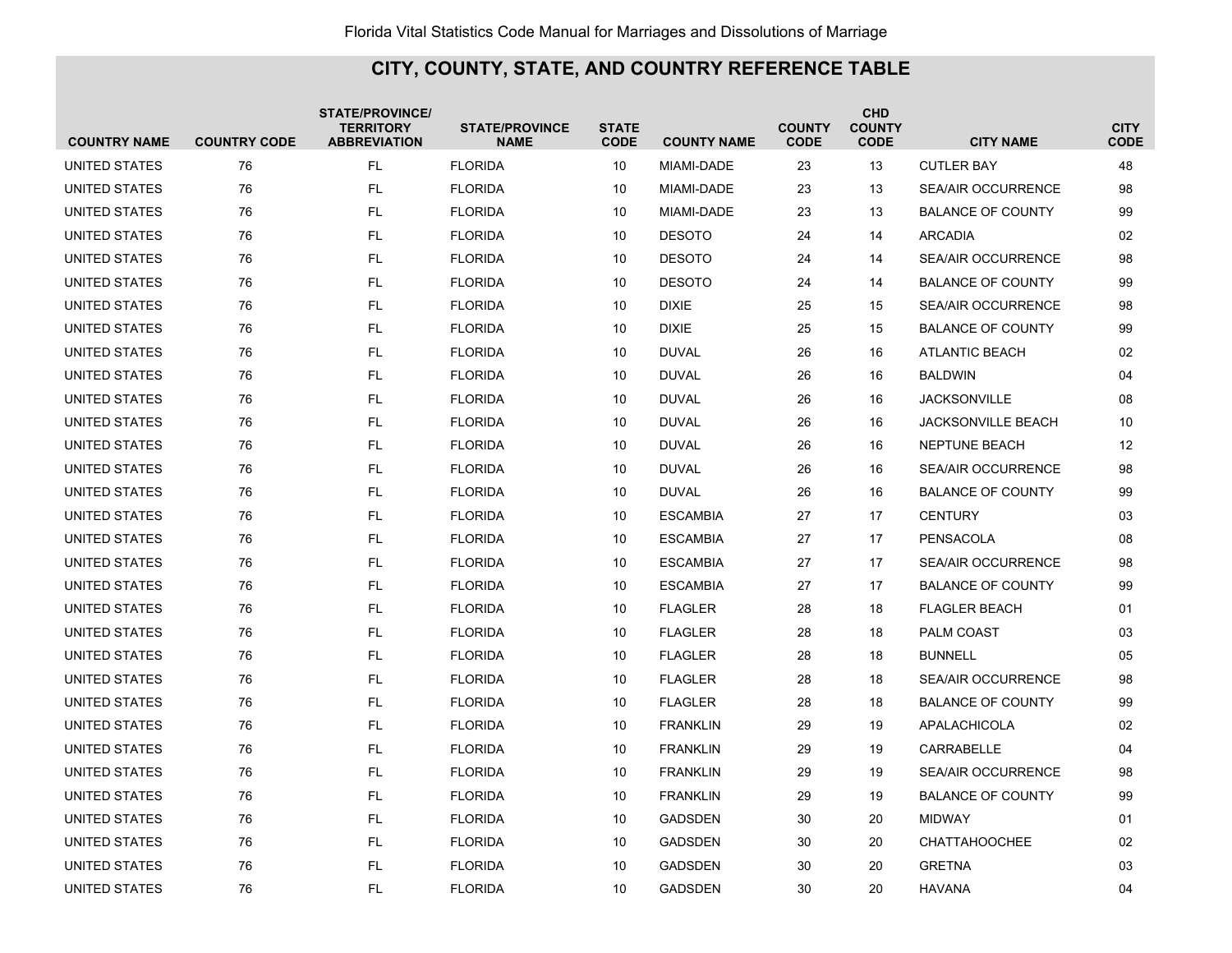| <b>COUNTRY NAME</b>  | <b>COUNTRY CODE</b> | <b>STATE/PROVINCE/</b><br><b>TERRITORY</b><br><b>ABBREVIATION</b> | <b>STATE/PROVINCE</b><br><b>NAME</b> | <b>STATE</b><br><b>CODE</b> | <b>COUNTY NAME</b>  | <b>COUNTY</b><br><b>CODE</b> | <b>CHD</b><br><b>COUNTY</b><br><b>CODE</b> | <b>CITY NAME</b>          | <b>CITY</b><br><b>CODE</b> |
|----------------------|---------------------|-------------------------------------------------------------------|--------------------------------------|-----------------------------|---------------------|------------------------------|--------------------------------------------|---------------------------|----------------------------|
| UNITED STATES        | 76                  | FL.                                                               | <b>FLORIDA</b>                       | 10                          | <b>GADSDEN</b>      | 30                           | 20                                         | <b>QUINCY</b>             | 06                         |
| UNITED STATES        | 76                  | <b>FL</b>                                                         | <b>FLORIDA</b>                       | 10                          | <b>GADSDEN</b>      | 30                           | 20                                         | <b>SEA/AIR OCCURRENCE</b> | 98                         |
| UNITED STATES        | 76                  | <b>FL</b>                                                         | <b>FLORIDA</b>                       | 10                          | <b>GADSDEN</b>      | 30                           | 20                                         | <b>BALANCE OF COUNTY</b>  | 99                         |
| <b>UNITED STATES</b> | 76                  | <b>FL</b>                                                         | <b>FLORIDA</b>                       | 10                          | <b>GILCHRIST</b>    | 31                           | 21                                         | <b>SEA/AIR OCCURRENCE</b> | 98                         |
| UNITED STATES        | 76                  | <b>FL</b>                                                         | <b>FLORIDA</b>                       | 10                          | <b>GILCHRIST</b>    | 31                           | 21                                         | <b>BALANCE OF COUNTY</b>  | 99                         |
| UNITED STATES        | 76                  | <b>FL</b>                                                         | <b>FLORIDA</b>                       | 10                          | <b>GLADES</b>       | 32                           | 22                                         | <b>SEA/AIR OCCURRENCE</b> | 98                         |
| UNITED STATES        | 76                  | FL                                                                | <b>FLORIDA</b>                       | 10                          | <b>GLADES</b>       | 32                           | 22                                         | <b>BALANCE OF COUNTY</b>  | 99                         |
| UNITED STATES        | 76                  | <b>FL</b>                                                         | <b>FLORIDA</b>                       | 10                          | <b>GULF</b>         | 33                           | 23                                         | PORT ST JOE               | 02                         |
| <b>UNITED STATES</b> | 76                  | <b>FL</b>                                                         | <b>FLORIDA</b>                       | 10                          | <b>GULF</b>         | 33                           | 23                                         | <b>SEA/AIR OCCURRENCE</b> | 98                         |
| UNITED STATES        | 76                  | <b>FL</b>                                                         | <b>FLORIDA</b>                       | 10                          | <b>GULF</b>         | 33                           | 23                                         | <b>BALANCE OF COUNTY</b>  | 99                         |
| UNITED STATES        | 76                  | <b>FL</b>                                                         | <b>FLORIDA</b>                       | 10                          | <b>HAMILTON</b>     | 34                           | 24                                         | <b>JASPER</b>             | 01                         |
| UNITED STATES        | 76                  | <b>FL</b>                                                         | <b>FLORIDA</b>                       | 10                          | <b>HAMILTON</b>     | 34                           | 24                                         | <b>SEA/AIR OCCURRENCE</b> | 98                         |
| UNITED STATES        | 76                  | FL.                                                               | <b>FLORIDA</b>                       | 10                          | <b>HAMILTON</b>     | 34                           | 24                                         | <b>BALANCE OF COUNTY</b>  | 99                         |
| UNITED STATES        | 76                  | FL                                                                | <b>FLORIDA</b>                       | 10                          | <b>HARDEE</b>       | 35                           | 25                                         | <b>BOWLING GREEN</b>      | 01                         |
| UNITED STATES        | 76                  | FL                                                                | <b>FLORIDA</b>                       | 10                          | <b>HARDEE</b>       | 35                           | 25                                         | <b>WAUCHULA</b>           | 02                         |
| UNITED STATES        | 76                  | <b>FL</b>                                                         | <b>FLORIDA</b>                       | 10                          | <b>HARDEE</b>       | 35                           | 25                                         | <b>SEA/AIR OCCURRENCE</b> | 98                         |
| UNITED STATES        | 76                  | <b>FL</b>                                                         | <b>FLORIDA</b>                       | 10                          | <b>HARDEE</b>       | 35                           | 25                                         | <b>BALANCE OF COUNTY</b>  | 99                         |
| UNITED STATES        | 76                  | <b>FL</b>                                                         | <b>FLORIDA</b>                       | 10                          | <b>HENDRY</b>       | 36                           | 26                                         | <b>CLEWISTON</b>          | 02                         |
| UNITED STATES        | 76                  | FL.                                                               | <b>FLORIDA</b>                       | 10                          | <b>HENDRY</b>       | 36                           | 26                                         | LABELLE                   | 03                         |
| UNITED STATES        | 76                  | <b>FL</b>                                                         | <b>FLORIDA</b>                       | 10                          | <b>HENDRY</b>       | 36                           | 26                                         | <b>SEA/AIR OCCURRENCE</b> | 98                         |
| UNITED STATES        | 76                  | FL                                                                | <b>FLORIDA</b>                       | 10                          | <b>HENDRY</b>       | 36                           | 26                                         | <b>BALANCE OF COUNTY</b>  | 99                         |
| UNITED STATES        | 76                  | <b>FL</b>                                                         | <b>FLORIDA</b>                       | 10                          | <b>HERNANDO</b>     | 37                           | 27                                         | <b>BROOKSVILLE</b>        | 02                         |
| UNITED STATES        | 76                  | <b>FL</b>                                                         | <b>FLORIDA</b>                       | 10                          | <b>HERNANDO</b>     | 37                           | 27                                         | <b>SEA/AIR OCCURRENCE</b> | 98                         |
| <b>UNITED STATES</b> | 76                  | <b>FL</b>                                                         | <b>FLORIDA</b>                       | 10                          | <b>HERNANDO</b>     | 37                           | 27                                         | <b>BALANCE OF COUNTY</b>  | 99                         |
| UNITED STATES        | 76                  | <b>FL</b>                                                         | <b>FLORIDA</b>                       | 10                          | <b>HIGHLANDS</b>    | 38                           | 28                                         | <b>AVON PARK</b>          | 02                         |
| UNITED STATES        | 76                  | FL                                                                | <b>FLORIDA</b>                       | 10                          | <b>HIGHLANDS</b>    | 38                           | 28                                         | <b>SEBRING</b>            | 04                         |
| UNITED STATES        | 76                  | <b>FL</b>                                                         | <b>FLORIDA</b>                       | 10                          | <b>HIGHLANDS</b>    | 38                           | 28                                         | <b>LAKE PLACID</b>        | 06                         |
| UNITED STATES        | 76                  | <b>FL</b>                                                         | <b>FLORIDA</b>                       | 10                          | <b>HIGHLANDS</b>    | 38                           | 28                                         | <b>SEA/AIR OCCURRENCE</b> | 98                         |
| <b>UNITED STATES</b> | 76                  | <b>FL</b>                                                         | <b>FLORIDA</b>                       | 10                          | <b>HIGHLANDS</b>    | 38                           | 28                                         | <b>BALANCE OF COUNTY</b>  | 99                         |
| UNITED STATES        | 76                  | <b>FL</b>                                                         | <b>FLORIDA</b>                       | 10                          | <b>HILLSBOROUGH</b> | 39                           | 29                                         | PLANT CITY                | 02                         |
| UNITED STATES        | 76                  | <b>FL</b>                                                         | <b>FLORIDA</b>                       | 10                          | <b>HILLSBOROUGH</b> | 39                           | 29                                         | <b>TAMPA</b>              | 06                         |
| UNITED STATES        | 76                  | <b>FL</b>                                                         | <b>FLORIDA</b>                       | 10                          | <b>HILLSBOROUGH</b> | 39                           | 29                                         | <b>TEMPLE TERRACE</b>     | 08                         |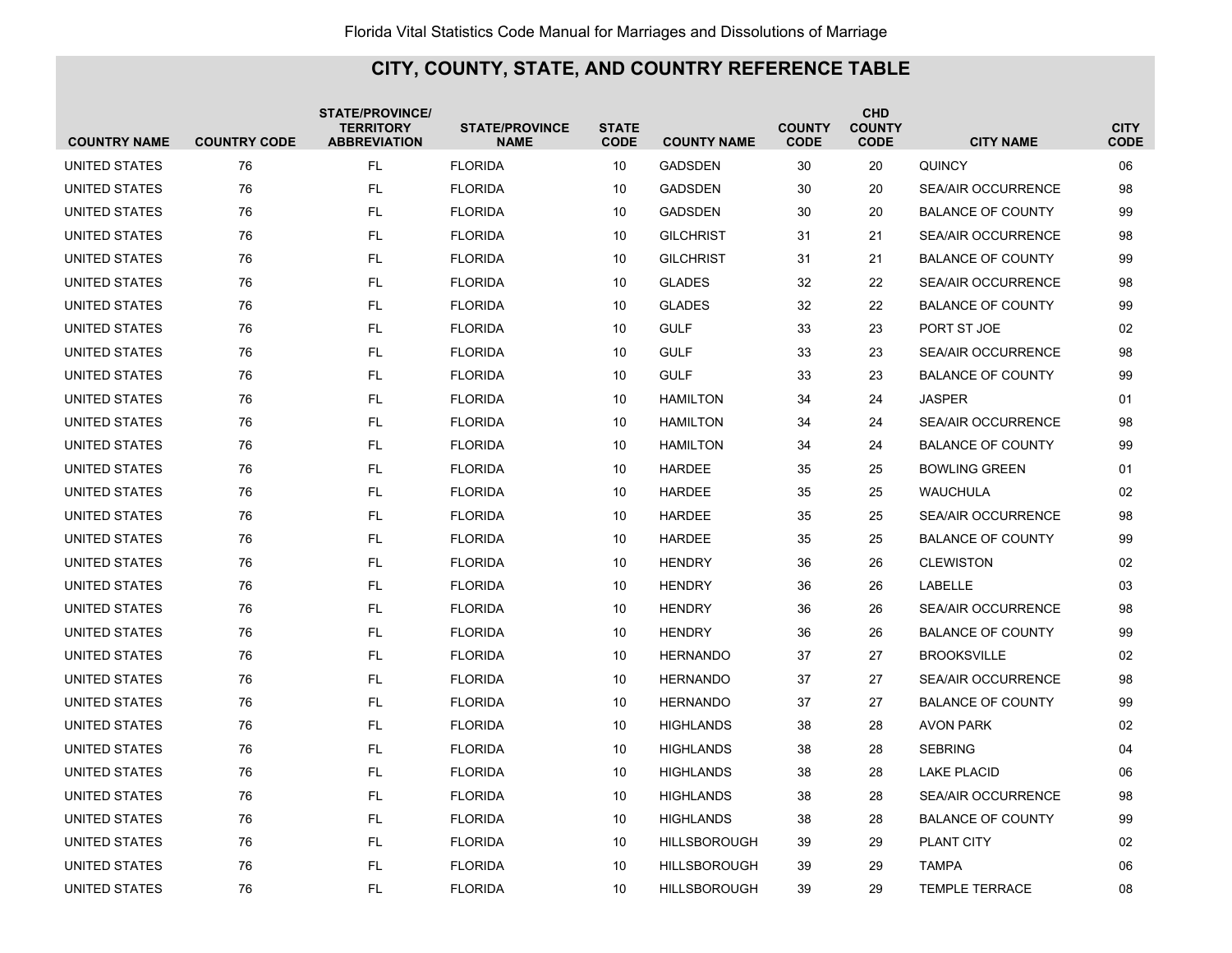| <b>COUNTRY NAME</b>  | <b>COUNTRY CODE</b> | <b>STATE/PROVINCE/</b><br><b>TERRITORY</b><br><b>ABBREVIATION</b> | <b>STATE/PROVINCE</b><br><b>NAME</b> | <b>STATE</b><br><b>CODE</b> | <b>COUNTY NAME</b>  | <b>COUNTY</b><br><b>CODE</b> | <b>CHD</b><br><b>COUNTY</b><br><b>CODE</b> | <b>CITY NAME</b>           | <b>CITY</b><br><b>CODE</b> |
|----------------------|---------------------|-------------------------------------------------------------------|--------------------------------------|-----------------------------|---------------------|------------------------------|--------------------------------------------|----------------------------|----------------------------|
| UNITED STATES        | 76                  | <b>FL</b>                                                         | <b>FLORIDA</b>                       | 10                          | <b>HILLSBOROUGH</b> | 39                           | 29                                         | <b>SEA/AIR OCCURRENCE</b>  | 98                         |
| UNITED STATES        | 76                  | <b>FL</b>                                                         | <b>FLORIDA</b>                       | 10                          | <b>HILLSBOROUGH</b> | 39                           | 29                                         | <b>BALANCE OF COUNTY</b>   | 99                         |
| UNITED STATES        | 76                  | <b>FL</b>                                                         | <b>FLORIDA</b>                       | 10                          | <b>HOLMES</b>       | 40                           | 30                                         | <b>BONIFAY</b>             | 01                         |
| UNITED STATES        | 76                  | FL.                                                               | <b>FLORIDA</b>                       | 10                          | <b>HOLMES</b>       | 40                           | 30                                         | SEA/AIR OCCURRENCE         | 98                         |
| UNITED STATES        | 76                  | <b>FL</b>                                                         | <b>FLORIDA</b>                       | 10                          | <b>HOLMES</b>       | 40                           | 30                                         | <b>BALANCE OF COUNTY</b>   | 99                         |
| UNITED STATES        | 76                  | <b>FL</b>                                                         | <b>FLORIDA</b>                       | 10                          | <b>INDIAN RIVER</b> | 41                           | 31                                         | <b>FELLSMERE</b>           | 01                         |
| UNITED STATES        | 76                  | <b>FL</b>                                                         | <b>FLORIDA</b>                       | 10                          | <b>INDIAN RIVER</b> | 41                           | 31                                         | <b>INDIAN RIVER SHORES</b> | 02                         |
| UNITED STATES        | 76                  | <b>FL</b>                                                         | <b>FLORIDA</b>                       | 10                          | <b>INDIAN RIVER</b> | 41                           | 31                                         | <b>SEBASTIAN</b>           | 03                         |
| UNITED STATES        | 76                  | <b>FL</b>                                                         | <b>FLORIDA</b>                       | 10                          | <b>INDIAN RIVER</b> | 41                           | 31                                         | <b>VERO BEACH</b>          | 04                         |
| UNITED STATES        | 76                  | <b>FL</b>                                                         | <b>FLORIDA</b>                       | 10                          | <b>INDIAN RIVER</b> | 41                           | 31                                         | <b>SEA/AIR OCCURRENCE</b>  | 98                         |
| UNITED STATES        | 76                  | <b>FL</b>                                                         | <b>FLORIDA</b>                       | 10                          | <b>INDIAN RIVER</b> | 41                           | 31                                         | <b>BALANCE OF COUNTY</b>   | 99                         |
| UNITED STATES        | 76                  | FL.                                                               | <b>FLORIDA</b>                       | 10                          | <b>JACKSON</b>      | 42                           | 32                                         | <b>GRACEVILLE</b>          | 02                         |
| UNITED STATES        | 76                  | <b>FL</b>                                                         | <b>FLORIDA</b>                       | 10                          | <b>JACKSON</b>      | 42                           | 32                                         | <b>MARIANNA</b>            | 04                         |
| UNITED STATES        | 76                  | FL                                                                | <b>FLORIDA</b>                       | 10                          | <b>JACKSON</b>      | 42                           | 32                                         | <b>SEA/AIR OCCURRENCE</b>  | 98                         |
| UNITED STATES        | 76                  | <b>FL</b>                                                         | <b>FLORIDA</b>                       | 10                          | <b>JACKSON</b>      | 42                           | 32                                         | <b>BALANCE OF COUNTY</b>   | 99                         |
| UNITED STATES        | 76                  | <b>FL</b>                                                         | <b>FLORIDA</b>                       | 10                          | <b>JEFFERSON</b>    | 43                           | 33                                         | <b>MONTICELLO</b>          | 02                         |
| UNITED STATES        | 76                  | <b>FL</b>                                                         | <b>FLORIDA</b>                       | 10                          | <b>JEFFERSON</b>    | 43                           | 33                                         | <b>SEA/AIR OCCURRENCE</b>  | 98                         |
| UNITED STATES        | 76                  | FL.                                                               | <b>FLORIDA</b>                       | 10                          | <b>JEFFERSON</b>    | 43                           | 33                                         | <b>BALANCE OF COUNTY</b>   | 99                         |
| <b>UNITED STATES</b> | 76                  | <b>FL</b>                                                         | <b>FLORIDA</b>                       | 10                          | <b>LAFAYETTE</b>    | 44                           | 34                                         | <b>SEA/AIR OCCURRENCE</b>  | 98                         |
| UNITED STATES        | 76                  | <b>FL</b>                                                         | <b>FLORIDA</b>                       | 10                          | <b>LAFAYETTE</b>    | 44                           | 34                                         | <b>BALANCE OF COUNTY</b>   | 99                         |
| UNITED STATES        | 76                  | <b>FL</b>                                                         | <b>FLORIDA</b>                       | 10                          | LAKE                | 45                           | 35                                         | <b>CLERMONT</b>            | 02                         |
| UNITED STATES        | 76                  | <b>FL</b>                                                         | <b>FLORIDA</b>                       | 10                          | LAKE                | 45                           | 35                                         | <b>EUSTIS</b>              | 04                         |
| UNITED STATES        | 76                  | FL                                                                | <b>FLORIDA</b>                       | 10                          | LAKE                | 45                           | 35                                         | <b>GROVELAND</b>           | 05                         |
| <b>UNITED STATES</b> | 76                  | FL                                                                | <b>FLORIDA</b>                       | 10                          | LAKE                | 45                           | 35                                         | <b>FRUITLAND PARK</b>      | 06                         |
| UNITED STATES        | 76                  | <b>FL</b>                                                         | <b>FLORIDA</b>                       | 10                          | LAKE                | 45                           | 35                                         | <b>LADY LAKE</b>           | 07                         |
| UNITED STATES        | 76                  | <b>FL</b>                                                         | <b>FLORIDA</b>                       | 10                          | LAKE                | 45                           | 35                                         | <b>LEESBURG</b>            | 08                         |
| UNITED STATES        | 76                  | FL.                                                               | <b>FLORIDA</b>                       | 10                          | LAKE                | 45                           | 35                                         | <b>MASCOTTE</b>            | 09                         |
| UNITED STATES        | 76                  | FL                                                                | <b>FLORIDA</b>                       | 10                          | LAKE                | 45                           | 35                                         | <b>MOUNT DORA</b>          | 10                         |
| <b>UNITED STATES</b> | 76                  | <b>FL</b>                                                         | <b>FLORIDA</b>                       | 10                          | LAKE                | 45                           | 35                                         | <b>MINNEOLA</b>            | 11                         |
| UNITED STATES        | 76                  | <b>FL</b>                                                         | <b>FLORIDA</b>                       | 10                          | LAKE                | 45                           | 35                                         | <b>TAVARES</b>             | 12                         |
| UNITED STATES        | 76                  | <b>FL</b>                                                         | <b>FLORIDA</b>                       | 10                          | LAKE                | 45                           | 35                                         | <b>UMATILLA</b>            | 14                         |
| UNITED STATES        | 76                  | FL.                                                               | <b>FLORIDA</b>                       | 10                          | LAKE                | 45                           | 35                                         | <b>SEA/AIR OCCURRENCE</b>  | 98                         |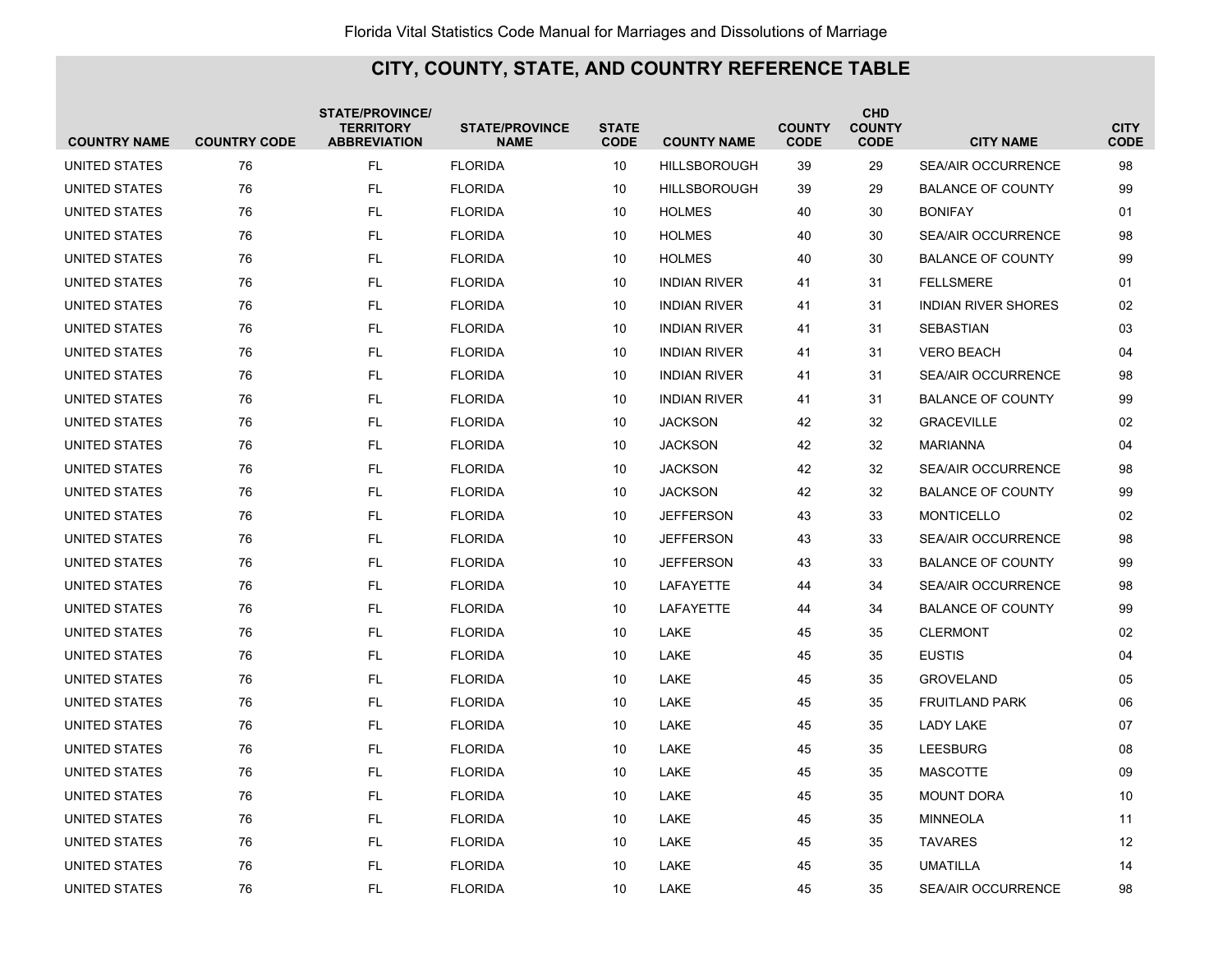| <b>COUNTRY NAME</b>  | <b>COUNTRY CODE</b> | <b>STATE/PROVINCE/</b><br><b>TERRITORY</b><br><b>ABBREVIATION</b> | <b>STATE/PROVINCE</b><br><b>NAME</b> | <b>STATE</b><br><b>CODE</b> | <b>COUNTY NAME</b> | <b>COUNTY</b><br><b>CODE</b> | <b>CHD</b><br><b>COUNTY</b><br><b>CODE</b> | <b>CITY NAME</b>          | <b>CITY</b><br><b>CODE</b> |
|----------------------|---------------------|-------------------------------------------------------------------|--------------------------------------|-----------------------------|--------------------|------------------------------|--------------------------------------------|---------------------------|----------------------------|
| UNITED STATES        | 76                  | FL                                                                | <b>FLORIDA</b>                       | 10                          | LAKE               | 45                           | 35                                         | <b>BALANCE OF COUNTY</b>  | 99                         |
| UNITED STATES        | 76                  | <b>FL</b>                                                         | <b>FLORIDA</b>                       | 10                          | LEE                | 46                           | 36                                         | <b>CAPE CORAL</b>         | 01                         |
| UNITED STATES        | 76                  | <b>FL</b>                                                         | <b>FLORIDA</b>                       | 10                          | LEE                | 46                           | 36                                         | <b>FORT MYERS</b>         | 02                         |
| UNITED STATES        | 76                  | <b>FL</b>                                                         | <b>FLORIDA</b>                       | 10                          | LEE                | 46                           | 36                                         | SANIBEL                   | 03                         |
| UNITED STATES        | 76                  | <b>FL</b>                                                         | <b>FLORIDA</b>                       | 10                          | LEE                | 46                           | 36                                         | <b>FORT MYERS BEACH</b>   | 04                         |
| UNITED STATES        | 76                  | FL                                                                | <b>FLORIDA</b>                       | 10                          | LEE                | 46                           | 36                                         | <b>BONITA SPRINGS</b>     | 05                         |
| UNITED STATES        | 76                  | <b>FL</b>                                                         | <b>FLORIDA</b>                       | 10                          | LEE                | 46                           | 36                                         | <b>ESTERO</b>             | 07                         |
| UNITED STATES        | 76                  | <b>FL</b>                                                         | <b>FLORIDA</b>                       | 10                          | LEE                | 46                           | 36                                         | <b>SEA/AIR OCCURRENCE</b> | 98                         |
| UNITED STATES        | 76                  | <b>FL</b>                                                         | <b>FLORIDA</b>                       | 10                          | LEE                | 46                           | 36                                         | <b>BALANCE OF COUNTY</b>  | 99                         |
| UNITED STATES        | 76                  | <b>FL</b>                                                         | <b>FLORIDA</b>                       | 10                          | <b>LEON</b>        | 47                           | 37                                         | TALLAHASSEE               | 04                         |
| UNITED STATES        | 76                  | <b>FL</b>                                                         | <b>FLORIDA</b>                       | 10                          | LEON               | 47                           | 37                                         | <b>SEA/AIR OCCURRENCE</b> | 98                         |
| UNITED STATES        | 76                  | <b>FL</b>                                                         | <b>FLORIDA</b>                       | 10                          | LEON               | 47                           | 37                                         | <b>BALANCE OF COUNTY</b>  | 99                         |
| UNITED STATES        | 76                  | <b>FL</b>                                                         | <b>FLORIDA</b>                       | 10                          | LEVY               | 48                           | 38                                         | <b>WILLISTON</b>          | 10                         |
| UNITED STATES        | 76                  | <b>FL</b>                                                         | <b>FLORIDA</b>                       | 10                          | LEVY               | 48                           | 38                                         | <b>SEA/AIR OCCURRENCE</b> | 98                         |
| UNITED STATES        | 76                  | <b>FL</b>                                                         | <b>FLORIDA</b>                       | 10                          | LEVY               | 48                           | 38                                         | <b>BALANCE OF COUNTY</b>  | 99                         |
| UNITED STATES        | 76                  | <b>FL</b>                                                         | <b>FLORIDA</b>                       | 10                          | <b>LIBERTY</b>     | 49                           | 39                                         | <b>SEA/AIR OCCURRENCE</b> | 98                         |
| <b>UNITED STATES</b> | 76                  | <b>FL</b>                                                         | <b>FLORIDA</b>                       | 10                          | <b>LIBERTY</b>     | 49                           | 39                                         | <b>BALANCE OF COUNTY</b>  | 99                         |
| UNITED STATES        | 76                  | <b>FL</b>                                                         | <b>FLORIDA</b>                       | 10                          | <b>MADISON</b>     | 50                           | 40                                         | <b>MADISON</b>            | 04                         |
| UNITED STATES        | 76                  | <b>FL</b>                                                         | <b>FLORIDA</b>                       | 10                          | <b>MADISON</b>     | 50                           | 40                                         | <b>SEA/AIR OCCURRENCE</b> | 98                         |
| UNITED STATES        | 76                  | <b>FL</b>                                                         | <b>FLORIDA</b>                       | 10                          | <b>MADISON</b>     | 50                           | 40                                         | <b>BALANCE OF COUNTY</b>  | 99                         |
| UNITED STATES        | 76                  | <b>FL</b>                                                         | <b>FLORIDA</b>                       | 10                          | MANATEE            | 51                           | 41                                         | <b>BRADENTON BEACH</b>    | 01                         |
| UNITED STATES        | 76                  | <b>FL</b>                                                         | <b>FLORIDA</b>                       | 10                          | MANATEE            | 51                           | 41                                         | <b>BRADENTON</b>          | 02                         |
| UNITED STATES        | 76                  | <b>FL</b>                                                         | <b>FLORIDA</b>                       | 10                          | MANATEE            | 51                           | 41                                         | <b>HOLMES BEACH</b>       | 03                         |
| UNITED STATES        | 76                  | <b>FL</b>                                                         | <b>FLORIDA</b>                       | 10                          | <b>MANATEE</b>     | 51                           | 41                                         | <b>LONGBOAT KEY</b>       | 05                         |
| UNITED STATES        | 76                  | <b>FL</b>                                                         | <b>FLORIDA</b>                       | 10                          | <b>MANATEE</b>     | 51                           | 41                                         | <b>PALMETTO</b>           | 06                         |
| UNITED STATES        | 76                  | <b>FL</b>                                                         | <b>FLORIDA</b>                       | 10                          | <b>MANATEE</b>     | 51                           | 41                                         | <b>SEA/AIR OCCURRENCE</b> | 98                         |
| UNITED STATES        | 76                  | <b>FL</b>                                                         | <b>FLORIDA</b>                       | 10                          | <b>MANATEE</b>     | 51                           | 41                                         | <b>BALANCE OF COUNTY</b>  | 99                         |
| UNITED STATES        | 76                  | <b>FL</b>                                                         | <b>FLORIDA</b>                       | 10                          | <b>MARION</b>      | 52                           | 42                                         | <b>BELLEVIEW</b>          | 02                         |
| UNITED STATES        | 76                  | <b>FL</b>                                                         | <b>FLORIDA</b>                       | 10                          | <b>MARION</b>      | 52                           | 42                                         | <b>OCALA</b>              | 04                         |
| UNITED STATES        | 76                  | <b>FL</b>                                                         | <b>FLORIDA</b>                       | 10                          | <b>MARION</b>      | 52                           | 42                                         | <b>SEA/AIR OCCURRENCE</b> | 98                         |
| UNITED STATES        | 76                  | FL                                                                | <b>FLORIDA</b>                       | 10                          | <b>MARION</b>      | 52                           | 42                                         | <b>BALANCE OF COUNTY</b>  | 99                         |
| UNITED STATES        | 76                  | <b>FL</b>                                                         | <b>FLORIDA</b>                       | 10                          | <b>MARTIN</b>      | 53                           | 43                                         | <b>INDIANTOWN</b>         | 01                         |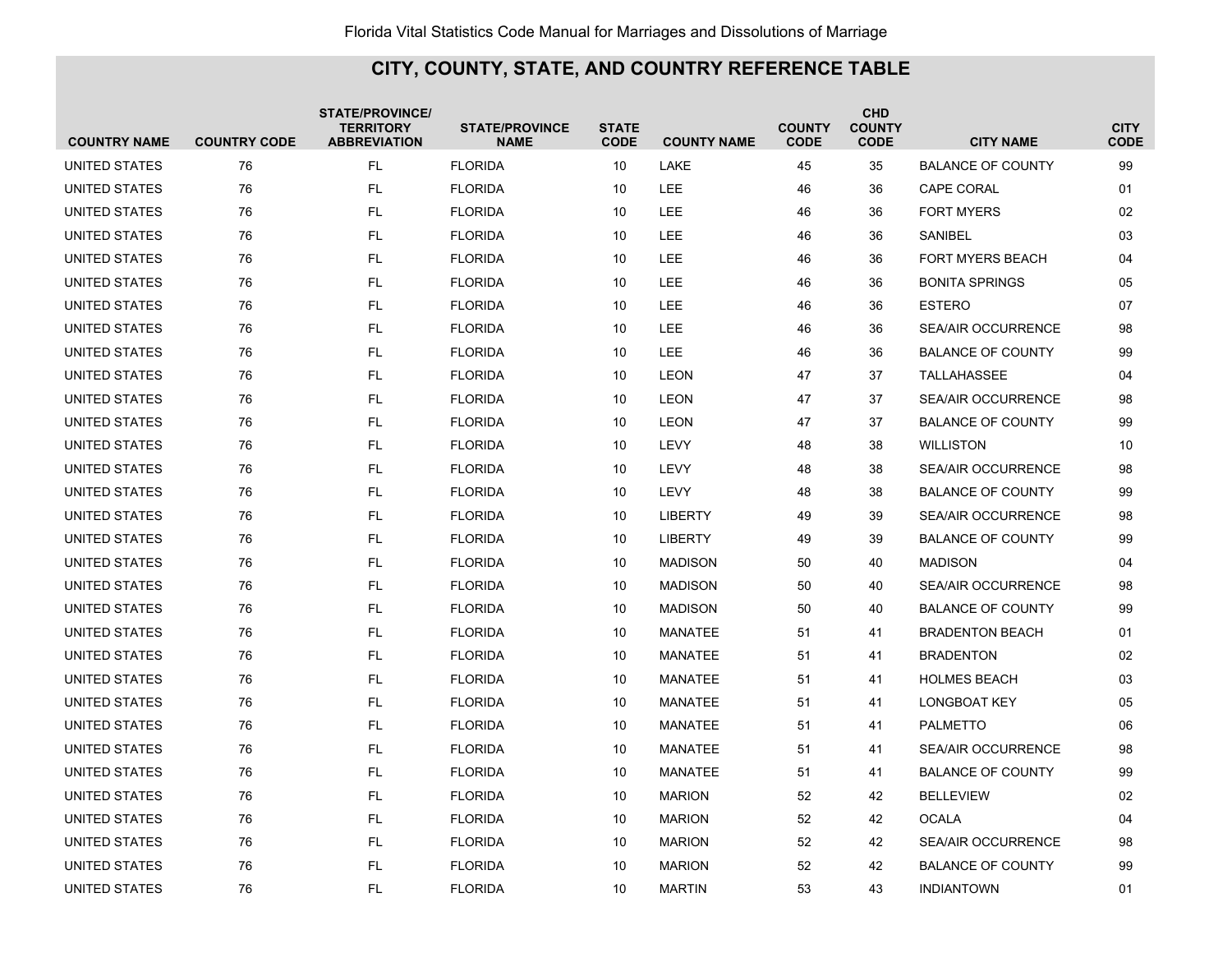| <b>COUNTRY NAME</b>  | <b>COUNTRY CODE</b> | <b>STATE/PROVINCE/</b><br><b>TERRITORY</b><br><b>ABBREVIATION</b> | <b>STATE/PROVINCE</b><br><b>NAME</b> | <b>STATE</b><br><b>CODE</b> | <b>COUNTY NAME</b> | <b>COUNTY</b><br><b>CODE</b> | <b>CHD</b><br><b>COUNTY</b><br><b>CODE</b> | <b>CITY NAME</b>          | <b>CITY</b><br><b>CODE</b> |
|----------------------|---------------------|-------------------------------------------------------------------|--------------------------------------|-----------------------------|--------------------|------------------------------|--------------------------------------------|---------------------------|----------------------------|
| UNITED STATES        | 76                  | FL                                                                | <b>FLORIDA</b>                       | 10                          | <b>MARTIN</b>      | 53                           | 43                                         | <b>STUART</b>             | 02                         |
| UNITED STATES        | 76                  | <b>FL</b>                                                         | <b>FLORIDA</b>                       | 10                          | <b>MARTIN</b>      | 53                           | 43                                         | PORT ST LUCIE             | 03                         |
| UNITED STATES        | 76                  | <b>FL</b>                                                         | <b>FLORIDA</b>                       | 10                          | <b>MARTIN</b>      | 53                           | 43                                         | <b>SEA/AIR OCCURRENCE</b> | 98                         |
| UNITED STATES        | 76                  | <b>FL</b>                                                         | <b>FLORIDA</b>                       | 10                          | <b>MARTIN</b>      | 53                           | 43                                         | <b>BALANCE OF COUNTY</b>  | 99                         |
| UNITED STATES        | 76                  | <b>FL</b>                                                         | <b>FLORIDA</b>                       | 10                          | <b>MONROE</b>      | 54                           | 44                                         | <b>KEY WEST</b>           | 02                         |
| UNITED STATES        | 76                  | <b>FL</b>                                                         | <b>FLORIDA</b>                       | 10                          | <b>MONROE</b>      | 54                           | 44                                         | <b>ISLAMORADA</b>         | 04                         |
| UNITED STATES        | 76                  | <b>FL</b>                                                         | <b>FLORIDA</b>                       | 10                          | <b>MONROE</b>      | 54                           | 44                                         | <b>MARATHON</b>           | 06                         |
| UNITED STATES        | 76                  | <b>FL</b>                                                         | <b>FLORIDA</b>                       | 10                          | <b>MONROE</b>      | 54                           | 44                                         | <b>SEA/AIR OCCURRENCE</b> | 98                         |
| UNITED STATES        | 76                  | <b>FL</b>                                                         | <b>FLORIDA</b>                       | 10                          | <b>MONROE</b>      | 54                           | 44                                         | <b>BALANCE OF COUNTY</b>  | 99                         |
| UNITED STATES        | 76                  | <b>FL</b>                                                         | <b>FLORIDA</b>                       | 10                          | <b>NASSAU</b>      | 55                           | 45                                         | FERNANDINA BEACH          | 02                         |
| UNITED STATES        | 76                  | <b>FL</b>                                                         | <b>FLORIDA</b>                       | 10                          | <b>NASSAU</b>      | 55                           | 45                                         | <b>HILLIARD</b>           | 04                         |
| UNITED STATES        | 76                  | <b>FL</b>                                                         | <b>FLORIDA</b>                       | 10                          | <b>NASSAU</b>      | 55                           | 45                                         | <b>SEA/AIR OCCURRENCE</b> | 98                         |
| UNITED STATES        | 76                  | <b>FL</b>                                                         | <b>FLORIDA</b>                       | 10                          | <b>NASSAU</b>      | 55                           | 45                                         | <b>BALANCE OF COUNTY</b>  | 99                         |
| UNITED STATES        | 76                  | <b>FL</b>                                                         | <b>FLORIDA</b>                       | 10                          | <b>OKALOOSA</b>    | 56                           | 46                                         | <b>CRESTVIEW</b>          | 02                         |
| UNITED STATES        | 76                  | <b>FL</b>                                                         | <b>FLORIDA</b>                       | 10                          | <b>OKALOOSA</b>    | 56                           | 46                                         | <b>DESTIN</b>             | 04                         |
| UNITED STATES        | 76                  | <b>FL</b>                                                         | <b>FLORIDA</b>                       | 10                          | <b>OKALOOSA</b>    | 56                           | 46                                         | <b>FORT WALTON BEACH</b>  | 06                         |
| UNITED STATES        | 76                  | <b>FL</b>                                                         | <b>FLORIDA</b>                       | 10                          | <b>OKALOOSA</b>    | 56                           | 46                                         | <b>MARY ESTHER</b>        | 07                         |
| UNITED STATES        | 76                  | <b>FL</b>                                                         | <b>FLORIDA</b>                       | 10                          | <b>OKALOOSA</b>    | 56                           | 46                                         | <b>NICEVILLE</b>          | 08                         |
| UNITED STATES        | 76                  | <b>FL</b>                                                         | <b>FLORIDA</b>                       | 10                          | <b>OKALOOSA</b>    | 56                           | 46                                         | <b>VALPARAISO</b>         | 10                         |
| UNITED STATES        | 76                  | <b>FL</b>                                                         | <b>FLORIDA</b>                       | 10                          | <b>OKALOOSA</b>    | 56                           | 46                                         | <b>SEA/AIR OCCURRENCE</b> | 98                         |
| UNITED STATES        | 76                  | <b>FL</b>                                                         | <b>FLORIDA</b>                       | 10                          | <b>OKALOOSA</b>    | 56                           | 46                                         | <b>BALANCE OF COUNTY</b>  | 99                         |
| UNITED STATES        | 76                  | <b>FL</b>                                                         | <b>FLORIDA</b>                       | 10                          | <b>OKEECHOBEE</b>  | 57                           | 47                                         | <b>OKEECHOBEE</b>         | 02                         |
| UNITED STATES        | 76                  | <b>FL</b>                                                         | <b>FLORIDA</b>                       | 10                          | <b>OKEECHOBEE</b>  | 57                           | 47                                         | <b>SEA/AIR OCCURRENCE</b> | 98                         |
| UNITED STATES        | 76                  | <b>FL</b>                                                         | <b>FLORIDA</b>                       | 10                          | <b>OKEECHOBEE</b>  | 57                           | 47                                         | <b>BALANCE OF COUNTY</b>  | 99                         |
| UNITED STATES        | 76                  | <b>FL</b>                                                         | <b>FLORIDA</b>                       | 10                          | ORANGE             | 58                           | 48                                         | <b>APOPKA</b>             | 02                         |
| UNITED STATES        | 76                  | <b>FL</b>                                                         | <b>FLORIDA</b>                       | 10                          | ORANGE             | 58                           | 48                                         | <b>BELLE ISLE</b>         | 03                         |
| UNITED STATES        | 76                  | <b>FL</b>                                                         | <b>FLORIDA</b>                       | 10                          | <b>ORANGE</b>      | 58                           | 48                                         | <b>MAITLAND</b>           | 04                         |
| UNITED STATES        | 76                  | <b>FL</b>                                                         | <b>FLORIDA</b>                       | 10                          | <b>ORANGE</b>      | 58                           | 48                                         | <b>EATONVILLE</b>         | 05                         |
| UNITED STATES        | 76                  | <b>FL</b>                                                         | <b>FLORIDA</b>                       | 10                          | <b>ORANGE</b>      | 58                           | 48                                         | <b>OCOEE</b>              | 06                         |
| <b>UNITED STATES</b> | 76                  | <b>FL</b>                                                         | <b>FLORIDA</b>                       | 10                          | <b>ORANGE</b>      | 58                           | 48                                         | <b>ORLANDO</b>            | 08                         |
| UNITED STATES        | 76                  | <b>FL</b>                                                         | <b>FLORIDA</b>                       | 10                          | ORANGE             | 58                           | 48                                         | <b>WINTER GARDEN</b>      | 10                         |
| UNITED STATES        | 76                  | <b>FL</b>                                                         | <b>FLORIDA</b>                       | 10                          | ORANGE             | 58                           | 48                                         | <b>WINTER PARK</b>        | 12                         |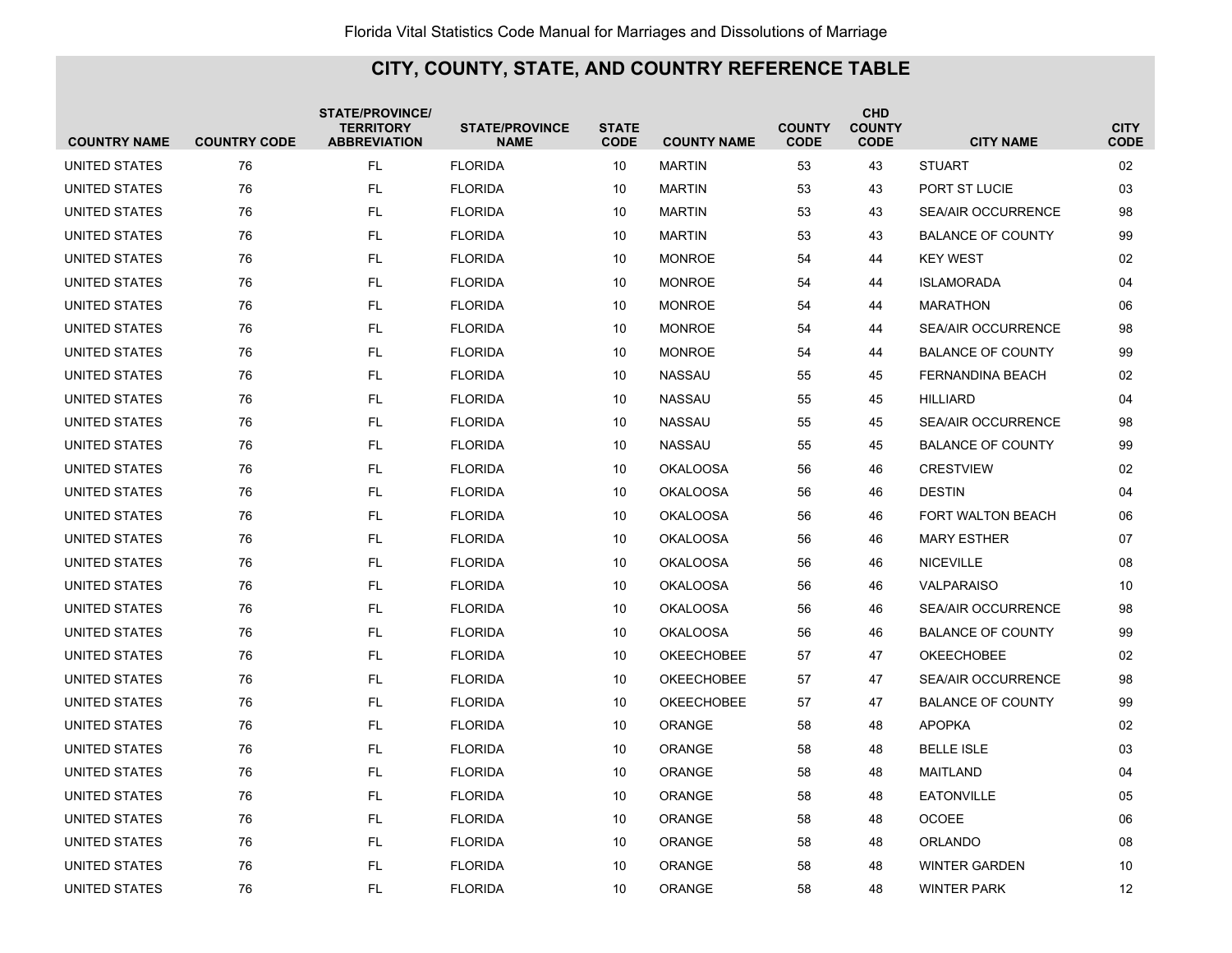| <b>COUNTRY NAME</b> | <b>COUNTRY CODE</b> | <b>STATE/PROVINCE/</b><br><b>TERRITORY</b><br><b>ABBREVIATION</b> | <b>STATE/PROVINCE</b><br><b>NAME</b> | <b>STATE</b><br><b>CODE</b> | <b>COUNTY NAME</b> | <b>COUNTY</b><br><b>CODE</b> | <b>CHD</b><br><b>COUNTY</b><br><b>CODE</b> | <b>CITY NAME</b>          | <b>CITY</b><br><b>CODE</b> |
|---------------------|---------------------|-------------------------------------------------------------------|--------------------------------------|-----------------------------|--------------------|------------------------------|--------------------------------------------|---------------------------|----------------------------|
| UNITED STATES       | 76                  | <b>FL</b>                                                         | <b>FLORIDA</b>                       | 10                          | ORANGE             | 58                           | 48                                         | <b>WINDERMERE</b>         | 14                         |
| UNITED STATES       | 76                  | <b>FL</b>                                                         | <b>FLORIDA</b>                       | 10                          | <b>ORANGE</b>      | 58                           | 48                                         | <b>EDGEWOOD</b>           | 16                         |
| UNITED STATES       | 76                  | <b>FL</b>                                                         | <b>FLORIDA</b>                       | 10                          | <b>ORANGE</b>      | 58                           | 48                                         | <b>OAKLAND</b>            | 17                         |
| UNITED STATES       | 76                  | <b>FL</b>                                                         | <b>FLORIDA</b>                       | 10                          | <b>ORANGE</b>      | 58                           | 48                                         | <b>SEA/AIR OCCURRENCE</b> | 98                         |
| UNITED STATES       | 76                  | <b>FL</b>                                                         | <b>FLORIDA</b>                       | 10                          | <b>ORANGE</b>      | 58                           | 48                                         | <b>BALANCE OF COUNTY</b>  | 99                         |
| UNITED STATES       | 76                  | <b>FL</b>                                                         | <b>FLORIDA</b>                       | 10                          | <b>OSCEOLA</b>     | 59                           | 49                                         | <b>KISSIMMEE</b>          | 02                         |
| UNITED STATES       | 76                  | <b>FL</b>                                                         | <b>FLORIDA</b>                       | 10                          | <b>OSCEOLA</b>     | 59                           | 49                                         | <b>ST CLOUD</b>           | 04                         |
| UNITED STATES       | 76                  | <b>FL</b>                                                         | <b>FLORIDA</b>                       | 10                          | <b>OSCEOLA</b>     | 59                           | 49                                         | SEA/AIR OCCURRENCE        | 98                         |
| UNITED STATES       | 76                  | <b>FL</b>                                                         | <b>FLORIDA</b>                       | 10                          | <b>OSCEOLA</b>     | 59                           | 49                                         | <b>BALANCE OF COUNTY</b>  | 99                         |
| UNITED STATES       | 76                  | <b>FL</b>                                                         | <b>FLORIDA</b>                       | 10                          | PALM BEACH         | 60                           | 50                                         | <b>GREENACRES</b>         | 01                         |
| UNITED STATES       | 76                  | <b>FL</b>                                                         | <b>FLORIDA</b>                       | 10                          | PALM BEACH         | 60                           | 50                                         | <b>BELLE GLADE</b>        | 02                         |
| UNITED STATES       | 76                  | <b>FL</b>                                                         | <b>FLORIDA</b>                       | 10                          | PALM BEACH         | 60                           | 50                                         | <b>JUPITER</b>            | 03                         |
| UNITED STATES       | 76                  | <b>FL</b>                                                         | <b>FLORIDA</b>                       | 10                          | PALM BEACH         | 60                           | 50                                         | <b>LAKE CLARKE SHORES</b> | 04                         |
| UNITED STATES       | 76                  | <b>FL</b>                                                         | <b>FLORIDA</b>                       | 10                          | PALM BEACH         | 60                           | 50                                         | <b>HIGHLAND BEACH</b>     | 05                         |
| UNITED STATES       | 76                  | <b>FL</b>                                                         | <b>FLORIDA</b>                       | 10                          | PALM BEACH         | 60                           | 50                                         | <b>BOCA RATON</b>         | 06                         |
| UNITED STATES       | 76                  | <b>FL</b>                                                         | <b>FLORIDA</b>                       | 10                          | PALM BEACH         | 60                           | 50                                         | PALM BEACH GARDENS        | 07                         |
| UNITED STATES       | 76                  | <b>FL</b>                                                         | <b>FLORIDA</b>                       | 10                          | PALM BEACH         | 60                           | 50                                         | <b>BOYNTON BEACH</b>      | 08                         |
| UNITED STATES       | 76                  | <b>FL</b>                                                         | <b>FLORIDA</b>                       | 10                          | PALM BEACH         | 60                           | 50                                         | <b>SOUTH BAY</b>          | 09                         |
| UNITED STATES       | 76                  | <b>FL</b>                                                         | <b>FLORIDA</b>                       | 10                          | PALM BEACH         | 60                           | 50                                         | <b>TEQUESTA</b>           | 10                         |
| UNITED STATES       | 76                  | <b>FL</b>                                                         | <b>FLORIDA</b>                       | 10                          | PALM BEACH         | 60                           | 50                                         | ROYAL PALM BEACH          | 11                         |
| UNITED STATES       | 76                  | <b>FL</b>                                                         | <b>FLORIDA</b>                       | 10                          | PALM BEACH         | 60                           | 50                                         | <b>JUNO BEACH</b>         | 12                         |
| UNITED STATES       | 76                  | <b>FL</b>                                                         | <b>FLORIDA</b>                       | 10                          | PALM BEACH         | 60                           | 50                                         | <b>DELRAY BEACH</b>       | 14                         |
| UNITED STATES       | 76                  | <b>FL</b>                                                         | <b>FLORIDA</b>                       | 10                          | PALM BEACH         | 60                           | 50                                         | <b>LAKE PARK</b>          | 15                         |
| UNITED STATES       | 76                  | <b>FL</b>                                                         | <b>FLORIDA</b>                       | 10                          | PALM BEACH         | 60                           | 50                                         | <b>LAKE WORTH</b>         | 16                         |
| UNITED STATES       | 76                  | <b>FL</b>                                                         | <b>FLORIDA</b>                       | 10                          | PALM BEACH         | 60                           | 50                                         | LANTANA                   | 18                         |
| UNITED STATES       | 76                  | <b>FL</b>                                                         | <b>FLORIDA</b>                       | 10                          | PALM BEACH         | 60                           | 50                                         | <b>NORTH PALM BEACH</b>   | 19                         |
| UNITED STATES       | 76                  | <b>FL</b>                                                         | <b>FLORIDA</b>                       | 10                          | PALM BEACH         | 60                           | 50                                         | <b>PAHOKEE</b>            | 20                         |
| UNITED STATES       | 76                  | <b>FL</b>                                                         | <b>FLORIDA</b>                       | 10                          | PALM BEACH         | 60                           | 50                                         | PALM BEACH                | 22                         |
| UNITED STATES       | 76                  | <b>FL</b>                                                         | <b>FLORIDA</b>                       | 10                          | PALM BEACH         | 60                           | 50                                         | <b>PALM SPRINGS</b>       | 23                         |
| UNITED STATES       | 76                  | <b>FL</b>                                                         | <b>FLORIDA</b>                       | 10                          | PALM BEACH         | 60                           | 50                                         | RIVIERA BEACH             | 24                         |
| UNITED STATES       | 76                  | <b>FL</b>                                                         | <b>FLORIDA</b>                       | 10                          | <b>PALM BEACH</b>  | 60                           | 50                                         | <b>WELLINGTON</b>         | 28                         |
| UNITED STATES       | 76                  | FL.                                                               | <b>FLORIDA</b>                       | 10                          | PALM BEACH         | 60                           | 50                                         | <b>WEST PALM BEACH</b>    | 30                         |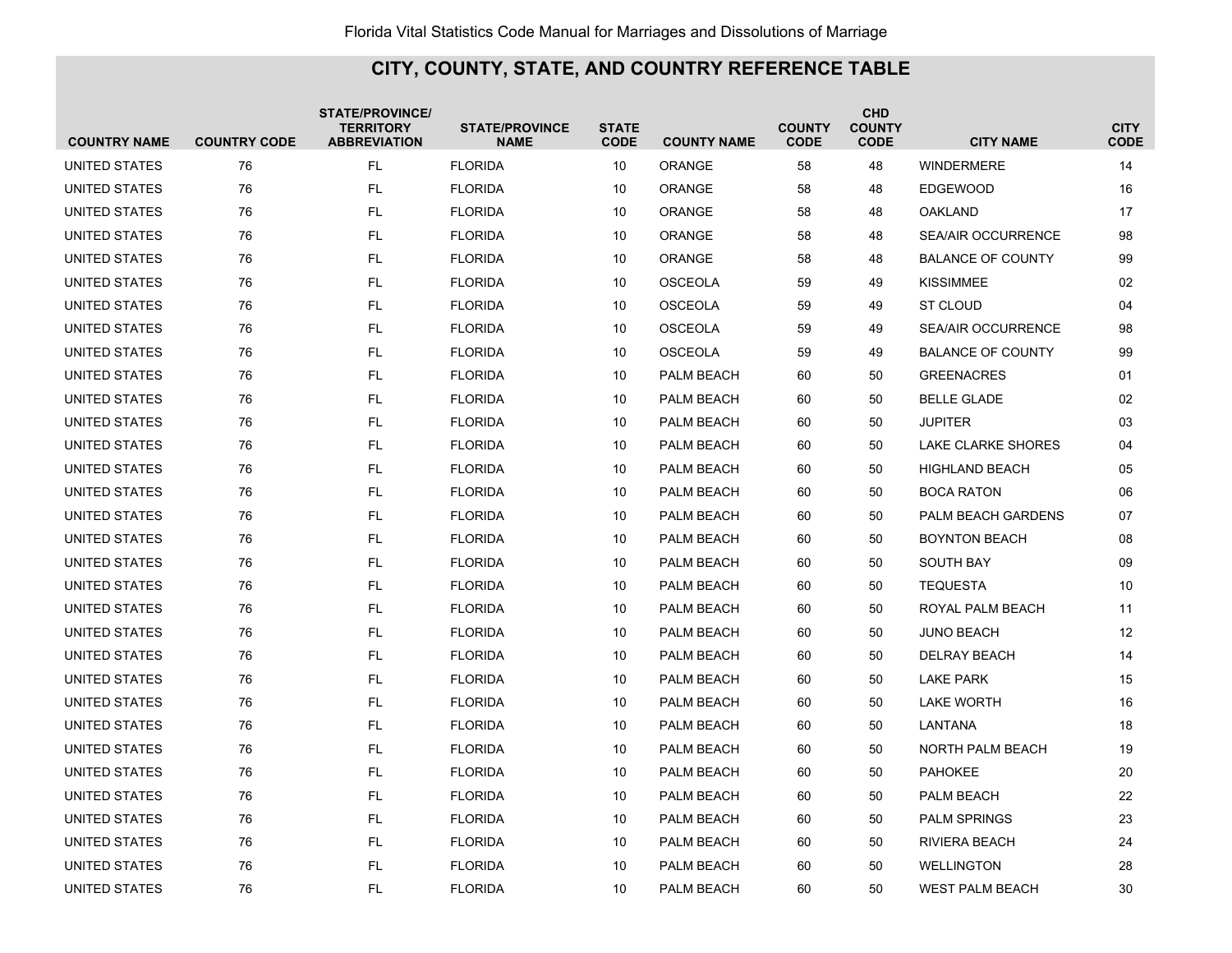| <b>COUNTRY NAME</b>  | <b>COUNTRY CODE</b> | <b>STATE/PROVINCE/</b><br><b>TERRITORY</b><br><b>ABBREVIATION</b> | <b>STATE/PROVINCE</b><br><b>NAME</b> | <b>STATE</b><br><b>CODE</b> | <b>COUNTY NAME</b> | <b>COUNTY</b><br><b>CODE</b> | <b>CHD</b><br><b>COUNTY</b><br><b>CODE</b> | <b>CITY NAME</b>          | <b>CITY</b><br><b>CODE</b> |
|----------------------|---------------------|-------------------------------------------------------------------|--------------------------------------|-----------------------------|--------------------|------------------------------|--------------------------------------------|---------------------------|----------------------------|
| UNITED STATES        | 76                  | <b>FL</b>                                                         | <b>FLORIDA</b>                       | 10                          | PALM BEACH         | 60                           | 50                                         | <b>HYPOLUXO</b>           | 32                         |
| UNITED STATES        | 76                  | <b>FL</b>                                                         | <b>FLORIDA</b>                       | 10                          | PALM BEACH         | 60                           | 50                                         | <b>MANGONIA PARK</b>      | 34                         |
| UNITED STATES        | 76                  | <b>FL</b>                                                         | <b>FLORIDA</b>                       | 10                          | PALM BEACH         | 60                           | 50                                         | LOXAHATCHEE GROVES        | 36                         |
| UNITED STATES        | 76                  | <b>FL</b>                                                         | <b>FLORIDA</b>                       | 10                          | PALM BEACH         | 60                           | 50                                         | <b>SEA/AIR OCCURRENCE</b> | 98                         |
| UNITED STATES        | 76                  | <b>FL</b>                                                         | <b>FLORIDA</b>                       | 10                          | PALM BEACH         | 60                           | 50                                         | <b>BALANCE OF COUNTY</b>  | 99                         |
| UNITED STATES        | 76                  | <b>FL</b>                                                         | <b>FLORIDA</b>                       | 10                          | <b>PASCO</b>       | 61                           | 51                                         | <b>DADE CITY</b>          | 02                         |
| UNITED STATES        | 76                  | <b>FL</b>                                                         | <b>FLORIDA</b>                       | 10                          | <b>PASCO</b>       | 61                           | 51                                         | <b>NEW PORT RICHEY</b>    | 06                         |
| UNITED STATES        | 76                  | <b>FL</b>                                                         | <b>FLORIDA</b>                       | 10                          | <b>PASCO</b>       | 61                           | 51                                         | PORT RICHEY               | 07                         |
| UNITED STATES        | 76                  | <b>FL</b>                                                         | <b>FLORIDA</b>                       | 10                          | <b>PASCO</b>       | 61                           | 51                                         | <b>ZEPHYRHILLS</b>        | 08                         |
| UNITED STATES        | 76                  | <b>FL</b>                                                         | <b>FLORIDA</b>                       | 10                          | <b>PASCO</b>       | 61                           | 51                                         | <b>SEA/AIR OCCURRENCE</b> | 98                         |
| UNITED STATES        | 76                  | <b>FL</b>                                                         | <b>FLORIDA</b>                       | 10                          | <b>PASCO</b>       | 61                           | 51                                         | <b>BALANCE OF COUNTY</b>  | 99                         |
| <b>UNITED STATES</b> | 76                  | <b>FL</b>                                                         | <b>FLORIDA</b>                       | 10                          | <b>PINELLAS</b>    | 62                           | 52                                         | <b>INDIAN ROCKS BEACH</b> | 01                         |
| UNITED STATES        | 76                  | <b>FL</b>                                                         | <b>FLORIDA</b>                       | 10                          | <b>PINELLAS</b>    | 62                           | 52                                         | <b>BELLEAIR</b>           | 02                         |
| <b>UNITED STATES</b> | 76                  | <b>FL</b>                                                         | <b>FLORIDA</b>                       | 10                          | <b>PINELLAS</b>    | 62                           | 52                                         | <b>KENNETH CITY</b>       | 03                         |
| UNITED STATES        | 76                  | <b>FL</b>                                                         | <b>FLORIDA</b>                       | 10                          | <b>PINELLAS</b>    | 62                           | 52                                         | <b>CLEARWATER</b>         | 04                         |
| UNITED STATES        | 76                  | <b>FL</b>                                                         | <b>FLORIDA</b>                       | 10                          | <b>PINELLAS</b>    | 62                           | 52                                         | SAFETY HARBOR             | 05                         |
| UNITED STATES        | 76                  | <b>FL</b>                                                         | <b>FLORIDA</b>                       | 10                          | <b>PINELLAS</b>    | 62                           | 52                                         | <b>DUNEDIN</b>            | 06                         |
| UNITED STATES        | 76                  | <b>FL</b>                                                         | <b>FLORIDA</b>                       | 10                          | <b>PINELLAS</b>    | 62                           | 52                                         | <b>SEMINOLE</b>           | 07                         |
| <b>UNITED STATES</b> | 76                  | <b>FL</b>                                                         | <b>FLORIDA</b>                       | 10                          | <b>PINELLAS</b>    | 62                           | 52                                         | <b>GULFPORT</b>           | 08                         |
| <b>UNITED STATES</b> | 76                  | <b>FL</b>                                                         | <b>FLORIDA</b>                       | 10                          | <b>PINELLAS</b>    | 62                           | 52                                         | <b>SOUTH PASADENA</b>     | 09                         |
| UNITED STATES        | 76                  | <b>FL</b>                                                         | <b>FLORIDA</b>                       | 10                          | <b>PINELLAS</b>    | 62                           | 52                                         | LARGO                     | 10                         |
| UNITED STATES        | 76                  | <b>FL</b>                                                         | <b>FLORIDA</b>                       | 10                          | <b>PINELLAS</b>    | 62                           | 52                                         | <b>BELLEAIR BLUFFS</b>    | 11                         |
| UNITED STATES        | 76                  | <b>FL</b>                                                         | <b>FLORIDA</b>                       | 10                          | <b>PINELLAS</b>    | 62                           | 52                                         | <b>MADEIRA BEACH</b>      | 12                         |
| UNITED STATES        | 76                  | <b>FL</b>                                                         | <b>FLORIDA</b>                       | 10                          | <b>PINELLAS</b>    | 62                           | 52                                         | <b>OLDSMAR</b>            | 13                         |
| UNITED STATES        | 76                  | <b>FL</b>                                                         | <b>FLORIDA</b>                       | 10                          | <b>PINELLAS</b>    | 62                           | 52                                         | PINELLAS PARK             | 14                         |
| UNITED STATES        | 76                  | <b>FL</b>                                                         | <b>FLORIDA</b>                       | 10                          | <b>PINELLAS</b>    | 62                           | 52                                         | <b>REDINGTON SHORES</b>   | 15                         |
| UNITED STATES        | 76                  | <b>FL</b>                                                         | <b>FLORIDA</b>                       | 10                          | <b>PINELLAS</b>    | 62                           | 52                                         | <b>ST PETERSBURG</b>      | 16                         |
| <b>UNITED STATES</b> | 76                  | <b>FL</b>                                                         | <b>FLORIDA</b>                       | 10                          | <b>PINELLAS</b>    | 62                           | 52                                         | ST PETERSBURG BEACH       | 17                         |
| UNITED STATES        | 76                  | <b>FL</b>                                                         | <b>FLORIDA</b>                       | 10                          | <b>PINELLAS</b>    | 62                           | 52                                         | <b>TARPON SPRINGS</b>     | 18                         |
| UNITED STATES        | 76                  | <b>FL</b>                                                         | <b>FLORIDA</b>                       | 10                          | <b>PINELLAS</b>    | 62                           | 52                                         | <b>TREASURE ISLAND</b>    | 20                         |
| UNITED STATES        | 76                  | FL                                                                | <b>FLORIDA</b>                       | 10                          | <b>PINELLAS</b>    | 62                           | 52                                         | <b>SEA/AIR OCCURRENCE</b> | 98                         |
| UNITED STATES        | 76                  | <b>FL</b>                                                         | <b>FLORIDA</b>                       | 10                          | <b>PINELLAS</b>    | 62                           | 52                                         | <b>BALANCE OF COUNTY</b>  | 99                         |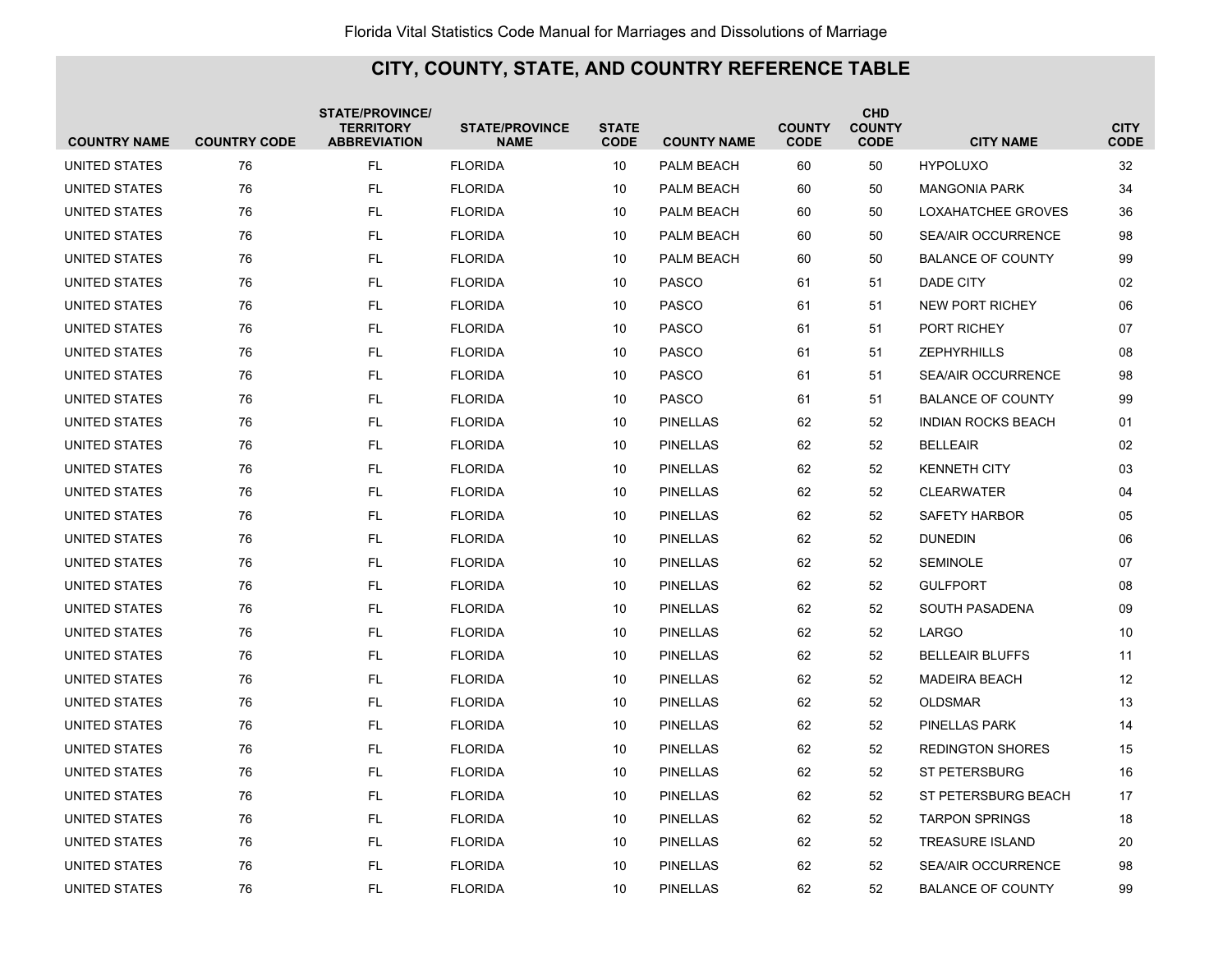| <b>COUNTRY NAME</b> | <b>COUNTRY CODE</b> | <b>STATE/PROVINCE/</b><br><b>TERRITORY</b><br><b>ABBREVIATION</b> | <b>STATE/PROVINCE</b><br><b>NAME</b> | <b>STATE</b><br><b>CODE</b> | <b>COUNTY NAME</b> | <b>COUNTY</b><br><b>CODE</b> | <b>CHD</b><br><b>COUNTY</b><br><b>CODE</b> | <b>CITY NAME</b>          | <b>CITY</b><br><b>CODE</b> |
|---------------------|---------------------|-------------------------------------------------------------------|--------------------------------------|-----------------------------|--------------------|------------------------------|--------------------------------------------|---------------------------|----------------------------|
| UNITED STATES       | 76                  | <b>FL</b>                                                         | <b>FLORIDA</b>                       | 10                          | <b>POLK</b>        | 63                           | 53                                         | <b>AUBURNDALE</b>         | 02                         |
| UNITED STATES       | 76                  | <b>FL</b>                                                         | <b>FLORIDA</b>                       | 10                          | <b>POLK</b>        | 63                           | 53                                         | <b>BARTOW</b>             | 04                         |
| UNITED STATES       | 76                  | <b>FL</b>                                                         | <b>FLORIDA</b>                       | 10                          | <b>POLK</b>        | 63                           | 53                                         | <b>DUNDEE</b>             | 07                         |
| UNITED STATES       | 76                  | <b>FL</b>                                                         | <b>FLORIDA</b>                       | 10                          | <b>POLK</b>        | 63                           | 53                                         | <b>EAGLE LAKE</b>         | 09                         |
| UNITED STATES       | 76                  | <b>FL</b>                                                         | <b>FLORIDA</b>                       | 10                          | <b>POLK</b>        | 63                           | 53                                         | <b>FORT MEADE</b>         | 10                         |
| UNITED STATES       | 76                  | <b>FL</b>                                                         | <b>FLORIDA</b>                       | 10                          | <b>POLK</b>        | 63                           | 53                                         | <b>FROSTPROOF</b>         | 12                         |
| UNITED STATES       | 76                  | FL                                                                | <b>FLORIDA</b>                       | 10                          | <b>POLK</b>        | 63                           | 53                                         | <b>HAINES CITY</b>        | 14                         |
| UNITED STATES       | 76                  | <b>FL</b>                                                         | <b>FLORIDA</b>                       | 10                          | <b>POLK</b>        | 63                           | 53                                         | <b>LAKE ALFRED</b>        | 16                         |
| UNITED STATES       | 76                  | <b>FL</b>                                                         | <b>FLORIDA</b>                       | 10                          | <b>POLK</b>        | 63                           | 53                                         | LAKELAND                  | 18                         |
| UNITED STATES       | 76                  | <b>FL</b>                                                         | <b>FLORIDA</b>                       | 10                          | <b>POLK</b>        | 63                           | 53                                         | <b>LAKE WALES</b>         | 22                         |
| UNITED STATES       | 76                  | <b>FL</b>                                                         | <b>FLORIDA</b>                       | 10                          | <b>POLK</b>        | 63                           | 53                                         | <b>MULBERRY</b>           | 24                         |
| UNITED STATES       | 76                  | <b>FL</b>                                                         | <b>FLORIDA</b>                       | 10                          | <b>POLK</b>        | 63                           | 53                                         | <b>WINTER HAVEN</b>       | 30                         |
| UNITED STATES       | 76                  | <b>FL</b>                                                         | <b>FLORIDA</b>                       | 10                          | <b>POLK</b>        | 63                           | 53                                         | <b>DAVENPORT</b>          | 32                         |
| UNITED STATES       | 76                  | <b>FL</b>                                                         | <b>FLORIDA</b>                       | 10                          | <b>POLK</b>        | 63                           | 53                                         | <b>SEA/AIR OCCURRENCE</b> | 98                         |
| UNITED STATES       | 76                  | <b>FL</b>                                                         | <b>FLORIDA</b>                       | 10                          | <b>POLK</b>        | 63                           | 53                                         | <b>BALANCE OF COUNTY</b>  | 99                         |
| UNITED STATES       | 76                  | <b>FL</b>                                                         | <b>FLORIDA</b>                       | 10                          | <b>PUTNAM</b>      | 64                           | 54                                         | <b>PALATKA</b>            | 04                         |
| UNITED STATES       | 76                  | <b>FL</b>                                                         | <b>FLORIDA</b>                       | 10                          | <b>PUTNAM</b>      | 64                           | 54                                         | <b>SEA/AIR OCCURRENCE</b> | 98                         |
| UNITED STATES       | 76                  | <b>FL</b>                                                         | <b>FLORIDA</b>                       | 10                          | <b>PUTNAM</b>      | 64                           | 54                                         | <b>BALANCE OF COUNTY</b>  | 99                         |
| UNITED STATES       | 76                  | <b>FL</b>                                                         | <b>FLORIDA</b>                       | 10                          | <b>ST JOHNS</b>    | 65                           | 55                                         | <b>ST AUGUSTINE</b>       | 04                         |
| UNITED STATES       | 76                  | <b>FL</b>                                                         | <b>FLORIDA</b>                       | 10                          | <b>ST JOHNS</b>    | 65                           | 55                                         | ST AUGUSTINE BEACH        | 05                         |
| UNITED STATES       | 76                  | <b>FL</b>                                                         | <b>FLORIDA</b>                       | 10                          | ST JOHNS           | 65                           | 55                                         | <b>SEA/AIR OCCURRENCE</b> | 98                         |
| UNITED STATES       | 76                  | <b>FL</b>                                                         | <b>FLORIDA</b>                       | 10                          | <b>ST JOHNS</b>    | 65                           | 55                                         | <b>BALANCE OF COUNTY</b>  | 99                         |
| UNITED STATES       | 76                  | <b>FL</b>                                                         | <b>FLORIDA</b>                       | 10                          | <b>ST LUCIE</b>    | 66                           | 56                                         | <b>FORT PIERCE</b>        | 02                         |
| UNITED STATES       | 76                  | <b>FL</b>                                                         | <b>FLORIDA</b>                       | 10                          | <b>ST LUCIE</b>    | 66                           | 56                                         | PORT ST LUCIE             | 03                         |
| UNITED STATES       | 76                  | <b>FL</b>                                                         | <b>FLORIDA</b>                       | 10                          | <b>ST LUCIE</b>    | 66                           | 56                                         | <b>SEA/AIR OCCURRENCE</b> | 98                         |
| UNITED STATES       | 76                  | <b>FL</b>                                                         | <b>FLORIDA</b>                       | 10                          | <b>ST LUCIE</b>    | 66                           | 56                                         | <b>BALANCE OF COUNTY</b>  | 99                         |
| UNITED STATES       | 76                  | <b>FL</b>                                                         | <b>FLORIDA</b>                       | 10                          | <b>SANTA ROSA</b>  | 67                           | 57                                         | <b>MILTON</b>             | 02                         |
| UNITED STATES       | 76                  | <b>FL</b>                                                         | <b>FLORIDA</b>                       | 10                          | SANTA ROSA         | 67                           | 57                                         | <b>GULF BREEZE</b>        | 04                         |
| UNITED STATES       | 76                  | <b>FL</b>                                                         | <b>FLORIDA</b>                       | 10                          | <b>SANTA ROSA</b>  | 67                           | 57                                         | <b>SEA/AIR OCCURRENCE</b> | 98                         |
| UNITED STATES       | 76                  | <b>FL</b>                                                         | <b>FLORIDA</b>                       | 10                          | <b>SANTA ROSA</b>  | 67                           | 57                                         | <b>BALANCE OF COUNTY</b>  | 99                         |
| UNITED STATES       | 76                  | <b>FL</b>                                                         | <b>FLORIDA</b>                       | 10                          | <b>SARASOTA</b>    | 68                           | 58                                         | LONGBOAT KEY              | 02                         |
| UNITED STATES       | 76                  | FL.                                                               | <b>FLORIDA</b>                       | 10                          | <b>SARASOTA</b>    | 68                           | 58                                         | <b>NORTH PORT</b>         | 03                         |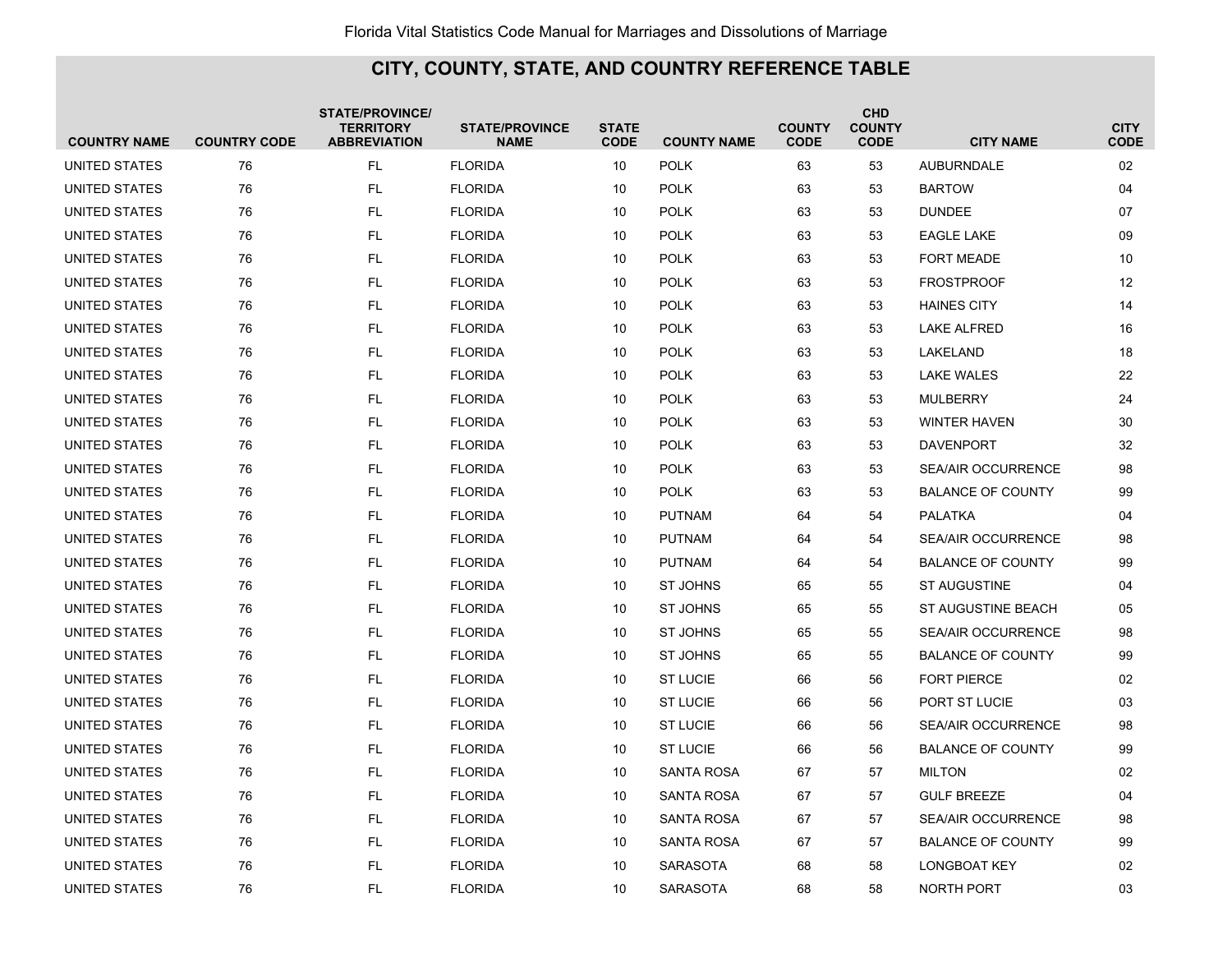| <b>COUNTRY NAME</b>  | <b>COUNTRY CODE</b> | <b>STATE/PROVINCE/</b><br><b>TERRITORY</b><br><b>ABBREVIATION</b> | <b>STATE/PROVINCE</b><br><b>NAME</b> | <b>STATE</b><br><b>CODE</b> | <b>COUNTY NAME</b> | <b>COUNTY</b><br><b>CODE</b> | <b>CHD</b><br><b>COUNTY</b><br><b>CODE</b> | <b>CITY NAME</b>          | <b>CITY</b><br><b>CODE</b> |
|----------------------|---------------------|-------------------------------------------------------------------|--------------------------------------|-----------------------------|--------------------|------------------------------|--------------------------------------------|---------------------------|----------------------------|
| UNITED STATES        | 76                  | <b>FL</b>                                                         | <b>FLORIDA</b>                       | 10                          | <b>SARASOTA</b>    | 68                           | 58                                         | <b>SARASOTA</b>           | 04                         |
| UNITED STATES        | 76                  | <b>FL</b>                                                         | <b>FLORIDA</b>                       | 10                          | <b>SARASOTA</b>    | 68                           | 58                                         | <b>VENICE</b>             | 06                         |
| UNITED STATES        | 76                  | FL                                                                | <b>FLORIDA</b>                       | 10                          | <b>SARASOTA</b>    | 68                           | 58                                         | <b>SEA/AIR OCCURRENCE</b> | 98                         |
| UNITED STATES        | 76                  | <b>FL</b>                                                         | <b>FLORIDA</b>                       | 10                          | <b>SARASOTA</b>    | 68                           | 58                                         | <b>BALANCE OF COUNTY</b>  | 99                         |
| UNITED STATES        | 76                  | <b>FL</b>                                                         | <b>FLORIDA</b>                       | 10                          | <b>SEMINOLE</b>    | 69                           | 59                                         | <b>LAKE MARY</b>          | 01                         |
| UNITED STATES        | 76                  | <b>FL</b>                                                         | <b>FLORIDA</b>                       | 10                          | <b>SEMINOLE</b>    | 69                           | 59                                         | <b>ALTAMONTE SPRINGS</b>  | 02                         |
| <b>UNITED STATES</b> | 76                  | <b>FL</b>                                                         | <b>FLORIDA</b>                       | 10                          | <b>SEMINOLE</b>    | 69                           | 59                                         | <b>LONGWOOD</b>           | 03                         |
| UNITED STATES        | 76                  | <b>FL</b>                                                         | <b>FLORIDA</b>                       | 10                          | <b>SEMINOLE</b>    | 69                           | 59                                         | <b>CASSELBERRY</b>        | 04                         |
| UNITED STATES        | 76                  | <b>FL</b>                                                         | <b>FLORIDA</b>                       | 10                          | <b>SEMINOLE</b>    | 69                           | 59                                         | <b>OVIEDO</b>             | 05                         |
| UNITED STATES        | 76                  | <b>FL</b>                                                         | <b>FLORIDA</b>                       | 10                          | <b>SEMINOLE</b>    | 69                           | 59                                         | <b>SANFORD</b>            | 06                         |
| UNITED STATES        | 76                  | <b>FL</b>                                                         | <b>FLORIDA</b>                       | 10                          | <b>SEMINOLE</b>    | 69                           | 59                                         | <b>WINTER SPRINGS</b>     | 10                         |
| UNITED STATES        | 76                  | <b>FL</b>                                                         | <b>FLORIDA</b>                       | 10                          | <b>SEMINOLE</b>    | 69                           | 59                                         | MAITLAND                  | 14                         |
| UNITED STATES        | 76                  | <b>FL</b>                                                         | <b>FLORIDA</b>                       | 10                          | <b>SEMINOLE</b>    | 69                           | 59                                         | <b>SEA/AIR OCCURRENCE</b> | 98                         |
| UNITED STATES        | 76                  | <b>FL</b>                                                         | <b>FLORIDA</b>                       | 10                          | <b>SEMINOLE</b>    | 69                           | 59                                         | <b>BALANCE OF COUNTY</b>  | 99                         |
| UNITED STATES        | 76                  | <b>FL</b>                                                         | <b>FLORIDA</b>                       | 10                          | <b>SUMTER</b>      | 70                           | 60                                         | <b>BUSHNELL</b>           | 02                         |
| UNITED STATES        | 76                  | <b>FL</b>                                                         | <b>FLORIDA</b>                       | 10                          | <b>SUMTER</b>      | 70                           | 60                                         | <b>WILDWOOD</b>           | 10                         |
| UNITED STATES        | 76                  | <b>FL</b>                                                         | <b>FLORIDA</b>                       | 10                          | <b>SUMTER</b>      | 70                           | 60                                         | <b>SEA/AIR OCCURRENCE</b> | 98                         |
| UNITED STATES        | 76                  | <b>FL</b>                                                         | <b>FLORIDA</b>                       | 10                          | <b>SUMTER</b>      | 70                           | 60                                         | <b>BALANCE OF COUNTY</b>  | 99                         |
| UNITED STATES        | 76                  | <b>FL</b>                                                         | <b>FLORIDA</b>                       | 10                          | <b>SUWANNEE</b>    | 71                           | 61                                         | LIVE OAK                  | 02                         |
| UNITED STATES        | 76                  | <b>FL</b>                                                         | <b>FLORIDA</b>                       | 10                          | <b>SUWANNEE</b>    | 71                           | 61                                         | <b>SEA/AIR OCCURRENCE</b> | 98                         |
| UNITED STATES        | 76                  | FL                                                                | <b>FLORIDA</b>                       | 10                          | SUWANNEE           | 71                           | 61                                         | <b>BALANCE OF COUNTY</b>  | 99                         |
| UNITED STATES        | 76                  | <b>FL</b>                                                         | <b>FLORIDA</b>                       | 10                          | <b>TAYLOR</b>      | 72                           | 62                                         | <b>PERRY</b>              | 04                         |
| UNITED STATES        | 76                  | <b>FL</b>                                                         | <b>FLORIDA</b>                       | 10                          | <b>TAYLOR</b>      | 72                           | 62                                         | <b>SEA/AIR OCCURRENCE</b> | 98                         |
| UNITED STATES        | 76                  | <b>FL</b>                                                         | <b>FLORIDA</b>                       | 10                          | <b>TAYLOR</b>      | 72                           | 62                                         | <b>BALANCE OF COUNTY</b>  | 99                         |
| <b>UNITED STATES</b> | 76                  | <b>FL</b>                                                         | <b>FLORIDA</b>                       | 10                          | <b>UNION</b>       | 73                           | 63                                         | <b>SEA/AIR OCCURRENCE</b> | 98                         |
| UNITED STATES        | 76                  | <b>FL</b>                                                         | <b>FLORIDA</b>                       | 10                          | <b>UNION</b>       | 73                           | 63                                         | <b>BALANCE OF COUNTY</b>  | 99                         |
| UNITED STATES        | 76                  | <b>FL</b>                                                         | <b>FLORIDA</b>                       | 10                          | <b>VOLUSIA</b>     | 74                           | 64                                         | DAYTONA BEACH             | 02                         |
| UNITED STATES        | 76                  | <b>FL</b>                                                         | <b>FLORIDA</b>                       | 10                          | <b>VOLUSIA</b>     | 74                           | 64                                         | DAYTONA BEACH SHORES      | 03                         |
| UNITED STATES        | 76                  | <b>FL</b>                                                         | <b>FLORIDA</b>                       | 10                          | <b>VOLUSIA</b>     | 74                           | 64                                         | <b>DELAND</b>             | 04                         |
| UNITED STATES        | 76                  | <b>FL</b>                                                         | <b>FLORIDA</b>                       | 10                          | <b>VOLUSIA</b>     | 74                           | 64                                         | <b>EDGEWATER</b>          | 05                         |
| UNITED STATES        | 76                  | <b>FL</b>                                                         | <b>FLORIDA</b>                       | 10                          | <b>VOLUSIA</b>     | 74                           | 64                                         | <b>HOLLY HILL</b>         | 06                         |
| UNITED STATES        | 76                  | FL.                                                               | <b>FLORIDA</b>                       | 10                          | <b>VOLUSIA</b>     | 74                           | 64                                         | <b>DELTONA</b>            | 07                         |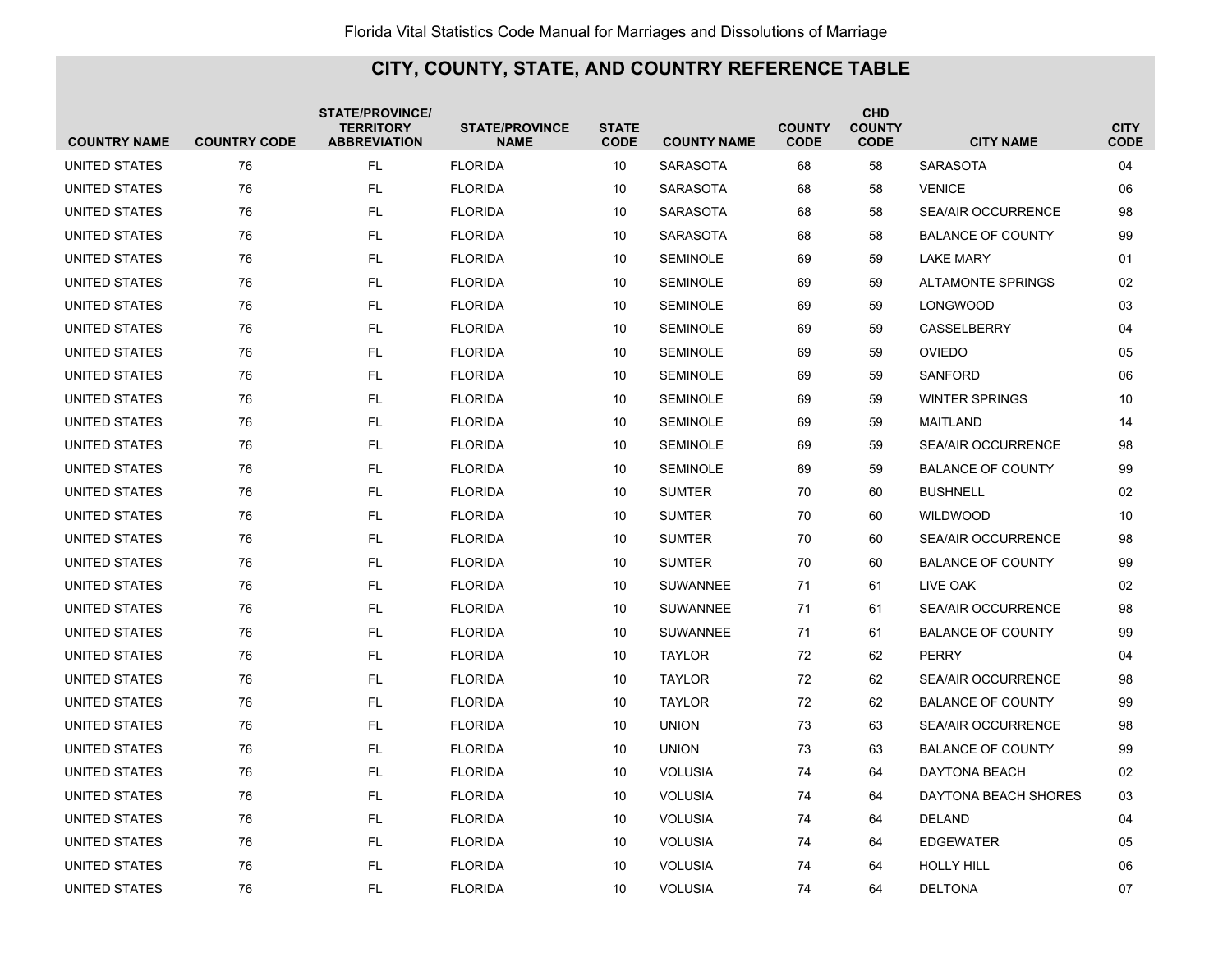| <b>COUNTRY NAME</b>  | <b>COUNTRY CODE</b> | <b>STATE/PROVINCE/</b><br><b>TERRITORY</b><br><b>ABBREVIATION</b> | <b>STATE/PROVINCE</b><br><b>NAME</b> | <b>STATE</b><br><b>CODE</b> | <b>COUNTY NAME</b> | <b>COUNTY</b><br><b>CODE</b> | <b>CHD</b><br><b>COUNTY</b><br><b>CODE</b> | <b>CITY NAME</b>          | <b>CITY</b><br><b>CODE</b> |
|----------------------|---------------------|-------------------------------------------------------------------|--------------------------------------|-----------------------------|--------------------|------------------------------|--------------------------------------------|---------------------------|----------------------------|
| <b>UNITED STATES</b> | 76                  | <b>FL</b>                                                         | <b>FLORIDA</b>                       | 10                          | <b>VOLUSIA</b>     | 74                           | 64                                         | <b>NEW SMYRNA BEACH</b>   | 08                         |
| <b>UNITED STATES</b> | 76                  | <b>FL</b>                                                         | <b>FLORIDA</b>                       | 10                          | <b>VOLUSIA</b>     | 74                           | 64                                         | ORANGE CITY               | 09                         |
| UNITED STATES        | 76                  | FL.                                                               | <b>FLORIDA</b>                       | 10                          | <b>VOLUSIA</b>     | 74                           | 64                                         | ORMOND BEACH              | 10                         |
| UNITED STATES        | 76                  | FL.                                                               | <b>FLORIDA</b>                       | 10                          | <b>VOLUSIA</b>     | 74                           | 64                                         | PORT ORANGE               | 11                         |
| UNITED STATES        | 76                  | FL.                                                               | <b>FLORIDA</b>                       | 10                          | <b>VOLUSIA</b>     | 74                           | 64                                         | PONCE INLET               | $12 \overline{ }$          |
| UNITED STATES        | 76                  | FL.                                                               | <b>FLORIDA</b>                       | 10                          | <b>VOLUSIA</b>     | 74                           | 64                                         | <b>SOUTH DAYTONA</b>      | 13                         |
| UNITED STATES        | 76                  | FL.                                                               | <b>FLORIDA</b>                       | 10                          | <b>VOLUSIA</b>     | 74                           | 64                                         | <b>LAKE HELEN</b>         | 15                         |
| UNITED STATES        | 76                  | FL.                                                               | <b>FLORIDA</b>                       | 10                          | <b>VOLUSIA</b>     | 74                           | 64                                         | <b>DEBARY</b>             | 17                         |
| UNITED STATES        | 76                  | FL.                                                               | <b>FLORIDA</b>                       | 10                          | <b>VOLUSIA</b>     | 74                           | 64                                         | <b>SEA/AIR OCCURRENCE</b> | 98                         |
| UNITED STATES        | 76                  | FL                                                                | <b>FLORIDA</b>                       | 10                          | <b>VOLUSIA</b>     | 74                           | 64                                         | <b>BALANCE OF COUNTY</b>  | 99                         |
| UNITED STATES        | 76                  | FL                                                                | <b>FLORIDA</b>                       | 10                          | WAKULLA            | 75                           | 65                                         | <b>SEA/AIR OCCURRENCE</b> | 98                         |
| UNITED STATES        | 76                  | FL                                                                | <b>FLORIDA</b>                       | 10                          | WAKULLA            | 75                           | 65                                         | <b>BALANCE OF COUNTY</b>  | 99                         |
| UNITED STATES        | 76                  | FL                                                                | <b>FLORIDA</b>                       | 10                          | <b>WALTON</b>      | 76                           | 66                                         | <b>DEFUNIAK SPRINGS</b>   | 02                         |
| UNITED STATES        | 76                  | FL.                                                               | <b>FLORIDA</b>                       | 10                          | <b>WALTON</b>      | 76                           | 66                                         | <b>FREEPORT</b>           | 04                         |
| UNITED STATES        | 76                  | FL.                                                               | <b>FLORIDA</b>                       | 10                          | <b>WALTON</b>      | 76                           | 66                                         | <b>SEA/AIR OCCURRENCE</b> | 98                         |
| UNITED STATES        | 76                  | FL.                                                               | <b>FLORIDA</b>                       | 10                          | <b>WALTON</b>      | 76                           | 66                                         | <b>BALANCE OF COUNTY</b>  | 99                         |
| UNITED STATES        | 76                  | FL.                                                               | <b>FLORIDA</b>                       | 10                          | <b>WASHINGTON</b>  | 77                           | 67                                         | <b>CHIPLEY</b>            | 02                         |
| UNITED STATES        | 76                  | FL.                                                               | <b>FLORIDA</b>                       | 10                          | <b>WASHINGTON</b>  | 77                           | 67                                         | <b>SEA/AIR OCCURRENCE</b> | 98                         |
| UNITED STATES        | 76                  | FL.                                                               | <b>FLORIDA</b>                       | 10                          | <b>WASHINGTON</b>  | 77                           | 67                                         | <b>BALANCE OF COUNTY</b>  | 99                         |
| UNITED STATES        | 76                  | GA                                                                | <b>GEORGIA</b>                       | 11                          |                    |                              |                                            |                           |                            |
| UNITED STATES        | 76                  | HI                                                                | <b>HAWAII</b>                        | 12                          |                    |                              |                                            |                           |                            |
| UNITED STATES        | 76                  | ID                                                                | <b>IDAHO</b>                         | 13                          |                    |                              |                                            |                           |                            |
| <b>UNITED STATES</b> | 76                  | IL                                                                | <b>ILLINOIS</b>                      | 14                          |                    |                              |                                            |                           |                            |
| <b>UNITED STATES</b> | 76                  | IN                                                                | <b>INDIANA</b>                       | 15                          |                    |                              |                                            |                           |                            |
| UNITED STATES        | 76                  | IA                                                                | <b>IOWA</b>                          | 16                          |                    |                              |                                            |                           |                            |
| UNITED STATES        | 76                  | KS                                                                | <b>KANSAS</b>                        | 17                          |                    |                              |                                            |                           |                            |
| UNITED STATES        | 76                  | KY                                                                | <b>KENTUCKY</b>                      | 18                          |                    |                              |                                            |                           |                            |
| UNITED STATES        | 76                  | LA                                                                | <b>LOUISIANA</b>                     | 19                          |                    |                              |                                            |                           |                            |
| UNITED STATES        | 76                  | МE                                                                | <b>MAINE</b>                         | 20                          |                    |                              |                                            |                           |                            |
| UNITED STATES        | 76                  | MD                                                                | MARYLAND                             | 21                          |                    |                              |                                            |                           |                            |
| UNITED STATES        | 76                  | МA                                                                | <b>MASSACHUSETTS</b>                 | 22                          |                    |                              |                                            |                           |                            |
| <b>UNITED STATES</b> | 76                  | MI                                                                | <b>MICHIGAN</b>                      | 23                          |                    |                              |                                            |                           |                            |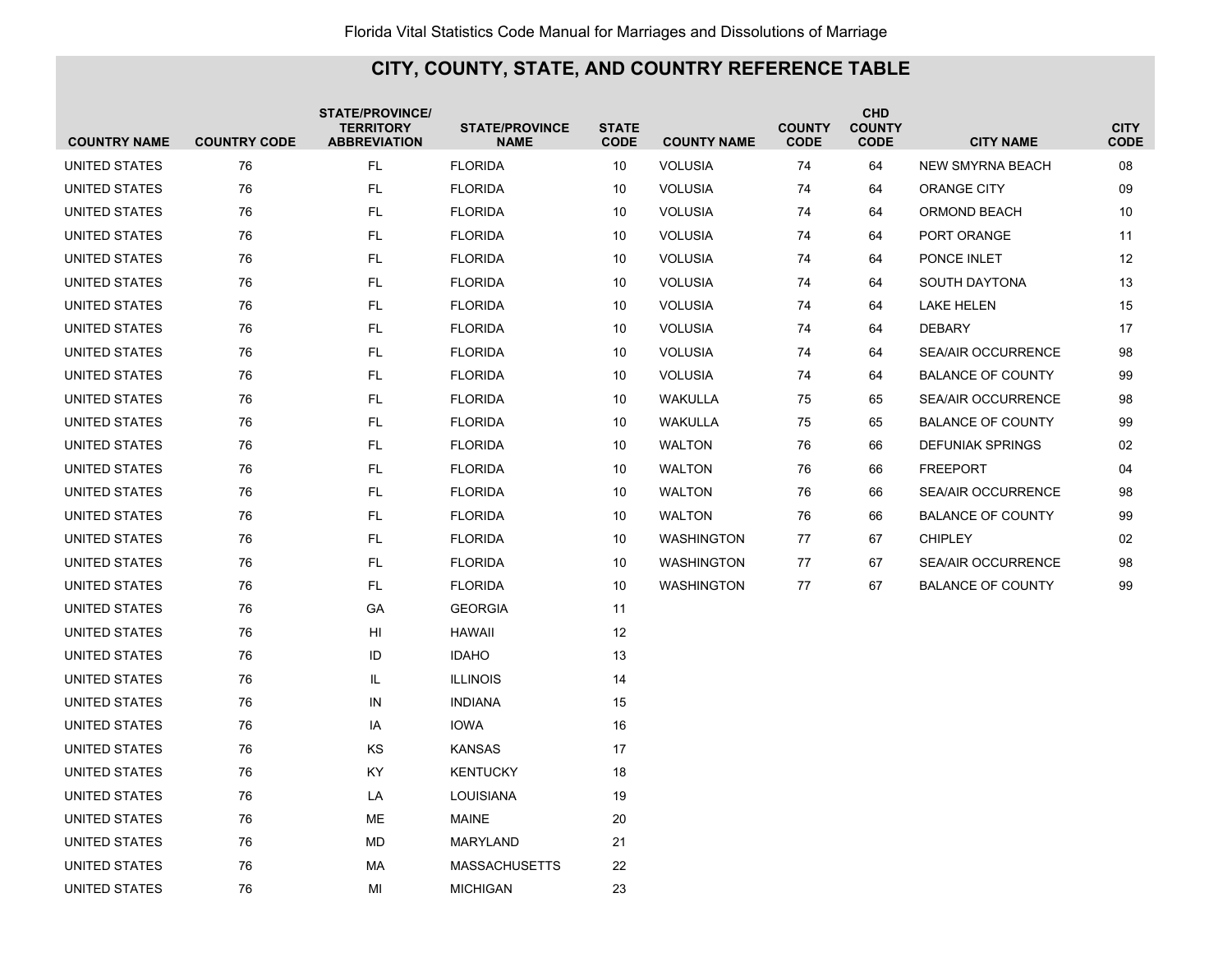|                                      | <b>COUNTRY CODE</b> | <b>STATE/PROVINCE/</b><br><b>TERRITORY</b><br><b>ABBREVIATION</b> | <b>STATE/PROVINCE</b>           | <b>STATE</b><br><b>CODE</b> |                    | <b>COUNTY</b><br><b>CODE</b> | <b>CHD</b><br><b>COUNTY</b><br><b>CODE</b> |                  | <b>CITY</b><br><b>CODE</b> |
|--------------------------------------|---------------------|-------------------------------------------------------------------|---------------------------------|-----------------------------|--------------------|------------------------------|--------------------------------------------|------------------|----------------------------|
| <b>COUNTRY NAME</b><br>UNITED STATES | 76                  | <b>MN</b>                                                         | <b>NAME</b><br><b>MINNESOTA</b> | 24                          | <b>COUNTY NAME</b> |                              |                                            | <b>CITY NAME</b> |                            |
| UNITED STATES                        | 76                  | ΜS                                                                | <b>MISSISSIPPI</b>              | 25                          |                    |                              |                                            |                  |                            |
| UNITED STATES                        | 76                  | MO                                                                | <b>MISSOURI</b>                 | 26                          |                    |                              |                                            |                  |                            |
| UNITED STATES                        | 76                  | MT                                                                | <b>MONTANA</b>                  | 27                          |                    |                              |                                            |                  |                            |
| UNITED STATES                        | 76                  | <b>NE</b>                                                         | <b>NEBRASKA</b>                 | 28                          |                    |                              |                                            |                  |                            |
| UNITED STATES                        | 76                  | <b>NV</b>                                                         | <b>NEVADA</b>                   | 29                          |                    |                              |                                            |                  |                            |
| UNITED STATES                        | 76                  | NΗ                                                                | <b>NEW HAMPSHIRE</b>            | 30                          |                    |                              |                                            |                  |                            |
| UNITED STATES                        | 76                  | <b>NJ</b>                                                         | NEW JERSEY                      | 31                          |                    |                              |                                            |                  |                            |
| UNITED STATES                        | 76                  | <b>NM</b>                                                         | <b>NEW MEXICO</b>               | 32                          |                    |                              |                                            |                  |                            |
| UNITED STATES                        | 76                  | NY                                                                | <b>NEW YORK</b>                 | 33                          |                    |                              |                                            |                  |                            |
| UNITED STATES                        | 76                  | <b>NC</b>                                                         | NORTH CAROLINA                  | 34                          |                    |                              |                                            |                  |                            |
| UNITED STATES                        | 76                  | <b>ND</b>                                                         | NORTH DAKOTA                    | 35                          |                    |                              |                                            |                  |                            |
| UNITED STATES                        | 76                  | OH                                                                | OHIO                            | 36                          |                    |                              |                                            |                  |                            |
| UNITED STATES                        | 76                  | OK                                                                | <b>OKLAHOMA</b>                 | 37                          |                    |                              |                                            |                  |                            |
| UNITED STATES                        | 76                  | 0R                                                                | <b>OREGON</b>                   | 38                          |                    |                              |                                            |                  |                            |
| UNITED STATES                        | 76                  | PA                                                                | PENNSYLVANIA                    | 39                          |                    |                              |                                            |                  |                            |
| UNITED STATES                        | 76                  | <b>RI</b>                                                         | RHODE ISLAND                    | 40                          |                    |                              |                                            |                  |                            |
| UNITED STATES                        | 76                  | SC                                                                | SOUTH CAROLINA                  | 41                          |                    |                              |                                            |                  |                            |
| UNITED STATES                        | 76                  | SD                                                                | <b>SOUTH DAKOTA</b>             | 42                          |                    |                              |                                            |                  |                            |
| UNITED STATES                        | 76                  | TN                                                                | <b>TENNESSEE</b>                | 43                          |                    |                              |                                            |                  |                            |
| UNITED STATES                        | 76                  | TX                                                                | <b>TEXAS</b>                    | 44                          |                    |                              |                                            |                  |                            |
| UNITED STATES                        | 76                  | UT                                                                | <b>UTAH</b>                     | 45                          |                    |                              |                                            |                  |                            |
| UNITED STATES                        | 76                  | VT                                                                | <b>VERMONT</b>                  | 46                          |                    |                              |                                            |                  |                            |
| UNITED STATES                        | 76                  | VA                                                                | <b>VIRGINIA</b>                 | 47                          |                    |                              |                                            |                  |                            |
| UNITED STATES                        | 76                  | WA                                                                | <b>WASHINGTON</b>               | 48                          |                    |                              |                                            |                  |                            |
| <b>UNITED STATES</b>                 | 76                  | WV                                                                | <b>WEST VIRGINIA</b>            | 49                          |                    |                              |                                            |                  |                            |
| UNITED STATES                        | 76                  | WI                                                                | <b>WISCONSIN</b>                | 50                          |                    |                              |                                            |                  |                            |
| UNITED STATES                        | 76                  | WY                                                                | <b>WYOMING</b>                  | 51                          |                    |                              |                                            |                  |                            |
| PUERTO RICO                          | 52                  | <b>PR</b>                                                         |                                 |                             |                    |                              |                                            |                  |                            |
| <b>VIRGIN ISLANDS</b>                | 53                  | VI                                                                |                                 |                             |                    |                              |                                            |                  |                            |
| <b>GUAM</b>                          | 54                  | GU                                                                |                                 |                             |                    |                              |                                            |                  |                            |
| CANADA                               | 55                  | AB                                                                | <b>ALBERTA</b>                  | 61                          |                    |                              |                                            |                  |                            |